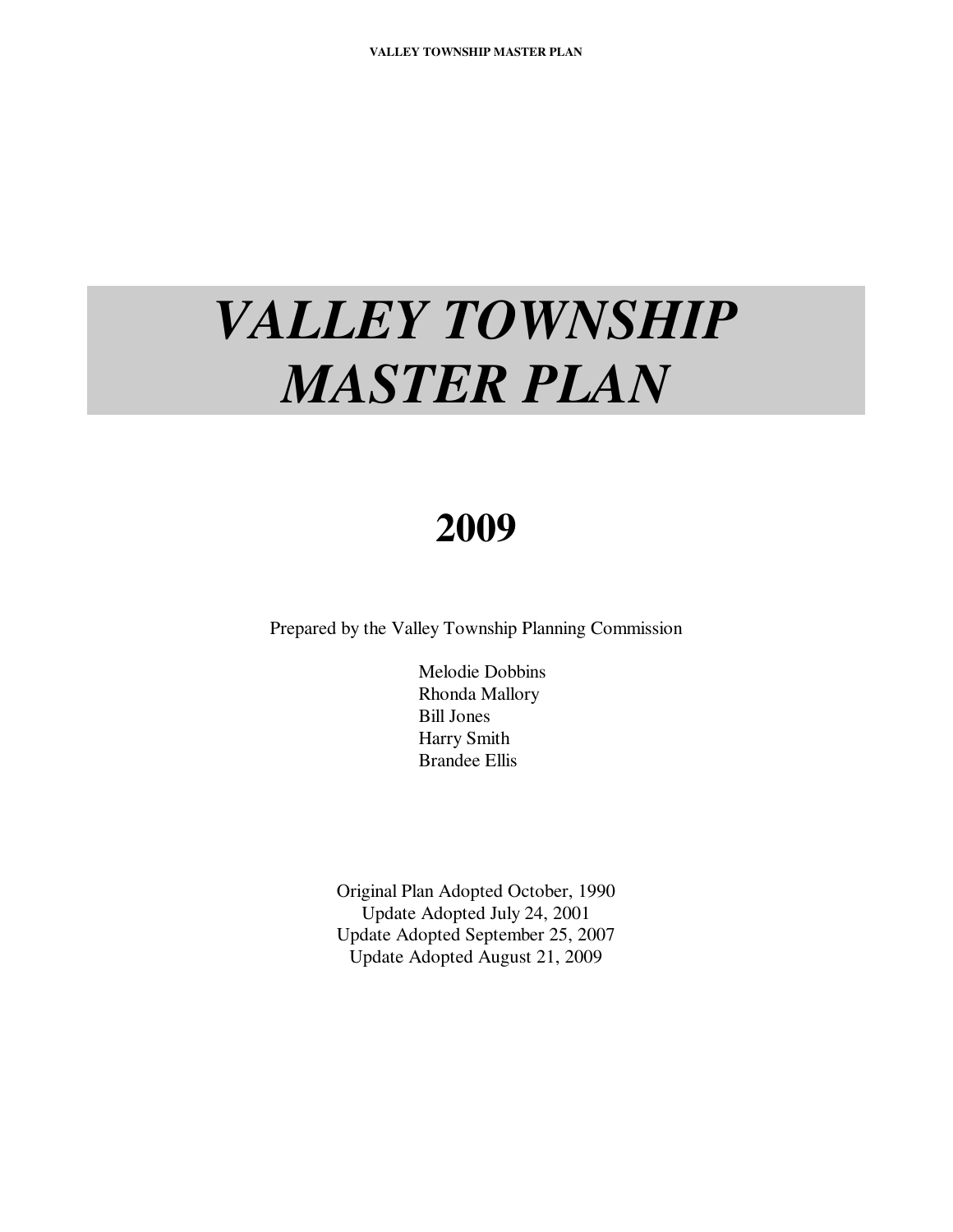# **TABLE OF CONTENTS**

| Introduction                                     | $1 - 1$ |
|--------------------------------------------------|---------|
| What is the Master Plan?                         | $1 - 1$ |
| Elements of the Master Plan                      | $1 - 2$ |
| Importance and Application of the Master Plan    | $1 - 2$ |
| How the Plan was Prepared                        | $1 - 4$ |
| Valley Township Overview                         | $1 - 4$ |
| Overview of the Planning Policies                | $1 - 5$ |
| PLANNING ISSUES, GOALS and OBJECTIVESChapter 2   |         |
| Introduction                                     | $2 - 1$ |
| Planning Issues, Goals, and Objectives           | $2 - 1$ |
| Growth Management and Public Services            | $2 - 2$ |
| <b>Community Character</b>                       | $2 - 4$ |
| Natural Resources and the Environment            | $2 - 5$ |
| Housing                                          | $2 - 5$ |
| <b>Commercial Services</b>                       | $2 - 7$ |
| <b>Industrial Development</b>                    | $2 - 8$ |
| Circulation                                      | $2 - 8$ |
| Regional Coordination                            | $2-9$   |
|                                                  |         |
| Introduction                                     | $3-1$   |
| Land Use Areas                                   | $3-1$   |
| <b>Conservation Area</b>                         | $3-2$   |
| Rural Residential Area                           | $3-4$   |
| Lake Residential Area                            | $3-6$   |
| M-40/M-89 Mixed-Use Corridor                     | $3 - 7$ |
| Suburban Residential Area                        | $3 - 7$ |
| Commercial/Industrial Area                       | $3 - 8$ |
| <b>Conservation of Natural Resources</b>         | $3-9$   |
| Phased Zoning                                    | $3-10$  |
| PUBLIC FACILITIES and SERVICES STRATEGYChapter 4 |         |
| Introduction                                     | $4 - 1$ |
| Roads                                            | $4 - 1$ |
| Table 4-1 Existing Travel Trends Along M40/M89   | $4 - 3$ |
| Recreation                                       | $4 - 4$ |
| Sewage Disposal                                  | $4 - 5$ |
| <b>Emergency Services</b>                        | $4-6$   |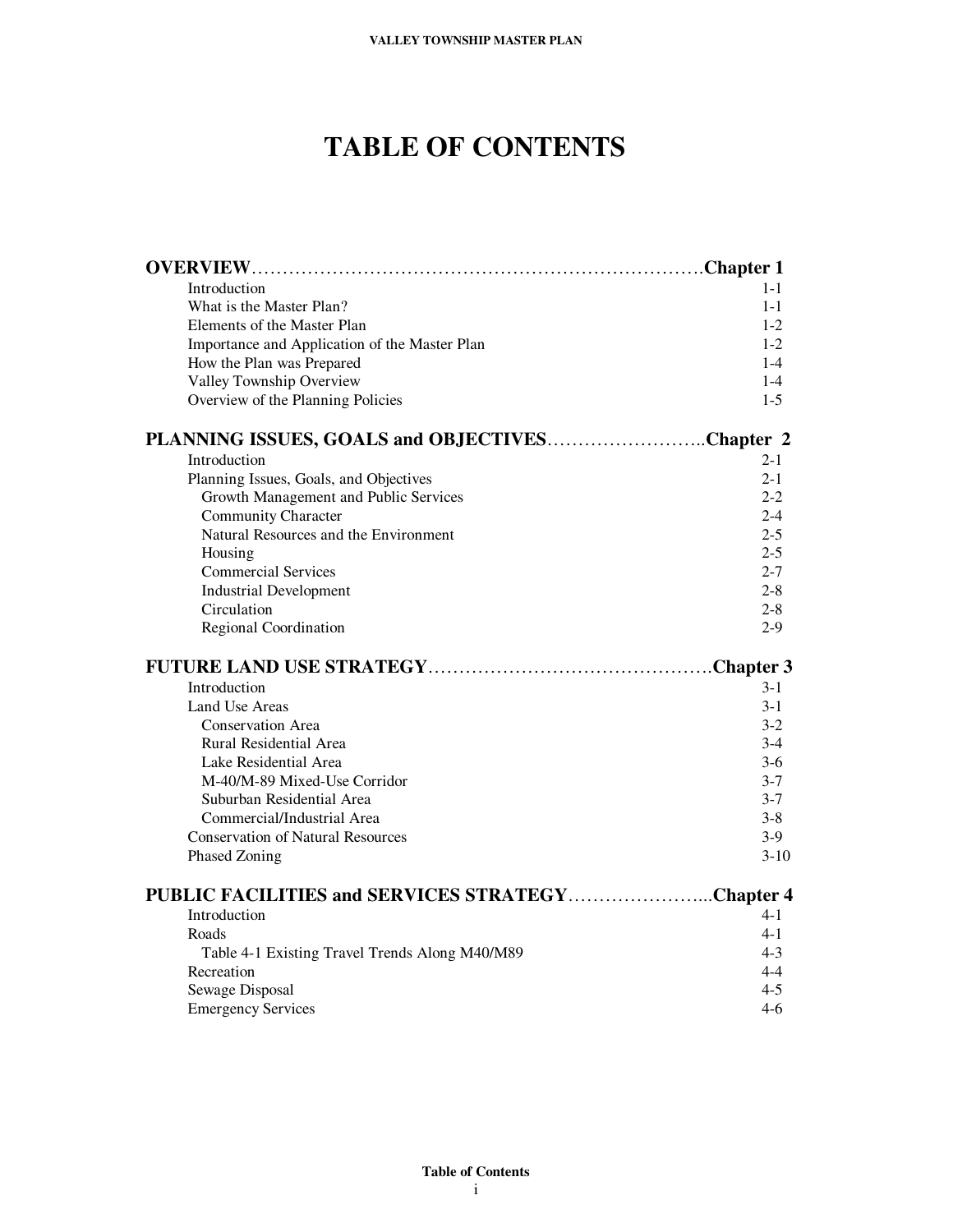| IMPLEMENTATION AND MAINTENANCEChapter 5                 |         |
|---------------------------------------------------------|---------|
| Introduction                                            | $5-1$   |
| Public Support, Communication and Community Involvement | $5 - 1$ |
| <b>Land Development Codes</b>                           | $5 - 2$ |
| Capital Improvements Programming                        | $5 - 5$ |
| Maintaining a Current Master Plan                       | $5-6$   |
|                                                         |         |
| History of Valley Township                              | $A-1$   |
| Land Use Overview                                       | $A-2$   |
| Land Use and Adjoining Jurisdictions                    | $A-3$   |
| <b>Public Facilities</b>                                | $A-3$   |
| Fire Protection                                         | $A-4$   |
| Police Protection                                       | $A-4$   |
| <b>Emergency Medical Services</b>                       | $A-4$   |
| Allegan State Game Area                                 | $A-4$   |
| Parks and Recreation Facilities                         | $A-4$   |
| Schools                                                 | $A-5$   |
| Recycling and Hazardous Waste Removal                   | $A-5$   |
| <b>DEMOGRAPHICS and RESIDENTIAL</b>                     |         |
|                                                         |         |
| Historical Population Growth Trends                     | $B-1$   |
| <b>Building Trends</b>                                  | $B-2$   |
| Population Growth Projections                           | $B-2$   |
| Table B-1 Projected Population 2000-2020                | $B-3$   |
| Analysis of Housing Data                                | $B-3$   |
| Table B-2 Housing Units                                 | $B-4$   |
|                                                         |         |
| Topography of the Region                                | $C-1$   |
| Drains Within Allegan County                            | $C-1$   |
| Woodlands                                               | $C-1$   |
| <b>Water Resources</b>                                  | $C-1$   |
| Wetlands                                                | $C-1$   |
| <b>Lake Shorelines</b>                                  | $C-2$   |
| Floodplains                                             | $C-2$   |
| Ground Water Vulnerability                              | $C-2$   |
| The Kalamazoo Watershed                                 | $C-2$   |
| Concerns of the Kalamazoo River Watershed               | $C-3$   |
| Calkins Bridge Dam                                      | $C-3$   |
| Soils                                                   | $C-3$   |
| <b>Hydric Soils</b>                                     | $C-4$   |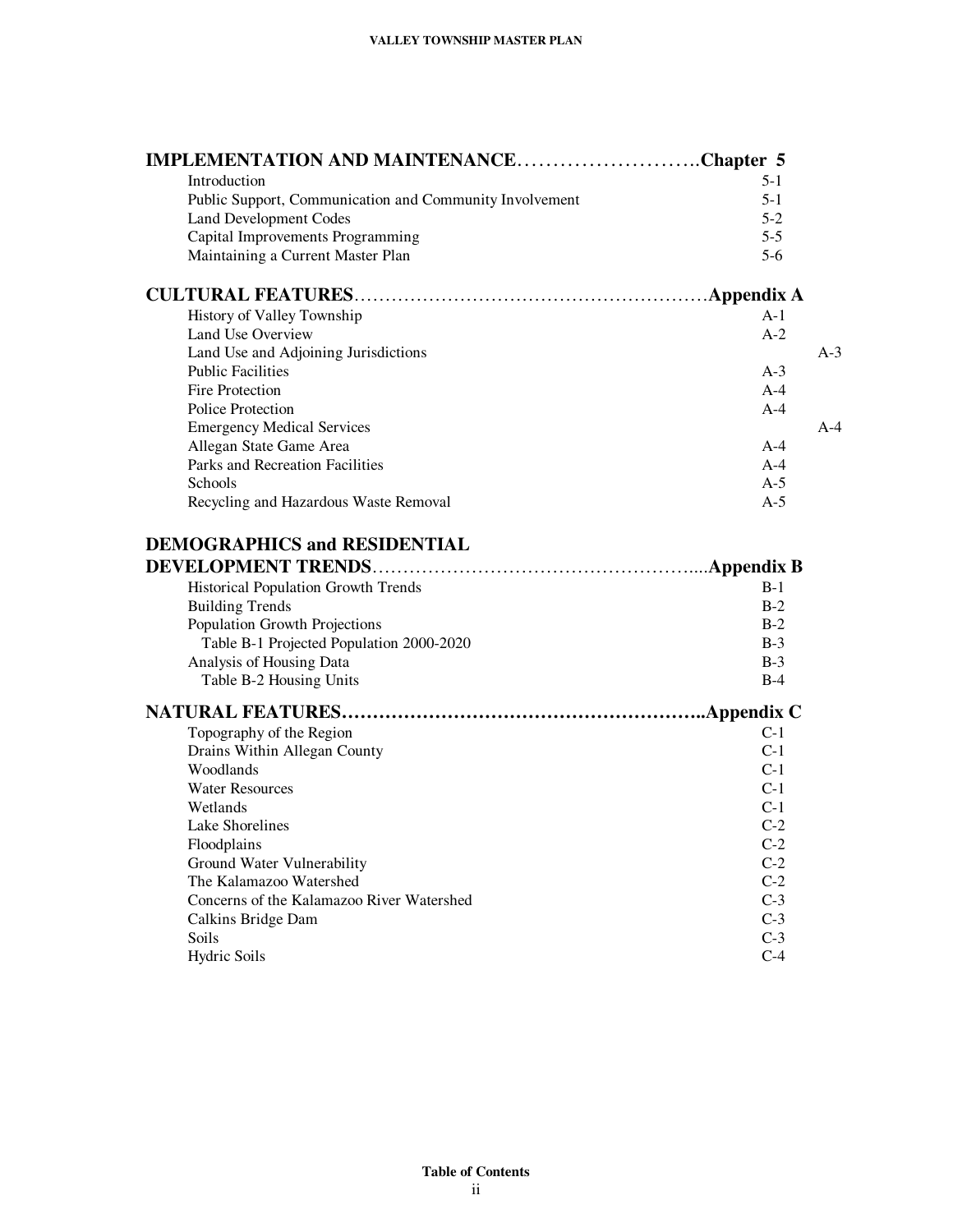| <b>MAPS</b><br>Appendix D.                              |          |
|---------------------------------------------------------|----------|
| 1. Valley Township Location within the County and State |          |
| 2. Lot Line Base Map                                    |          |
| 3. Contour Topography                                   |          |
| 4. Drains, Rivers, Lakes                                |          |
| 5a. Allegan State Game Area                             |          |
| 5b. Allegan State Game Area & County and Township Parks |          |
| 6. Woodlands                                            |          |
| 7. Wetlands                                             |          |
| 8. Groundwater Vulnerability and Sensitivity            |          |
| 9. Kalamazoo River Watershed                            |          |
| 10. Soil Based Development Suitability                  |          |
| 11. Hydric Soils                                        |          |
| 12. Prime Farm Land                                     |          |
| 13. Road Classifications                                |          |
| 14. Composite Zoning Districts                          |          |
| 15. 1978 Land Use Land Use/Land Cover                   |          |
| 16. 1996 Land Use Land Use/Land Cover                   |          |
| 17. Allegan State Game Area Foot Trails and Campgrounds |          |
| 18. Cross Country Ski Trails in State Game Area         |          |
| 19. State Game Area Horse Trails                        |          |
| 20. Valley Township Base Map                            |          |
| 21. Public Facilities Located Within Valley Township    |          |
| 22. Future Land Use Map                                 |          |
|                                                         |          |
|                                                         |          |
| <b>TABLES</b>                                           |          |
| 1. Table 4-1: Existing Traffic Trends Along M40/M89     | $4 - 13$ |

- 2. Table B-1: Projected Population for Valley Township and Surrounding Communities B-3
- 3. Table B-2: Housing Units in Valley Township B-4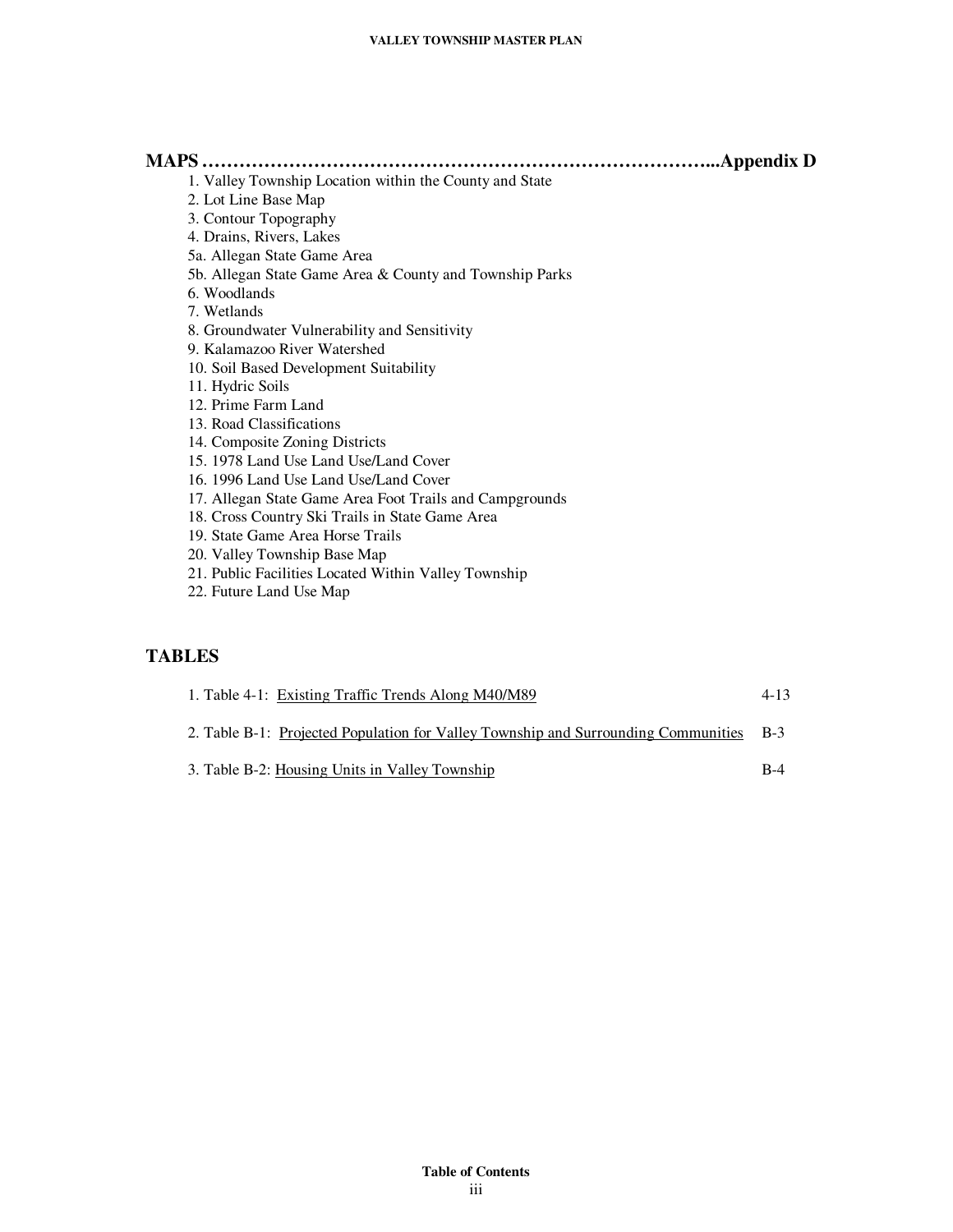# **Chapter One Overview**

## **Introduction**

This chapter provides an overview of the Valley Township Master Plan and the Plan's role, importance, preparation process and principal policies. It presents the framework for what follows by defining what the Plan is and what it is intended to accomplish. Understanding the fundamentals of the Plan will enable township residents and officials to appreciate the role it plays in ensuring the future welfare of the community, its residents and its resources. Embracing this Plan as a vital tool in preserving and enhancing the public health, safety and welfare of the township is essential if this Plan is to be effective. This Plan is intended to serve all Valley Township residents, landowners and visitors, including seasonal and year-round residents. This Plan is intended to ensure the continuation of Valley Township as a community rich in natural beauty, recreation and peacefulness and one in which persons and families flourish.

### **What is the Master Plan?**

Just as individuals and families plan for their future well being, so must municipalities. Just as individuals may open savings accounts to save for an addition to their house for a growing family, Valley Township must look to the future and take specific actions to address current and future needs. Such actions may involve improvements to the roadway network, improvements to the level of emergency services, and the rehabilitation of deteriorating buildings.

This Master Plan is a policy document that identifies how Valley Township is to guide growth and associated land development to enhance its future welfare. The following key words and phrases can generally describe the Plan:

*Future Oriented:* The plan concerns itself with long-range planning to guide and manage future growth and development. The plan is a picture of Valley Township today and a guide to how the community should evolve over the next ten to twenty years in response to growth and community aspirations.

*General:* The plan establishes broad principles and policies to address future land use.

*Comprehensive:* The plan is comprehensive in that it addresses all principal types of land use and the practical geographic boundaries of each.

*A Plan:* The plan is a specific tangible document that consists of both text and maps, a key portion of which presents and illustrates Valley Township's policies regarding its planned future land use pattern.

*Dynamic:* The plan is intended to be continually evolving in light of the aspirations of local residents, changing conditions in the township and new strategies to manage growth.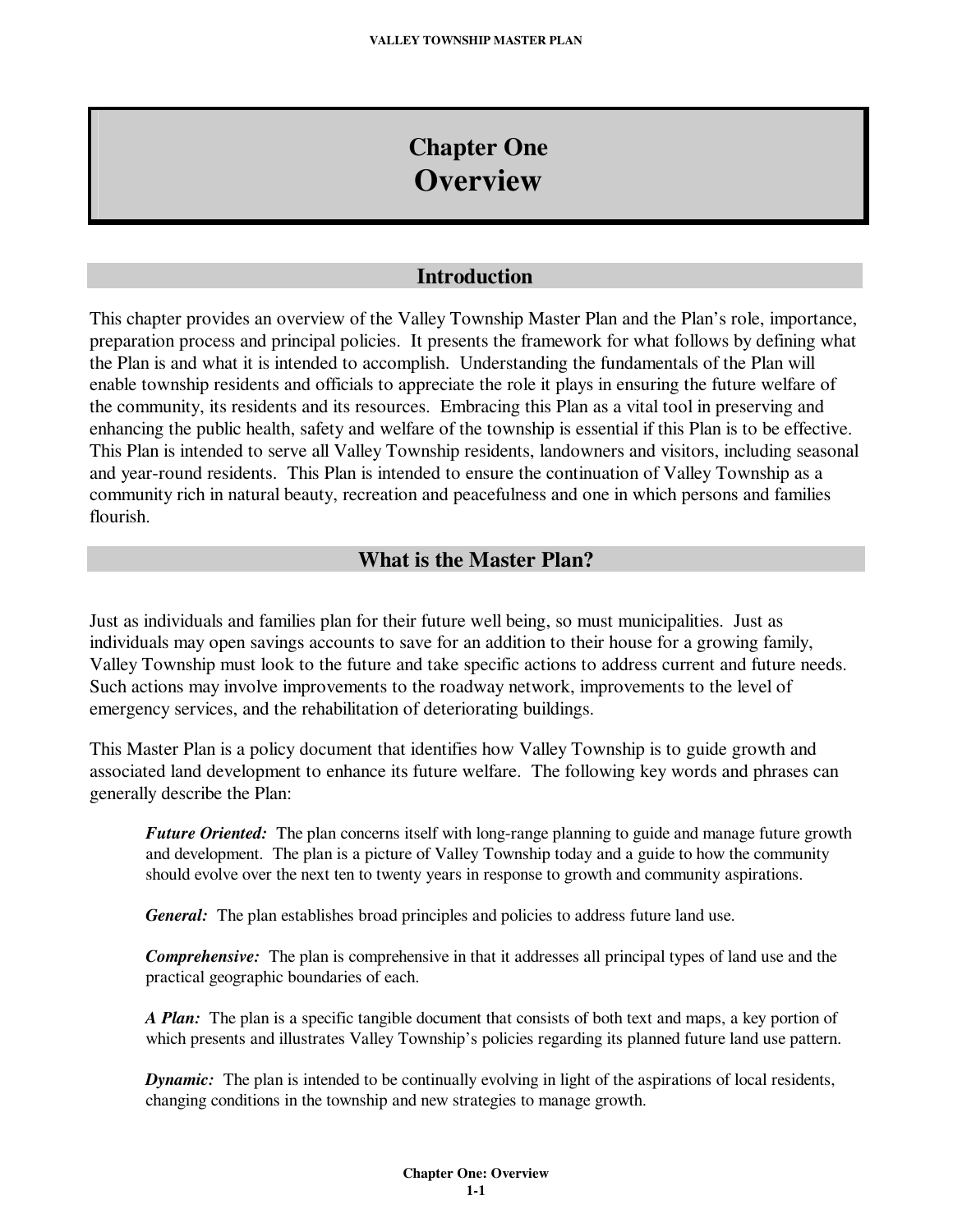The Valley Township Planning Commission, under the authority of the Michigan Township Planning Act, P.A. 168 of 1959 (as amended), prepared this Master Plan. The Act provides for the development of plans by a Planning Commission for the purposes of, in part:

*"…to promote public health, safety and general welfare; to encourage the use of resources in accordance with their character and adaptability; to avoid the overcrowding of land by buildings or people; to lessen congestion on public roads and streets…and to consider the character of each Township and its suitability for particular uses judged in terms of such factors as the trend in land and population development."* 

This Master Plan is not a law or regulatory document, but a "*policy plan*" to be implemented through, in part, zoning and other regulatory tools. For example, though the Master Plan is not a zoning ordinance, the plans' recommendations and policies serve as a basis for updating the current Valley Township Zoning Ordinance. In fact, the Michigan Zoning Enabling Act, which provides Michigan communities with the statutory authority to adopt zoning regulations, stipulates that a municipality's land development regulations "…*shall be based upon a plan…*" This Master Plan addresses this statutory requirement and ensures a strong legal foundation for the township's zoning regulations and decisions.

### **Elements of the Master Plan**

This Master Plan consists of the following key components:

- 1) *Chapter One Overview* presents the purpose and role of the plan, the process followed in its preparation, key planning policies, and a summary of township conditions.
- 2) *Chapter Two Planning Issues, Goals and Objectives* presents a discussion of important planning issues facing the township today and associated goals and objectives that address these issues.
- 3) *Chapter Three Master Plan Strategy* presents policies addressing the planned future land use pattern for the township and coordinated public services.
- 4) *Chapter Four Public Facilities and Services Strategy* presents implementation measures to effectuate the policies of the plan with regard to recreation, sewage and emergency services...
- 5) *Chapter Five Implementation and Maintenance* discusses community involvement, land and capital improvement strategies along with suggestions for maintaining a current Master Plan.
- 6) *The Appendices* present an overview of existing conditions and trends in the township, addressing cultural features such as roads, land use, and public services; natural features such as soils, topography, and water resources; and demographic features such as population, housing, and income.

# **Importance and Application of the Master Plan**

The importance and application of the Valley Township Master Plan are demonstrated in 1) the longterm interests of the township; and 2) the day to day administration of the township's planning and zoning program.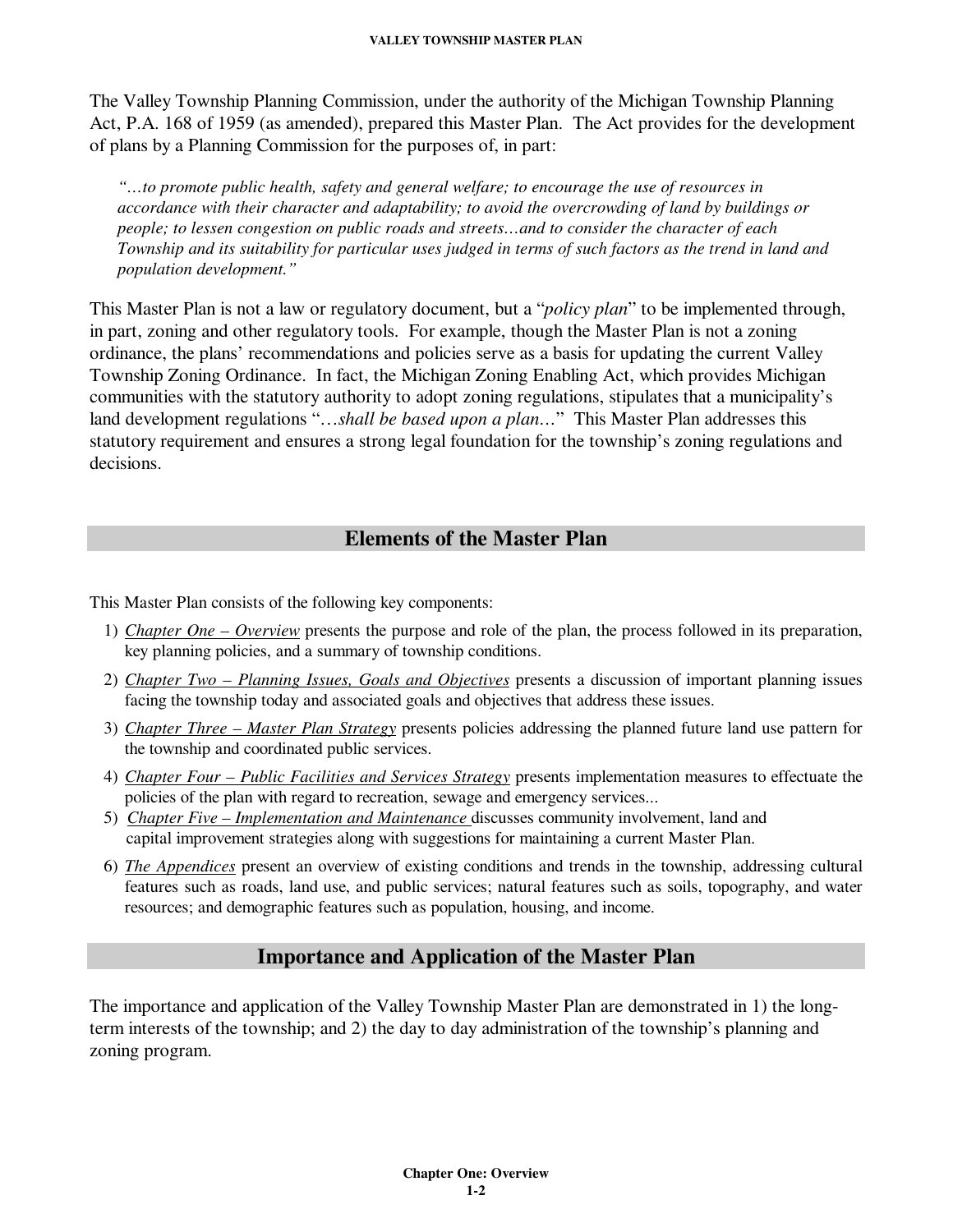## *Long Term Interests*

There are several interests shared by residents and officials that can be expected to continue for years to come and be similarly shared by future residents and new officials. Some of these important interests include:

- Protecting the township's rural and recreation-based atmosphere
- Protecting the quality of life
- Protecting the township's natural resources, including Lake Allegan, the Allegan State Game Area and other woodlands, wetlands and wildlife areas
- Minimizing tax burdens
- Ensuring appropriate land use and adequate services to protect the public health, safe and welfare of residents and visitors
- Ensuring compatibility with the use and development of neighboring properties

The Master Plan supports these long-term interests by providing a future-oriented strategy that seeks to further these interests. Chapter Two establishes goals and objectives; Chapter Three establishes future land use and public services strategies to secure these and other long term interests.

# *Day to Day Administration of Planning and Zoning*

In addition to furthering the long-term interests of the township, the plan also plays an important role in the day to day planning and zoning efforts of the township.

- Advisory Policies: The plan is an official advisory policy statement that should be readily shared with existing and prospective landowners and developers. The plan informs them of the long term intentions of the township regarding land use and encourages development proposals more closely integrated with the policies of the plan. The plan should be readily available at the Township Hall.
- Regulatory Programs: The plan establishes a practical basis for the township to revise, update or otherwise prepare regulatory programs including zoning and land division regulations intended to ensure that the policies of the plan are implemented.
- Review of Land Development Proposals: Chapter Two includes a list of township goals and objectives which should be reviewed when consideration is given to future proposed rezoning requests, site plans and related land use proposals to further establish a record upon which the proposal can be evaluated. Equally, important, Chapter Three provides policies regarding the planned future land use pattern in the township – valuable reference points upon which land use proposals should be evaluated.
- Future Public Services Improvements: The identification of a planned future land use pattern enables the township to pinpoint areas that may be in need of current or future public services improvements. The identification also enables the township to better determine areas of future need rather than playing "catch up" while the township's health, safety and welfare may be at risk.
- Intergovernmental Coordination: This plan provides the basis for township officials to communicate effectively with nearby communities regarding both the impact of planning and zoning actions and opportunities for mutual gain through coordinated efforts in the areas of land use and public services.
- Factual Reference: The plan includes a factual overview of relevant trends and conditions in Valley Township. This factual profile can educate local officials and residents and aid in the review of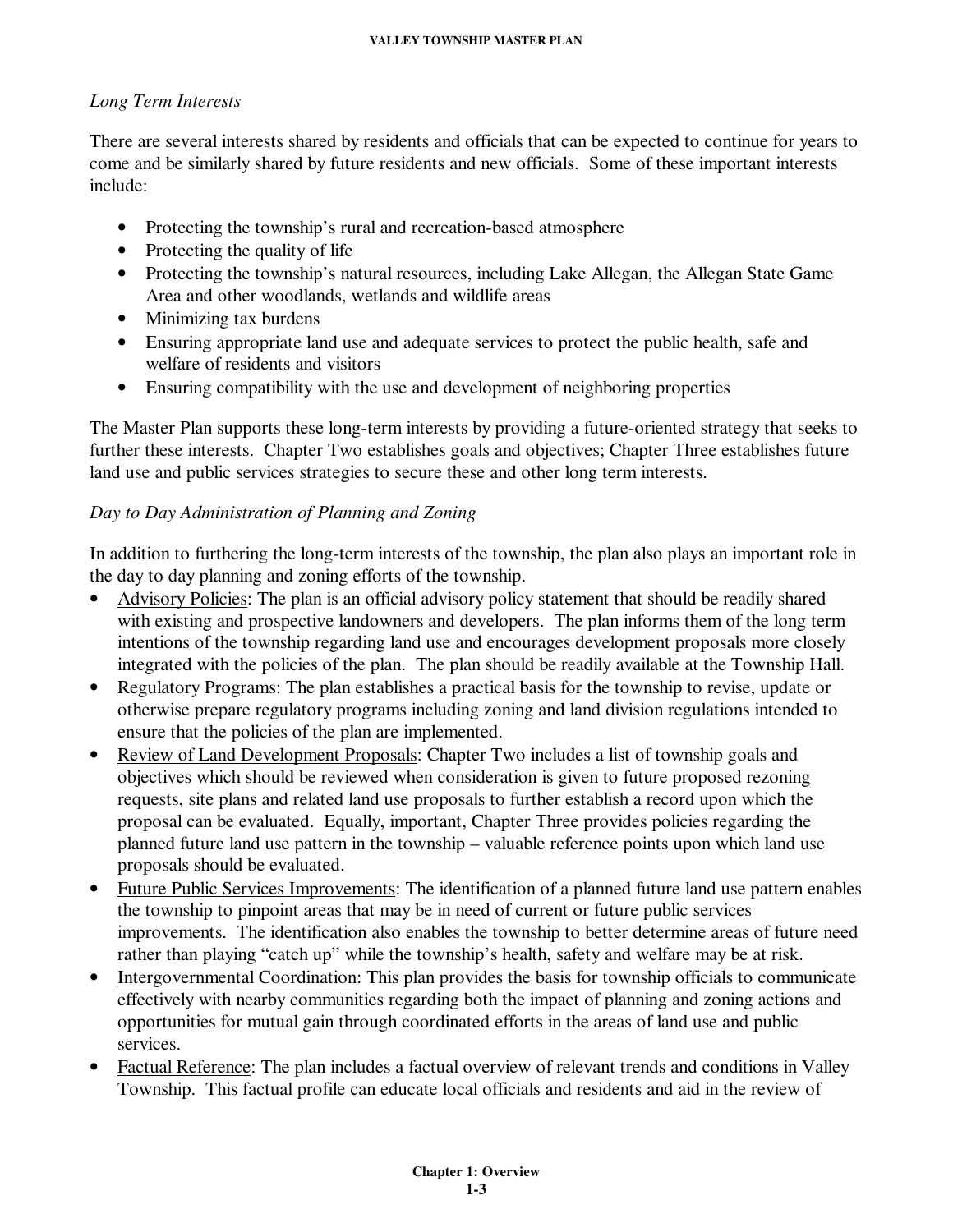development proposals, encourage constructive discussion of planning issues and policies and serve as a baseline for future studies.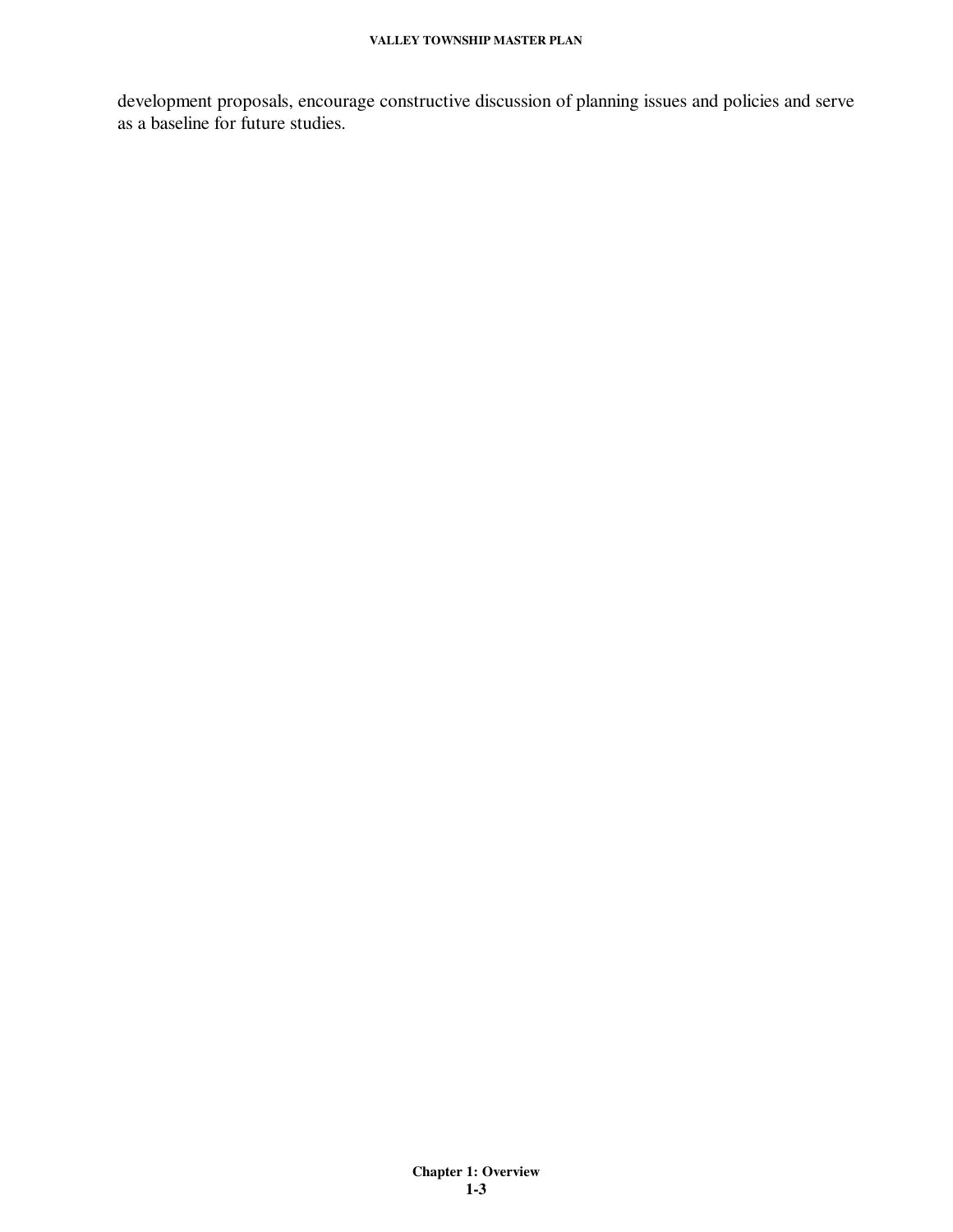## **How The Plan Was Prepared**

Valley Township adopted a land use plan in 1990. The township undertook revision of the 1990 Future Land Use Plan in 2005 as part of its commitment to guiding the evolution of the community and maintaining responsive and effective land use and preservation policies.

The Planning Commission's initial efforts were directed at updating the database about the Township for use during the planning process. This involved a review of physical and cultural conditions in the township including soils, topography, road network, existing land use patterns, public services and demographic characteristics. Based on this data, the Planning Commission then reviewed and updated the more substantive parts of the plan including the Plan's goals, objectives and future land use policies.

Upon completion of an initial draft of the revised plan, a planning consultant was hired to work with the Commission to further refine and clarify goals, objectives and policies including the exploration of alternative future land use strategies. A revised draft plan was prepared and a public hearing was held on September 25, 2007. The Valley Township Future Land Use Plan was finalized and adopted by the Planning Commission on September 25, 2007. Amendments were completed on July 14, 2009.

Throughout the development of the plan and amendments, the township and the Commission followed procedural requirements of the Township Planning Act including notification of neighboring communities and other entities of the Township's intent to prepare a plan and subsequent solicitation for input from neighboring communities (and other entities).

# **Valley Township Overview**

The following is a brief overview of Valley Township. A more detailed review of the township's trends and conditions can be found in Appendix A.

Valley Township is a quiet rural community of approximately 2,000 people located in the southwest central region of Allegan County in southwest Michigan. The township's border is approximately 1.5 miles west of the City of Allegan (approximately 5,000 population) and 15 miles east of Lake Michigan. Principal access to the community is afforded by M-40/89, which travels across the northeast corner of the community. Aside from the scattered small urban centers in the 20-mile radius of Valley Township, the regional landscape is dominated by agriculture, woodlands, wetlands and other open spaces along with scattered residential development.

One of the most striking aspects of Valley Township is the presence of the Allegan State Game Area, comprising approximately two-thirds of the township's area. The Game Area is almost entirely woodlands and wetlands. The Game Area is dominant in all areas of the township except the northeast quarter where the vast majority of residents live. The northeast quarter includes two other striking features of the community, the approximately 1000 acre Lake Allegan and the Kalamazoo River into which it empties. The 2000 Census recorded 775 dwellings in the township, all but approximately 2% of which were single family detached dwellings. One third of the 775 were mobile homes. Residential development in Valley Township can be divided into two principal categories – subdivision lots and land division parcels of typically less than two acres along the Lake Allegan shoreline and randomly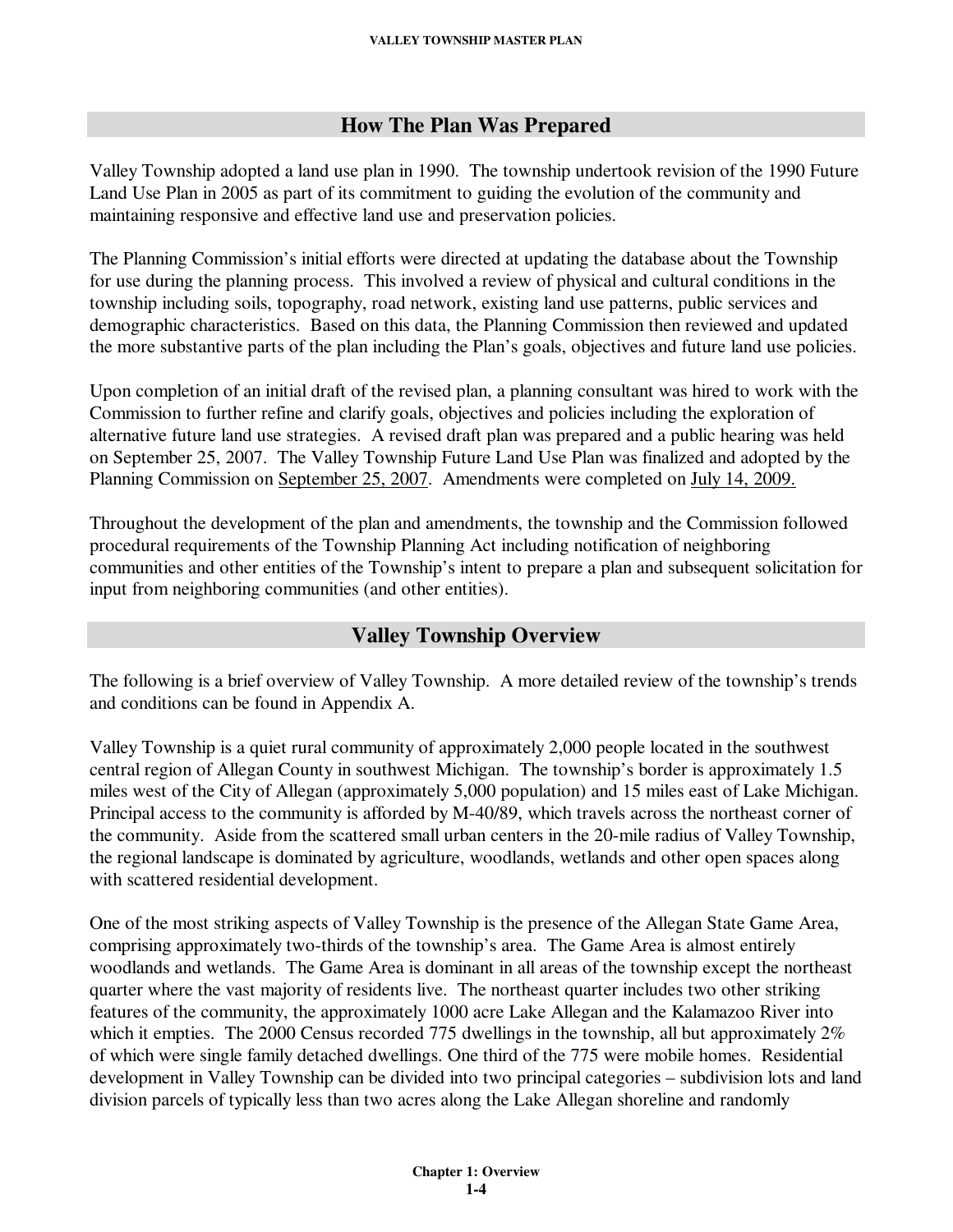scattered home sites of varying acreage (typically  $2 - 10$  acres) beyond the Lake Allegan shoreline including many dispersed within the boundaries of the Allegan State Game Area. Commercial development in Valley Township is limited to several comparatively small retail facilities along M-40.

A five member Township Board governs Valley Township. Township offices are located in the Township Hall along M-40 near 121<sup>st</sup> Street. The Hall includes a large meeting room along with the offices of township officials and staff. Valley Township provides fire protection to area residents through agreements with surrounding communities. Police protection is provided by the Allegan County Sheriffs Department and State Police. There is no public sewer or water service in the township.

### **Overview of the Planning Policies**

This plan presents a coordinated strategy that addresses growth, development and preservation. With the presence of Lake Allegan and the Allegan State Game Area, outdoor recreation and living is a fundamental part of Valley Township. The plan supports the continuation of Valley Township as a rural and recreation based community characterized predominately by both seasonal and year-round residences and abundant resource-based recreational opportunities including Lake Allegan, the Allegan State Game Area and the Kalamazoo River.

The plan supports single family residences as the predominant character of future housing. The plan provides opportunities for limited urban living arrangements (including small lot subdivisions, apartments, townhouses, manufactured housing, and retirement centers) along the M-40/M-89 Corridor as part of a mixed use residential, commercial and industrial corridor. The plan supports the protection of Lake Allegan and the subdivision development along its shoreline. More rural development densities (approximately one dwelling per two acres) are proposed throughout the balance and vast majority of the township including private holdings located within the boundaries of the Allegan State Game Area.

All future commercial and industrial development is intended to be of such scale and character to reflect the quiet and rural character of the community. The plan recognizes Valley Township as being characterized by abundant forests, wetland and water resources that embody a strong preservation theme.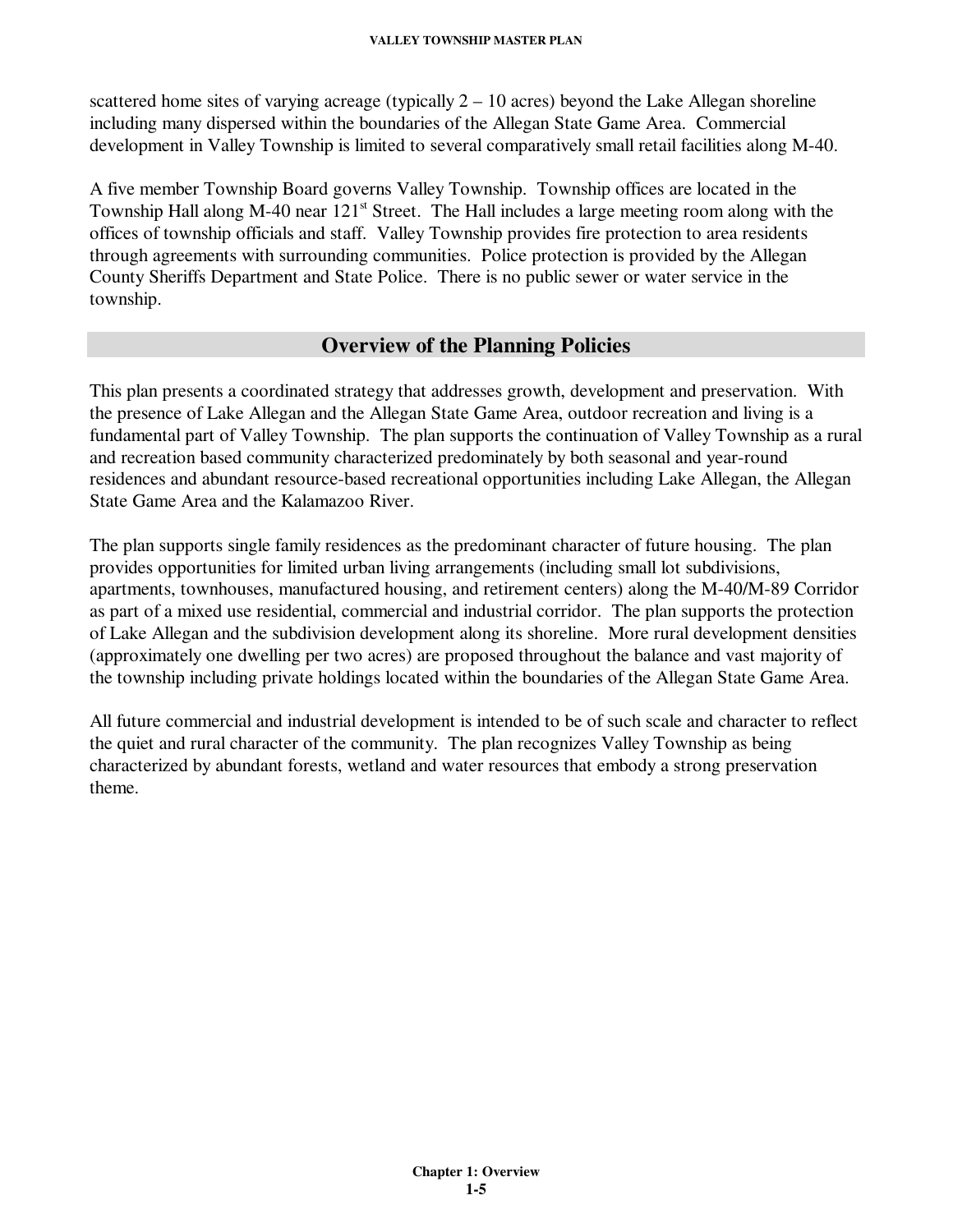# **Chapter Two PLANNING ISSUES, GOALS & OBJECTIVES**

### **Introduction**

The primary goal of this Plan is to establish a basis for future land use. Through the development of this plan, the township is choosing to be actively involved in guiding and shaping future growth and development in the community rather than allowing the community to evolve merely by chance. To effectively plan for the township's well being with regard to future land use, it is necessary to identify important planning issues facing the community and clarify its long term goals and objectives. Following is a presentation of these planning issues and related goals and objectives.

### **Planning Issues, Goals and Objectives**

A number of key planning issues face Valley Township. These issues vary in scope and are interrelated. The future quality of life and character of the township will be largely shaped by the township's strategy in dealing with these issues. Each issue presented in this Chapter is followed by a set of goal and objective statements. Planning goals are statements that express the township's long range desires. Each goal has accompanying objectives that are general strategies to attain the specified goal. For example, a goal of one family may be to open a "bed and breakfast" in Valley Township, while two of the family's objectives may be to seek a loan and meet with a real estate agent to look at properties.

The goals and objectives are important for several reasons:

- Goals and objectives provide current and future residents with an overview of the intended future character of the community.
- Goals and objectives identify and outline the basic parameters that should be used to guide land use and public services policies.
- Goals and objectives serve as references upon which future rezoning and land development decisions can be evaluated.

The planning issues and associated goals and objectives are divided into the following major categories:

**Growth Management and Public Services Commercial Services** 

**Community Character Community Character Industrial Development** 

**Natural Resources and the Environment Circulation** 

**Housing Regional Coordination** 

**Chapter Two: Planning Issues, Goals, and Objectives** 

**POLICIES**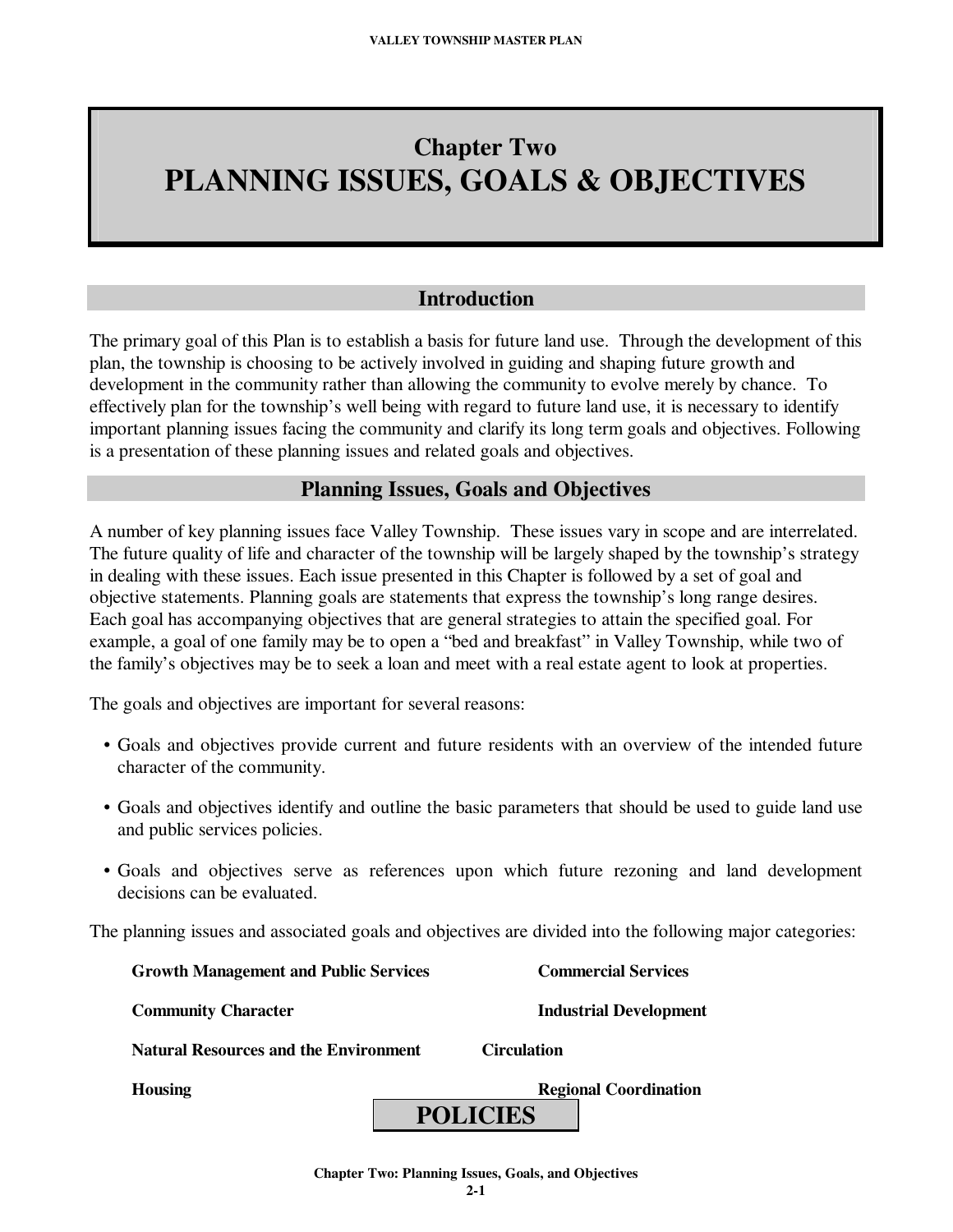

**Goals, Objectives, and Policies of the Plan** 

The planning issues presented in the following pages are not intended to be all inclusive. Rather, they are presented as the primary issues that the community must address as it establishes a future for itself. These issues will evolve over time and should be reexamined periodically and the appropriate modifications made.

The objectives listed on the following pages should not be interpreted as limitations on the township's efforts to reach its goals. The township's commitment to the following objectives does not preclude it pursuing other objectives that it determines are beneficial. In addition, the objectives listed are not time specific. The township may choose to act on certain objectives within a shorter time frame than others.

### **Growth Management and Public Services**

Valley Township is a very desirable place to live with its abundant natural resources, open spaces and land and water-based recreational opportunities; easy access to highways and employment centers; an overall rural character; and nearby retail and other urban services. It is reasonable to expect the township's high growth during the past 30 years will continue. The character and quality of life will be impacted by the way the township chooses to manage future growth and development. Managed growth can minimize unnecessary loss or degradation of natural resources including woodlands and water resources, preserve the township's existing character and environmental integrity, encourage orderly land development including compatibility between neighboring uses, assure adequate public services and wise expenditures of township funds, and limit traffic hazards and nuisances.

Tax revenues dictate, in part, the extent and quality of public services. Although development will increase the township's tax base, the same development will place additional demands on public services. Contrary to traditional planning, recent research has shown that development does not necessarily *"pay its way,"* particularly as it applies to traditional single family residential development. Commercial and industrial development has been shown to typically have more positive impact upon the economic stability of a community. However, economic development interests should not jeopardize healthy natural environment. Maintaining the current quality of public services, let alone the pursuit of improvements, can be very difficult in the face of unmanaged growth and development. Compact development patterns typically minimize new public costs, but such a form of development is dependent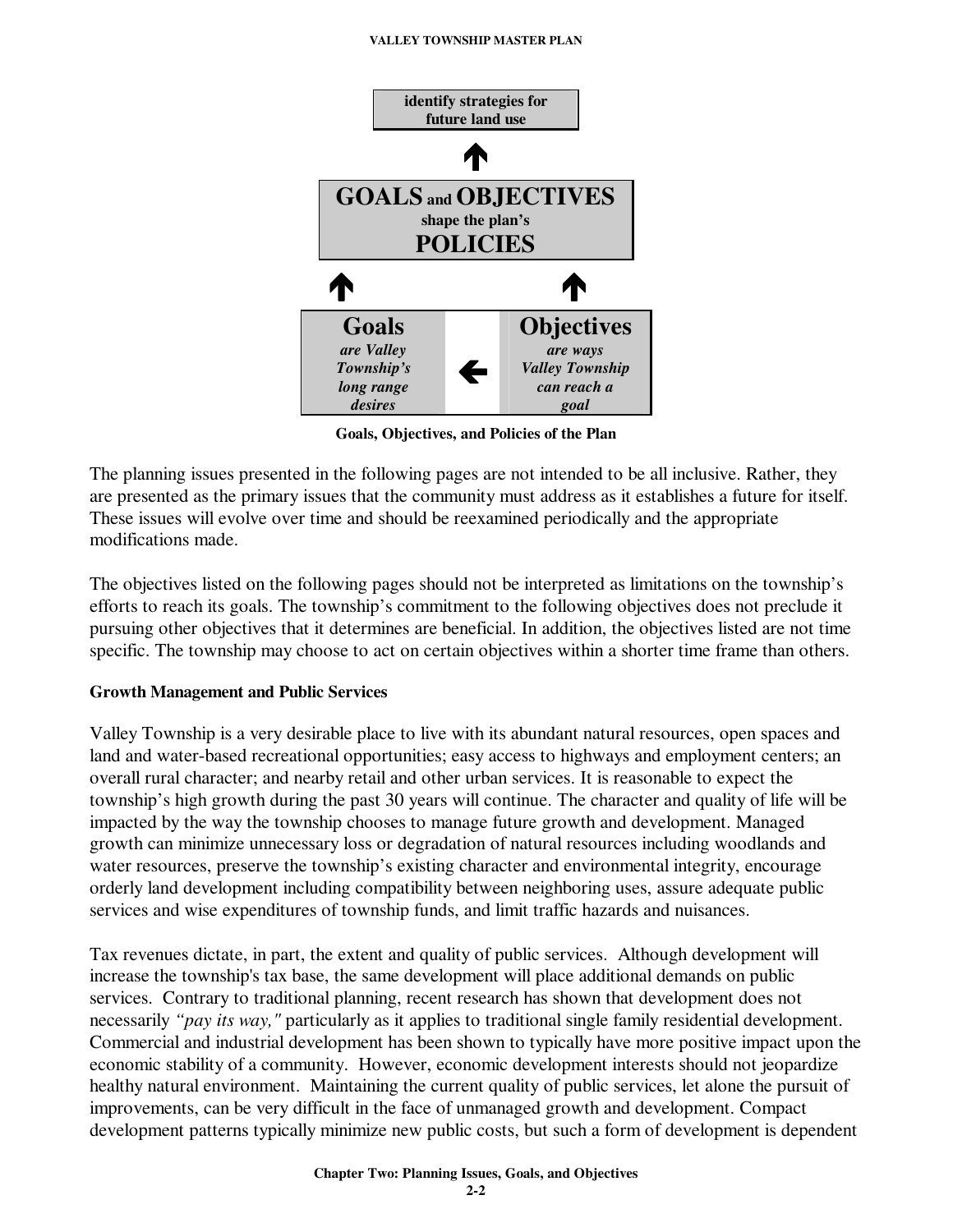upon a number of factors including increased levels of public services (such as sewer service) and public support.

*GOAL: Guide future development in a manner that assures land use patterns compatible with public facilities and services and the cost-effective use of tax dollars, preserves the township's natural resources and rural character and minimizes conflicts between differing land uses.* 

### **Objectives**

- 1) Maintain contemporary land use management tools to effectively manage future development including a land use plan, zoning ordinance, platted subdivision and condominium regulations, and related tools.
- 2) Prohibit unplanned and haphazard growth, and development that is not in coordination with this Master Plan and its implementation tools including zoning regulations.
- 3) Identify locations in the township by sound planning and zoning that are appropriate for residential and nonresidential use, taking into account the constraints and opportunities presented by the township's natural features and the availability of public facilities and services, including road infrastructure.
- 4) Encourage forms of growth and development that minimize public service costs and adverse impacts to the community's natural resources, including compact forms of development that adhere to reasonable limitations on the intensity of development.
- 5) Preserve the township's natural resources through a coordinated future land use strategy and related implementation tools that permit reasonable use of land while discouraging unnecessary destruction or loss of natural resources, including woodlands, wetlands and water resources.
- 6) Apply effective land use and development review regulations uniformly to ensure development is compatible with the policies, goals and objectives of this Plan.
- 7) Separate incompatible land uses by distance, natural features, or man-made landscape buffers that adequately screen or mitigate adverse impacts.
- 8) Guide development into areas where public facilities and services have adequate capacity to accommodate the growth and increased development intensities, and where the provision or expansion of public facilities is cost effective.
- 9) Discourage growth and development that requires levels of public facilities and services not available.
- 10) Discourage public services improvements that will encourage development beyond the township's ability to ensure adequate public health, safety, and welfare, or encourage development in areas of the township not designated for such growth.
- 11) Wherever legally permissible, local regulations should require new developments to pay to the township for the direct and indirect public services costs associated with that development. These costs should not be imposed on existing residents, except where public interests and benefits may be at stake.
- 12) Evaluate rezoning petitions, site plans, and other development decisions according to the policies, goals and objectives of this plan.
- 13) Update zoning and other regulatory tools to implement the Plan's policies, goals and objectives, as needed.
- 14) Seek economic stability in a manner that balances economic development with the preservation of the township's natural resources.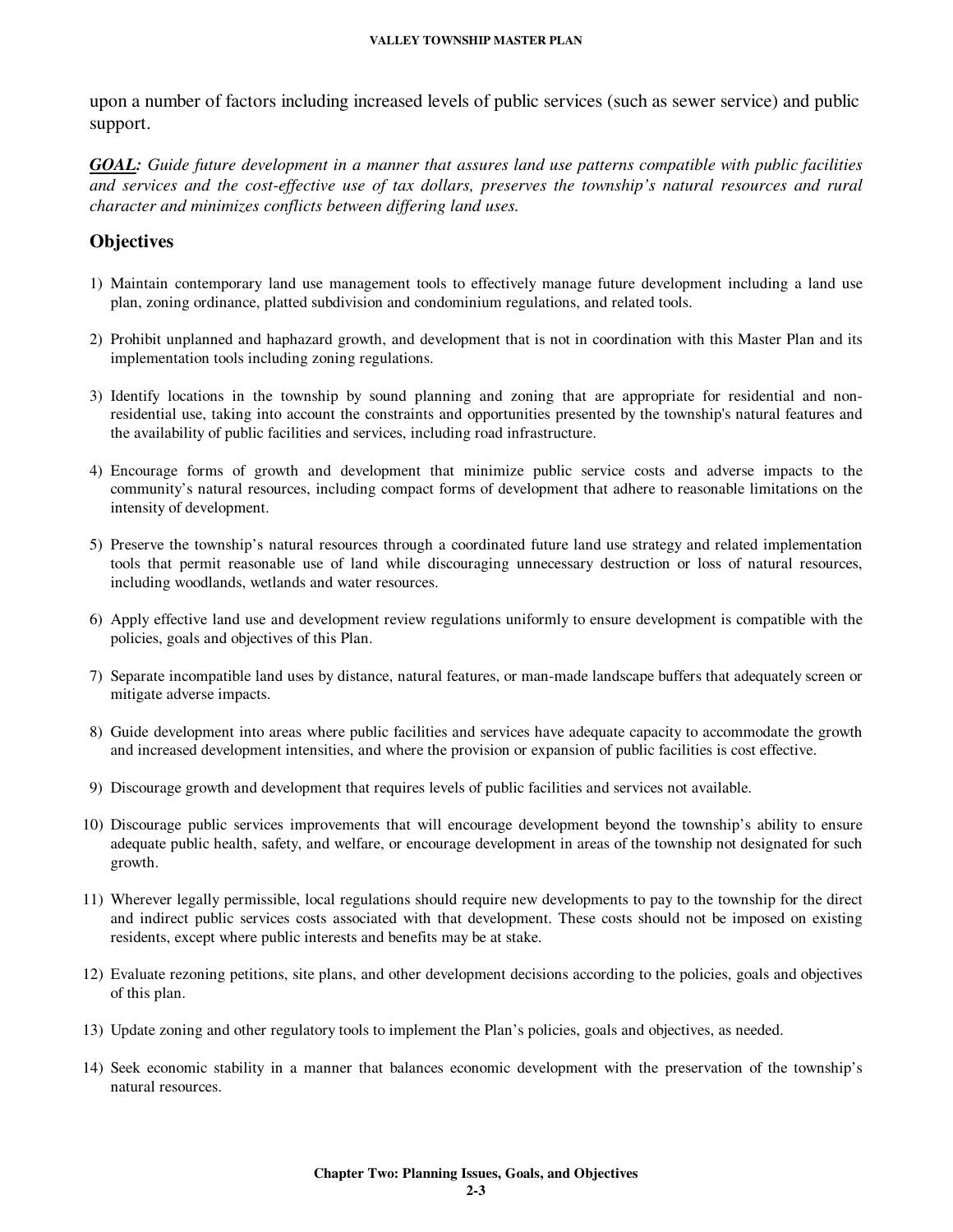### **Community Character**

The character of Valley Township can be described on many levels. The visual character is defined, in part, by Lake Allegan, abundant state forest lands, rural residential areas and more suburban lakeshore development. Lake Allegan and the state forest lands provide a "resort recreational" atmosphere for many. The township is defined by its sense of peacefulness and leisure in the midst of nature's beautiful treasures. It is a community that serves as a place of nourishment for young persons and families as well as a place senior citizens can call home. It is a community of year-round residents, and visitors and residents who make the community their home for only weeks or months at a time. The protection of the township's character is very important to the residents of Valley Township.

Most of the township is very rural in character. *"Rural character"* is typically associated with an overall perception of limited development, and extensive open spaces. Recognition of the more suburban/urban areas of the community, such as the subdivisions along Lake Allegan, is equally important. Though these areas occupy a comparatively small portion of the community, they significantly contribute to the overall fabric of the township and its character.

Residents support the existing character of the community including its visual features and natural resources, atmosphere, and way of life. The preservation of community character is dependent on the type and location of new development, and the site development practices exercised on each development site.

*GOAL: Maintain Valley Township as a beautiful and quiet rural community, dominated by abundant natural resources and recreation opportunities, and which appeals to all age groups and family cycles.* 

### **Objectives**

- 1) Encourage land development designed in scale with existing developed areas and the dominant rural character of the community, through reasonable standards addressing density, building size, height, signage, and any other development features.
- 2) Support land development which actively strives to preserve natural open spaces (woodlands, wetlands, and fields) as part of a development project.
- 3) Encourage the maintenance of historically significant structures and a structurally sound housing stock, and the rehabilitation or removal of blighted structures and yard areas.
- 4) Preserve Lake Allegan and the state forest lands as dominant defining features of Valley Township, including their visual character, environmental integrity, and recreation value.
- 5) Update zoning and other regulatory tools to implement the "Community Character" goal and objectives, as needed.

See also "Natural Resources and the Environment" below for additional objectives addressing community character.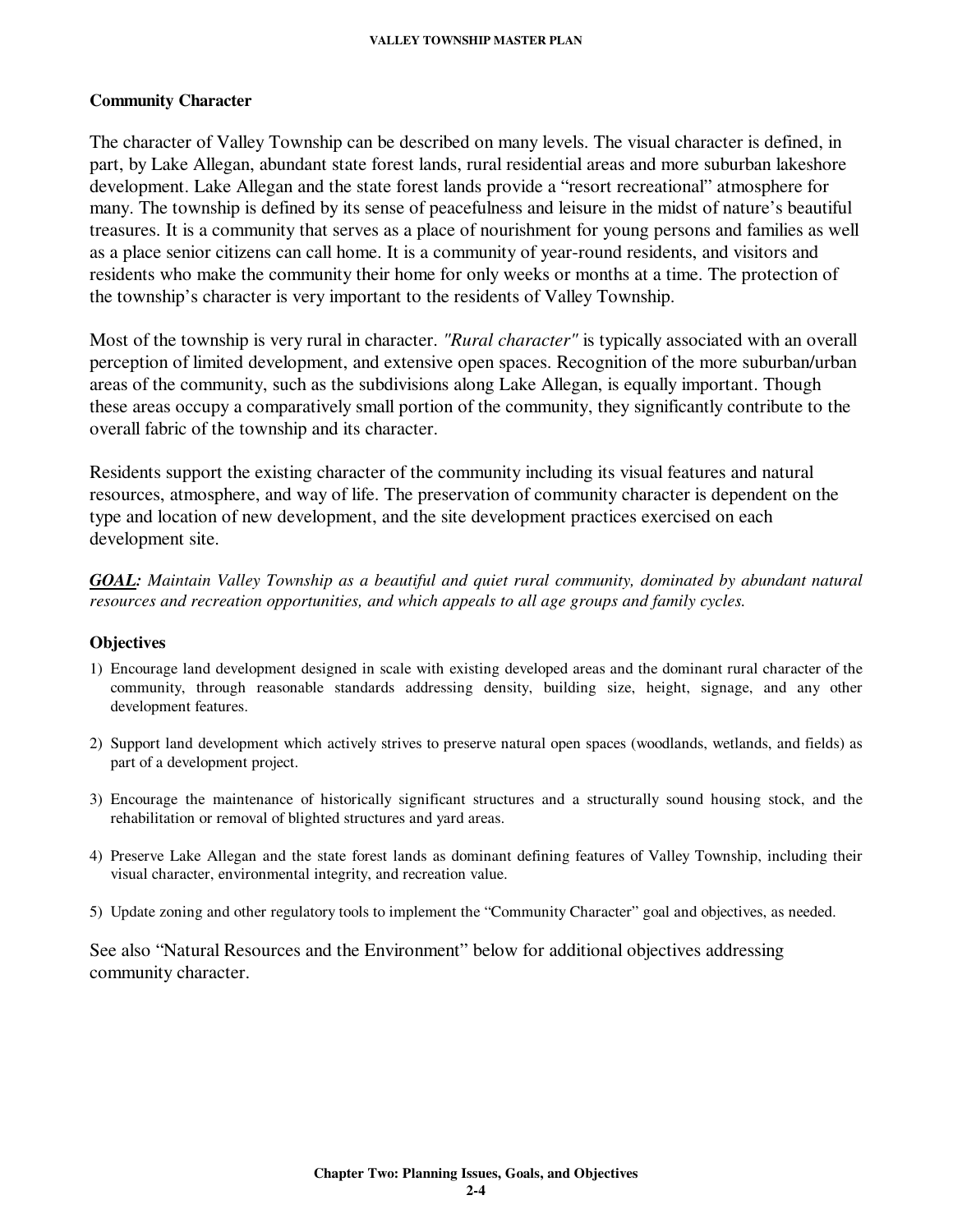### **Natural Resources and the Environment**

One cannot speak of community character preservation in Valley Township without acknowledging the tremendous impact its natural resources play in defining the community's character. These resources include Lake Allegan, abundant state forest lands that include upland and lowland ecosystems, wetlands including lengthy wetland corridors, the Kalamazoo River and lesser streams. These elements are important in shaping the character of Valley Township but also provide vital environmental roles including wildlife habitats, flood control, water purification, groundwater recharge, and air quality enhancement. These same resources play a fundamental role in recreation in the community. Increased environmental knowledge, awareness, and education, when incorporated into a comprehensive planning strategy, can minimize the potential for environmental degradation.

*GOAL: Preserve the integrity of the township's natural resources including Lake Allegan and its other water resources, wetlands, woodlands, other open spaces, and groundwater.* 

### **Objectives**

- 1) Maintain land development which shall preserve natural open spaces (woodlands, wetlands, and fields) as part of the development plan.
- 2) Ensure that the quantity and quality of new development does not create increases in air, noise, land, and water pollution, or the degradation of land and water resource environments including groundwater.
- 3) Recognize the special environmental role of Lake Allegan, Kalamazoo River, and the abundant state forest lands, and prohibit development that will disrupt their natural character, environmental integrity, and recreational value.
- 4) Encourage the improvement of the water quality of Lake Allegan and the Kalamazoo River to enhance its recreational value.
- 5) Encourage development plans that recognize the importance of preserving environmental corridors across multiple parcels and the community as a whole.
- 6) Maintain regular communication and cooperative efforts with the state to encourage the preservation of the integrity and long-term presence of the state forest lands in the community.
- 7) Limit development intensities in environmentally sensitive areas including within the State Game Area and along the shores of Lake Allegan and the Kalamazoo River.
- 8) All development must comply with applicable local, county, state, and federal environmental regulations.
- 9) Discourage the expansion of public utilities into areas dedicated to conservation and resource protection.
- 10) Review proposed development in light of its potential impact upon Lake Allegan, state forest lands, wetlands, and other natural resource areas.
- 11) Continue to provide residents with recycling options for solid waste and hazardous materials, and ensure the safe, efficient and effective disposal of waste.
- 12) Update zoning and other regulatory tools to implement the "Natural Resources and the Environment" goal and objectives, as needed.

### **Housing**

Residential development will likely be the major land use change in the coming ten to twenty years. Valley Township is a very attractive place to live for many prospective residents.

The township is interested in providing reasonable options for additional and varied housing opportunities. Opportunities for rural and suburban residential lifestyles are plentiful and will continue to be so. Soil conditions do not typically preclude home sites of approximately one acre or more in size.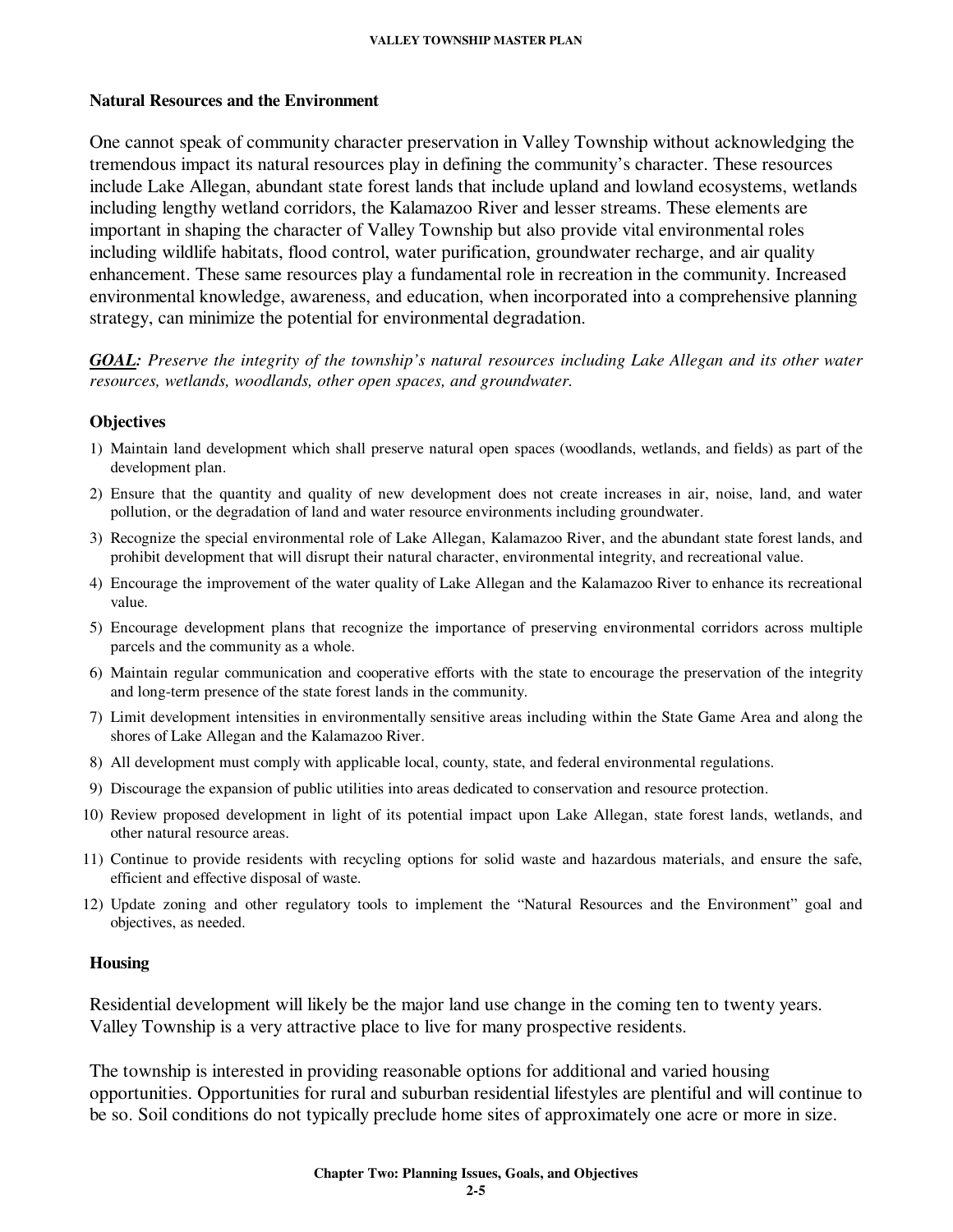The lack of municipal sewer and water significantly limits opportunities for more varied and affordable housing. However, recent changes in the MDEQ's rules and regulations facilitate the development of community sewer systems that serve individual subdivision developments. Thus, it is important to recognize the feasibility of higher-density development options in the township.

The identification of appropriate areas for non-rural development patterns is an important part of the township's efforts to provide varied housing opportunities for current and future residents, and limit the extent of residential encroachment into less prudent areas such as near state forest lands and wetlands. In addition, public studies during the past 10 years have consistently documented that as residential densities increase, so does the likelihood that the development will generate more municipal revenue.

While residential growth is commonly viewed as a more positive feature than commercial or industrial expansion, it too should be based on sound planning principles. It will be the future residential development that will have the greatest long-term impact on the township's natural resources, demand for public services, and overall community character. In addition, the proper placement and design of residential development of a more urban character, including multiple family dwellings, is critical if such development is to have limited impact upon the character of existing residential areas, the community's dominant rural character, and the cost-effective delivery of public services.

*GOAL: Provide a healthy residential environment in which persons and families can grow and flourish, and*  which responds to the opportunities and constraints of the township's public services and natural features, and *preserves the overall rural and single family housing character of the community.* 

### **Objectives:**

- 1) Encourage the continued dominance of rural and suburban single family housing as the principal housing option.
- 2) While maintaining rural and suburban single family housing as the primary housing option, provide opportunities for alternative housing to meet the varying preferences of current and future residents, including small lot single family dwellings and multiple family housing.
- 3) Identify limited areas in the township where higher density residential development, including multiple family development, can be adequately accommodated. Priority should be given to locations that have greater access to improved thoroughfares and necessary public services, and within walking distance of business districts.
- 4) Correlate permissible land uses and development intensities with the presence, or lack thereof, of important environmental features.
- 5) Limit development densities in environmentally sensitive areas.
- 6) Discourage strip residential development along primary roads to minimize traffic safety hazards and congestion and preserve the existing rural character of the roads.
- 7) Encourage innovative residential development that incorporates in the site planning process the preservation of natural resource systems and open spaces, and the preservation of the township's rural character.
- 8) Encourage opportunities for special housing for senior citizens to enable their continued stay in the township, including apartments, assisted living arrangements, retirement centers, and nursing homes.
- 9) Encourage a housing stock that ensures affordable housing to all, including starter homes and multiple family dwellings, while also ensuring all dwellings are of appropriate design and scale to complement nearby conditions and the community as a whole.
- 10) Discourage uses and structures in residential areas that undermine the residential character and peacefulness of such areas, or increases conflicts between landowners such as accessory buildings of excessive size or inappropriate location.
- 11) Enforce local ordinances aimed at rehabilitation of blighted homes and residential properties.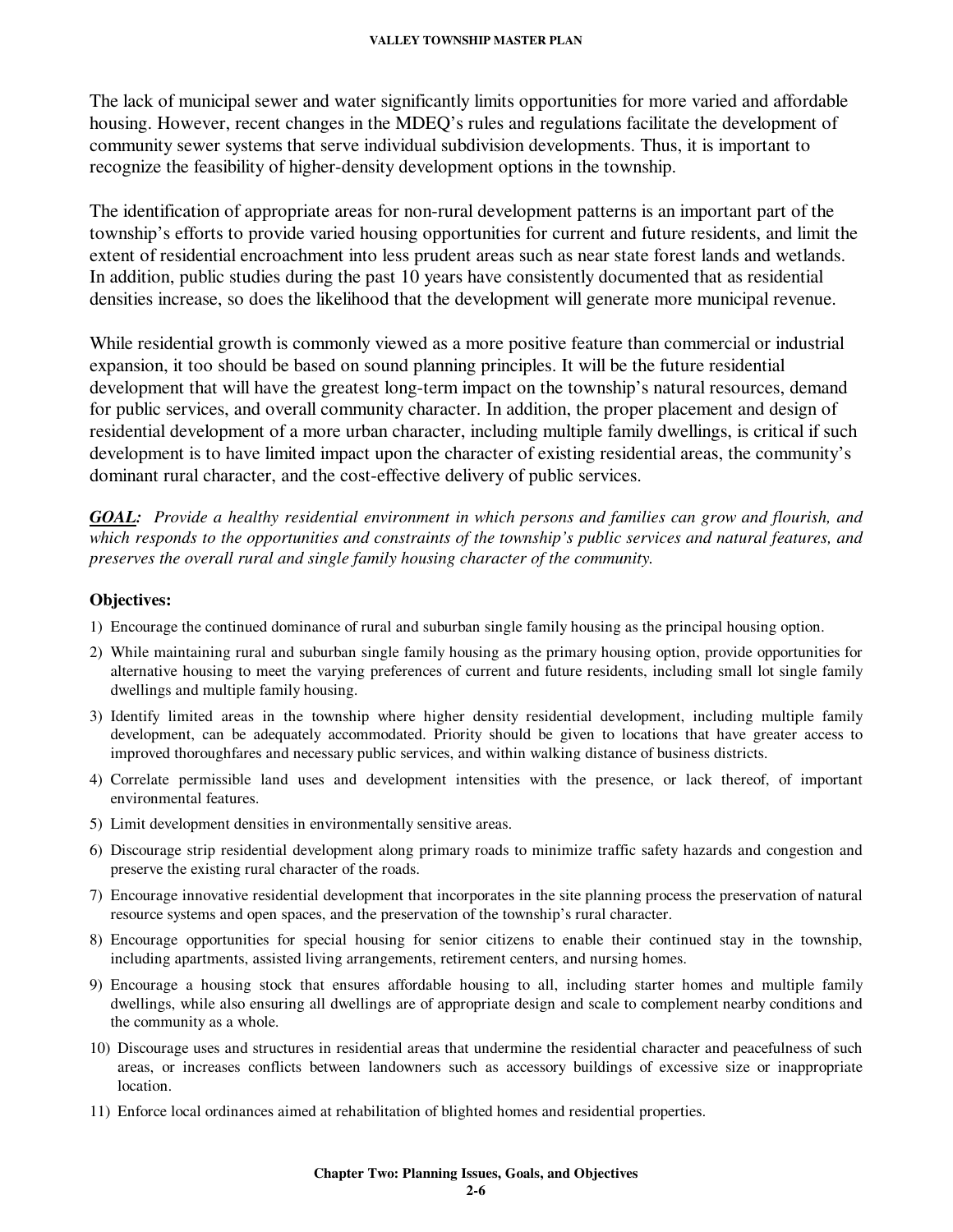12) Update zoning and other regulatory tools to implement the "Housing" goal and objectives, as needed.

### **Commercial Services**

Commercial development in Valley Township is limited, comprised of several retail facilities along M-40 in addition to various home-based occupations. Addressing future commercial development should include consideration of need, location and character.

With a population of approximately 1,830 in 2000, Valley Township does not have the population base to support substantial commercial development and local public sentiment similarly discourages the same. The smallest of neighborhood shopping centers typically requires a base population of 3,000 – 4,000 persons and abundant commercial services are available in nearby Allegan. Anticipated growth over the next 10 – 20 years does not suggest a significant change in local demand for such services.

However, the presence of M-40 does provide opportunities for commercial services that address both the local population and the highway traveler. It must also be recognized that Valley Township is home to a major state recreation facility. Many visitors to the township bring consumer needs as well. In addition, if the township desires to more aggressively pursue the long-term economic stability of the community, some commercial expansion may be advantageous.

The viability of future commercial development within a community is directly linked, in part, to access, visibility, and improved levels of public services such as road, sewer and water infrastructure. Locating future commercial development with recognition of these factors will improve its long term viability, minimize additional public costs, and avoid inefficient development patterns. To this end, and to the extent additional commercial development is accommodated in the community, special attention should be directed toward the M-40 corridor.

To the extent that new commercial development is introduced in Valley Township, local public sentiment and the township's limited public services support development that is modest in scale and in character with the rural and resource-rich character of the community.

*GOAL: Provide for a range of commercial services that cater to the needs of local residents and visitors in a manner that supports the predominant rural character of the community, minimizes new public service costs, and protects the desirability of the Township's residential and recreational areas.* 

### **Objectives**

- 1) Recognize the significance of the M-40 corridor as an opportunity for accommodating commercial development.
- 2) Ensure new commercial development is in character and scale with surrounding land uses, considering such features as building size and height, architectural design, setbacks, signage, landscaping and screening, and open spaces.
- 3) Provide opportunities for a mix of commercial uses that predominantly target local day-to-day consumer needs, and discourage "big box" and other large scale retailers that cater to a more regional population.
- 4) Require landscaping and screening to insure commercial development is sensitive to the dominant rural character of the community and minimizes adverse impacts on the normal use and enjoyment of adjoining land.
- 5) The intensity of commercial development shall be coordinated with available public facilities and services.
- 6) Regulate home-based occupations within dwellings to preserve the surrounding residential character, appearance, and quality of life.
- 7) Update zoning and other regulatory tools to implement the "Commercial Development" goal and objectives, as needed.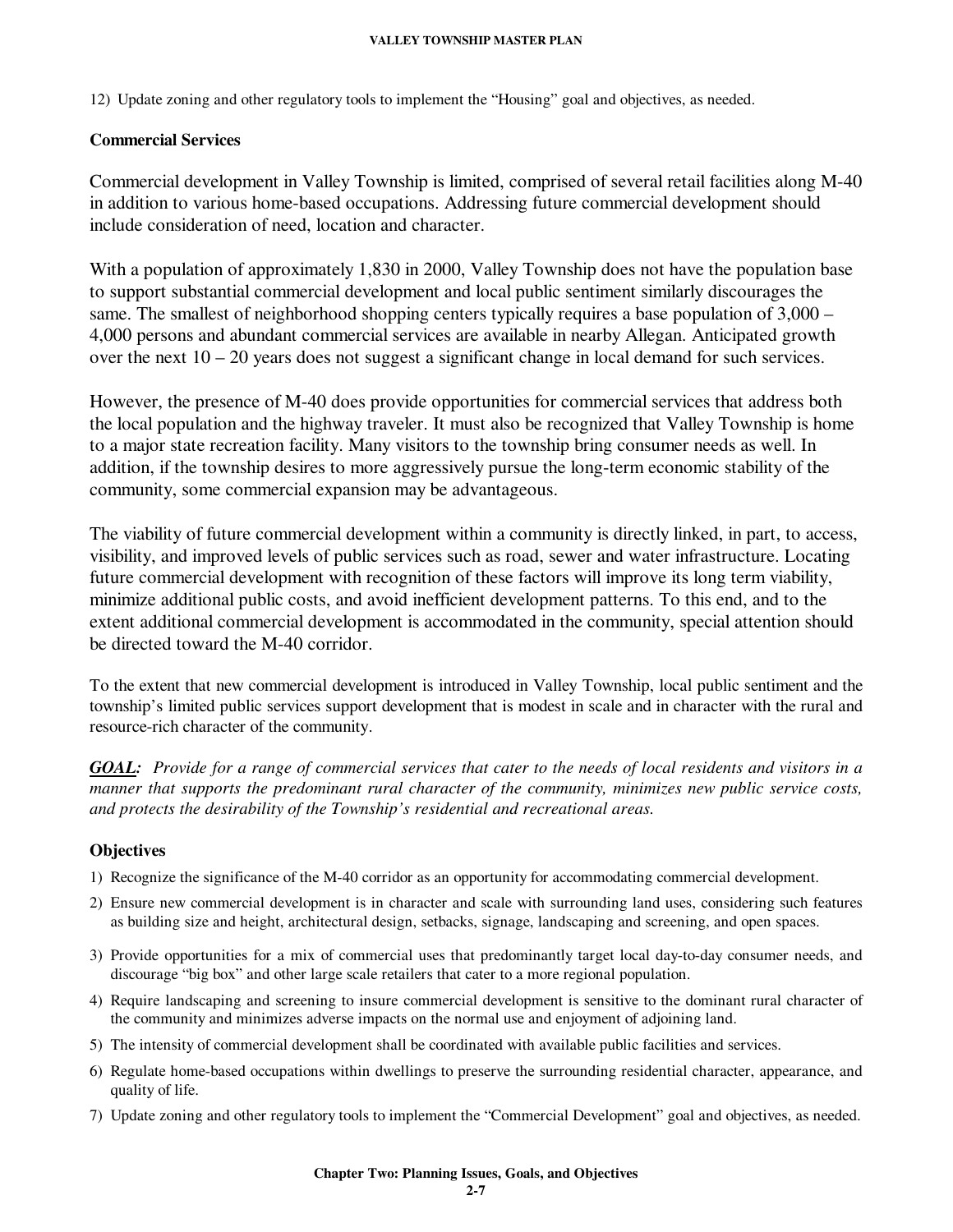### **Industrial Development**

Through 2006, industrial development in Valley Township has not occurred. The absence of assembling, manufacturing, and other industrial activities is not surprising. The township lacks some of the key conditions that support such development including public sewer and water. In addition, other nearby urban centers present more appealing opportunities, and public sentiment in the community does not support industrial expansion. However, it is recognized that not all industry requires heightened levels of public services, infrastructure, and access. In addition, industrial development can improve the community's overall economic stability and provide additional local employment opportunities. As the intensity of industrial development increases, so typically does its reliance on public infrastructure including water, sewer, and roads. Locating future industrial development in recognition of these factors will minimize additional public costs.

Industrial development can vary from low to high-intensity, and its impacts upon adjoining and near-by land uses can similarly vary. As its intensity increases, greater distance from residential areas is favored. Existing conditions in the township suggest any future industrial development be of a comparatively limited and light character.

*GOAL: Provide for a limited industrial component in the township that is sensitive to the predominant rural character of the community, characterized by light intensity operations of limited public services demands and impacts upon neighboring land uses.* 

### **Objectives**

- 1) Recognize M-40 as a potential opportunity for the location of new industrial development.
- 2) Assure new industrial development is in character and scale with surrounding land uses, considering such features and building size and height, architectural design, setbacks, signage, landscaping and screening, and open spaces.
- 3) Future industrial development should be clustered in appropriately identified locations rather than be permitted to indiscriminately encroach into residential areas.
- 4) Limit industrial uses to those which are predominately characterized by assembly activities and similar *"light"* operations that do not require the processing of raw materials or added levels of public services, nor negatively impact surrounding land uses and the community as a whole.
- 5) Encourage industrial uses to locate within industrial parks, characterized by ample open spaces, landscaping, and buffering.
- 6) Update zoning and other regulatory tools to implement the "Industrial Development" goal and objectives, as needed.

### **Circulation**

As new residential and non-residential land uses are introduced into the township, demands on the roadway network will increase. Even low density residential development can significantly increase local traffic levels. This increased traffic may lessen the level of service along some of the township's roads. Conversely, it must be recognized that road improvements may attract new development which, in turn, will place additional demands on the roadway network. Increased traffic demands can be minimized through adequate road maintenance and the coordination of road improvements with the planned future land use pattern and designated growth and development areas.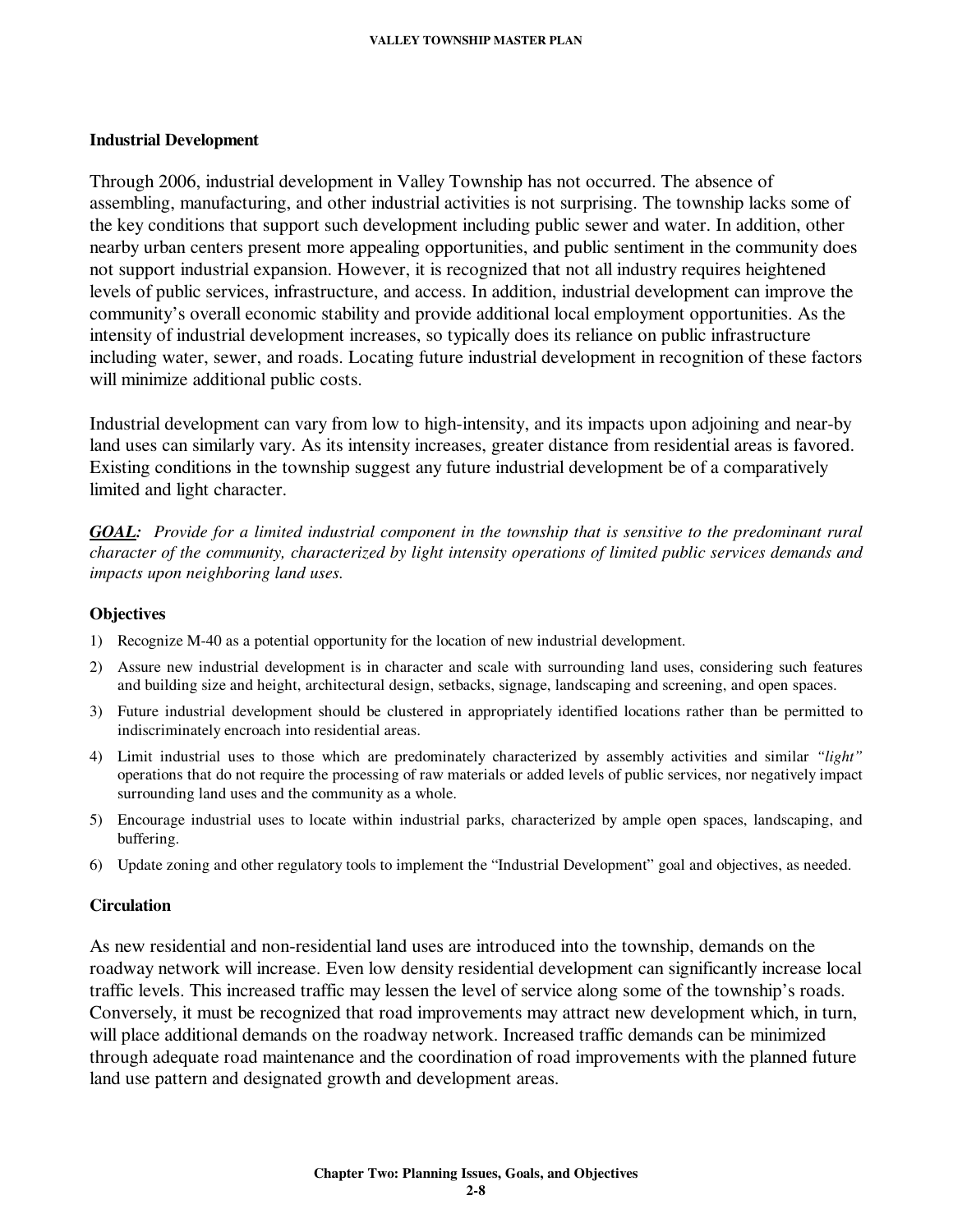Opportunities are presented by the township's improved thoroughfares and appropriate land use management can maximize their potential and minimize adverse impacts to other road segments. The extent to which higher density and intensity land uses, including commercial and industrial land uses, are in comparatively close proximity to M-40 will minimize future maintenance costs and traffic levels along the township's other roads. At the same time, care must be exercised to assure the safety and functional level of the highway and other township roads is not sacrificed by excessive or inappropriately located or designed driveways.

Community travel extends beyond the road network. Providing bicycle and pedestrian access within and between communities has long been identified nationally as an important goal in improving quality of life. The past 20 years have witnessed an unprecedented surge in interest in trail systems on the local, state, and federal level as their value gains greater understanding. These trails can limit the reliance on the automobile, improve the health of local residents, and improve the quality of leisure time.

*GOAL: Provide a transportation network throughout the township that encourages efficient and safe travel, consistent with the rural character of the community and coordinated with the planned future land use pattern.* 

### **Objectives**

- 1) Identify priority road segments for systematic maintenance and improvement, based upon the planned future land use pattern and existing and projected traffic patterns.
- 2) Recognize the role M-40 can play is serving commercial, industrial, and higher density residential development.
- 3) Limit high-traffic generating land uses and development patterns along the township's secondary roads.
- 4) Pursue access management measures to minimize the potential for traffic congestion and safety hazards along adjacent roadways, including limitations on the number, size, and shape of new land divisions; the discouragement of "strip" development; and limitations on curb cuts.
- 5) Encourage the inclusion of pedestrian/bicycle paths in association with new residential subdivisions and nonresidential development to facilitate safe and convenient non-motorized movement.
- 6) Encourage the linking of residential and commercial centers through pedestrian, bike and snowmobile trails.
- 8) Maintain communication and cooperative efforts with the Allegan County Road Commission to improve opportunities for safe non-motorized travel.

### **Regional Coordination**

Valley Township exists within a regional network of communities, none of which are islands unto themselves. Valley Township abuts the townships of Heath, Allegan, Cheshire, and Clyde, and the Village of Allegan is 1.5 miles east. Valley Township and nearby municipalities can greatly benefit by cooperatively pursuing common goals in the areas of land use and public services. Planned land uses, public services and preservation efforts should take into consideration conditions in these abutting communities. Land use planning efforts should seek to establish a land use pattern compatible with surrounding conditions provided the goals of the township are not undermined.

*GOAL: Guide future development and public services in a manner that recognizes the position of Valley Township within the larger region and the mutual impacts of local planning efforts.*

### **Objectives**

1) Where practical, identify a planned future land use pattern that seeks to ensure compatibility among land uses along municipal borders.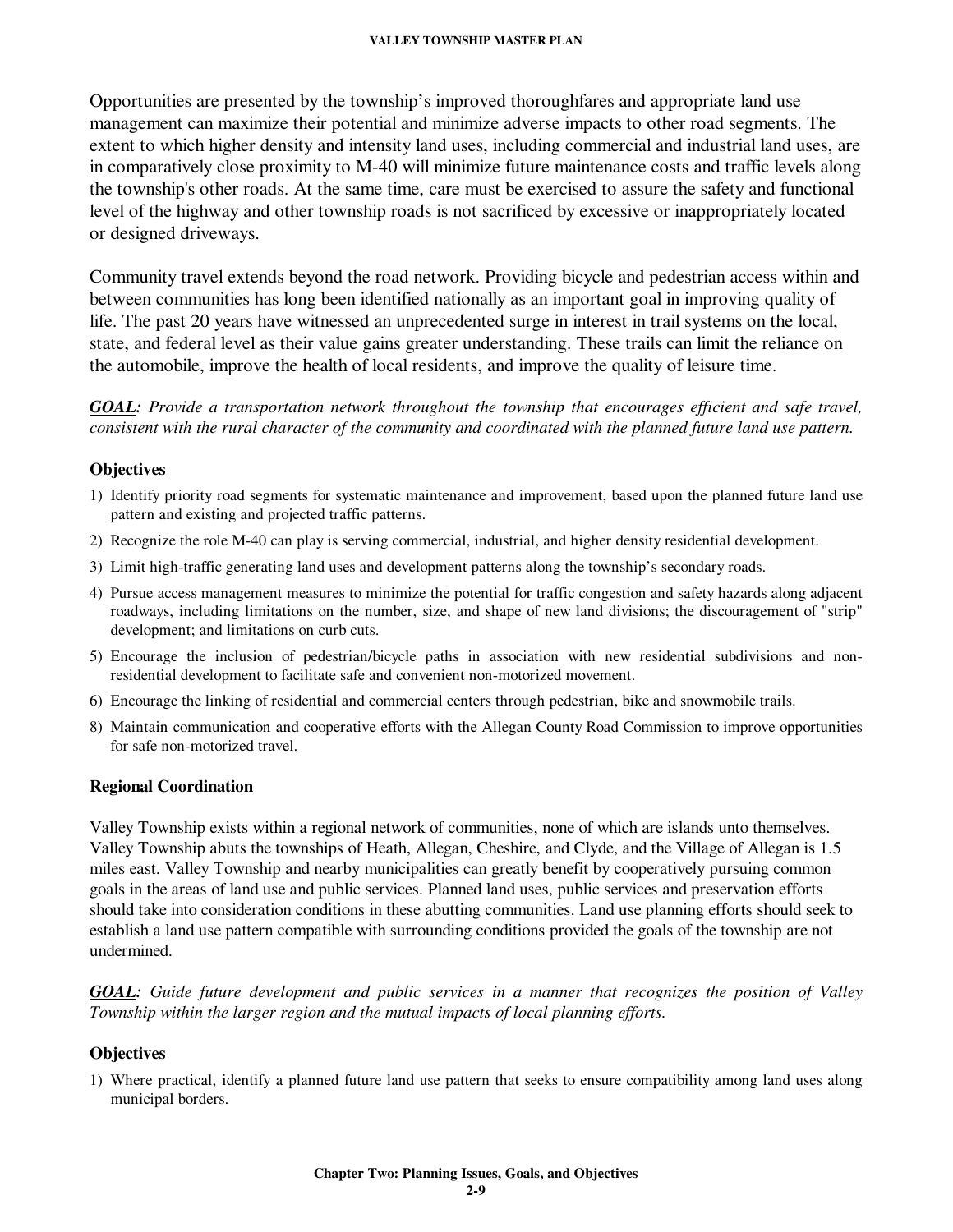2) Maintain a meaningful communication program with area municipalities and county agencies to discuss local and area-wide public facilities and services needs, land use conditions and trends, preservation goals and objectives, contemporary planning issues, and other mutually beneficial strategies to address short and long-term needs.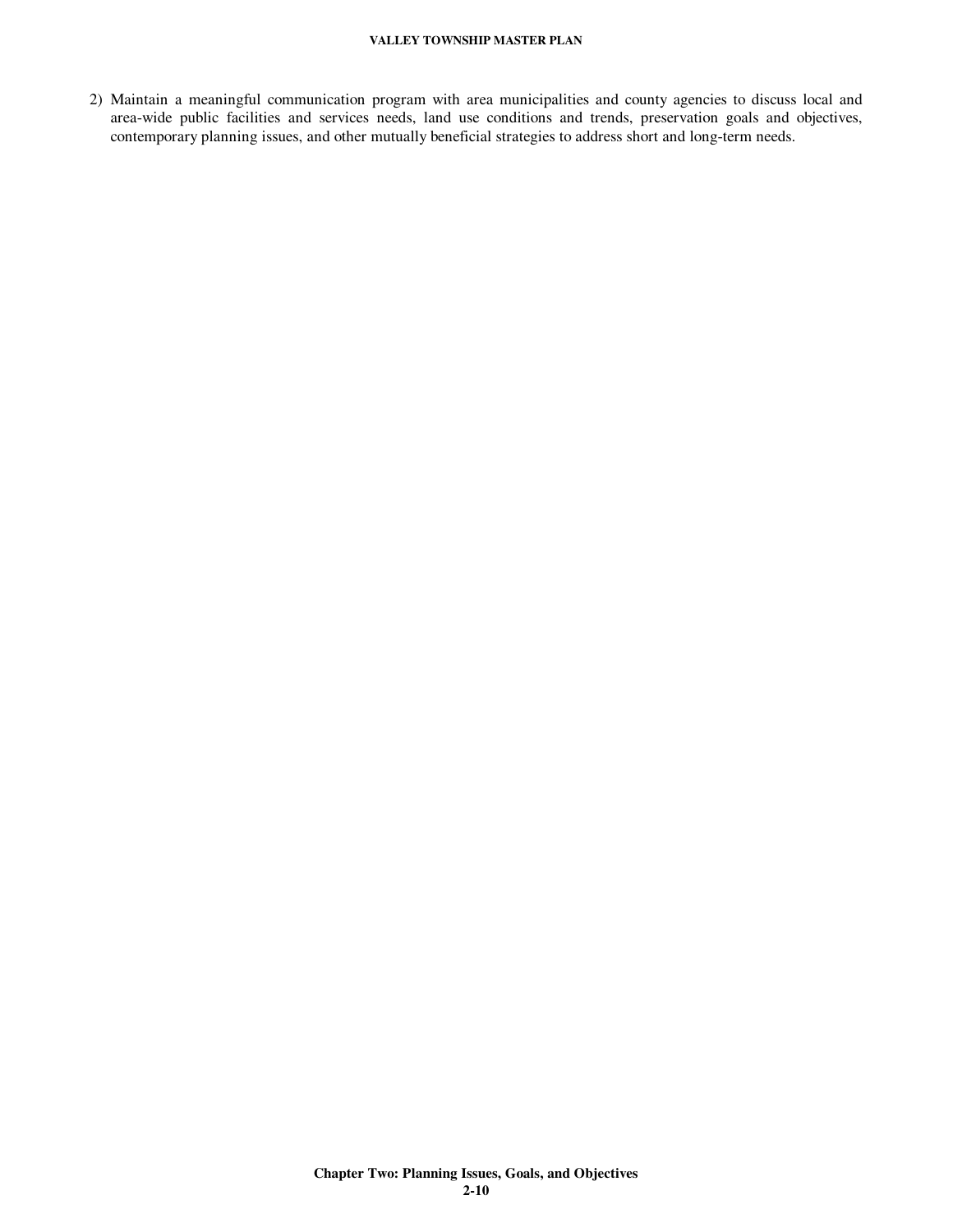# **Chapter Three FUTURE LAND USE STRATEGY**

### **Introduction**

Valley Township's principal planning components are contained in the Future Land Use Strategy, as discussed in this Chapter Three. The Future Land Use Strategy identifies the desired pattern and policies of land use, development and preservation throughout the township. Implementation of these policies rests with the regulatory tools of the township – most importantly the Valley Township Zoning Ordinance. The Zoning Ordinance generally regulates the type, location, bulk, and intensity of land development. The township may also adopt other supporting regulatory tools to further the implementation of the policies of this Plan. Chapter Four discusses implementation strategies in more detail.

The goals and objectives in Chapter Two are the foundation on which the Future Land Use Strategy is rooted. These include the desire to guide future development in a manner that ensures land use patterns compatible with public facilities and services, the cost-effective use of tax dollars, the preservation of natural resources and the rural/recreational character of the community, and compact development where it is of a higher intensity. The Future Land Use Strategy is based upon an analysis of the township's natural and cultural features such as community attitudes, existing road network, existing and nearby public infrastructure, and environmentally sensitive areas. The opportunities and constraints presented by these characteristics were evaluated in the context of the goals and objectives in Chapter Two to arrive at a planned future land use pattern.

### **Land Use Areas**

The Future Land Use Strategy divides the township into "areas" and identifies the predominant land use pattern planned for each. These areas collectively formulate the planned land use pattern. These areas are as follows:

- Conservation Area
- Rural Residential Area
- Lake Residential Area
- Suburban Residential Areas
- M-40 Mixed-Use Commercial/Industrial Corridor

It is not the intent of this Plan to identify the specific land uses that should be permitted in each of these areas. This plan presents broad-based policies regarding the dominant land use(s) to be accommodated in each. Specific permitted land uses will be determined by the zoning provisions of the township based upon considerations of compatibility. There may be certain existing land uses that do not "fit" with the planned future land use pattern. This should not be necessarily interpreted as a lack of township support for the continuation of such uses. Zoning regulations will clarify this matter.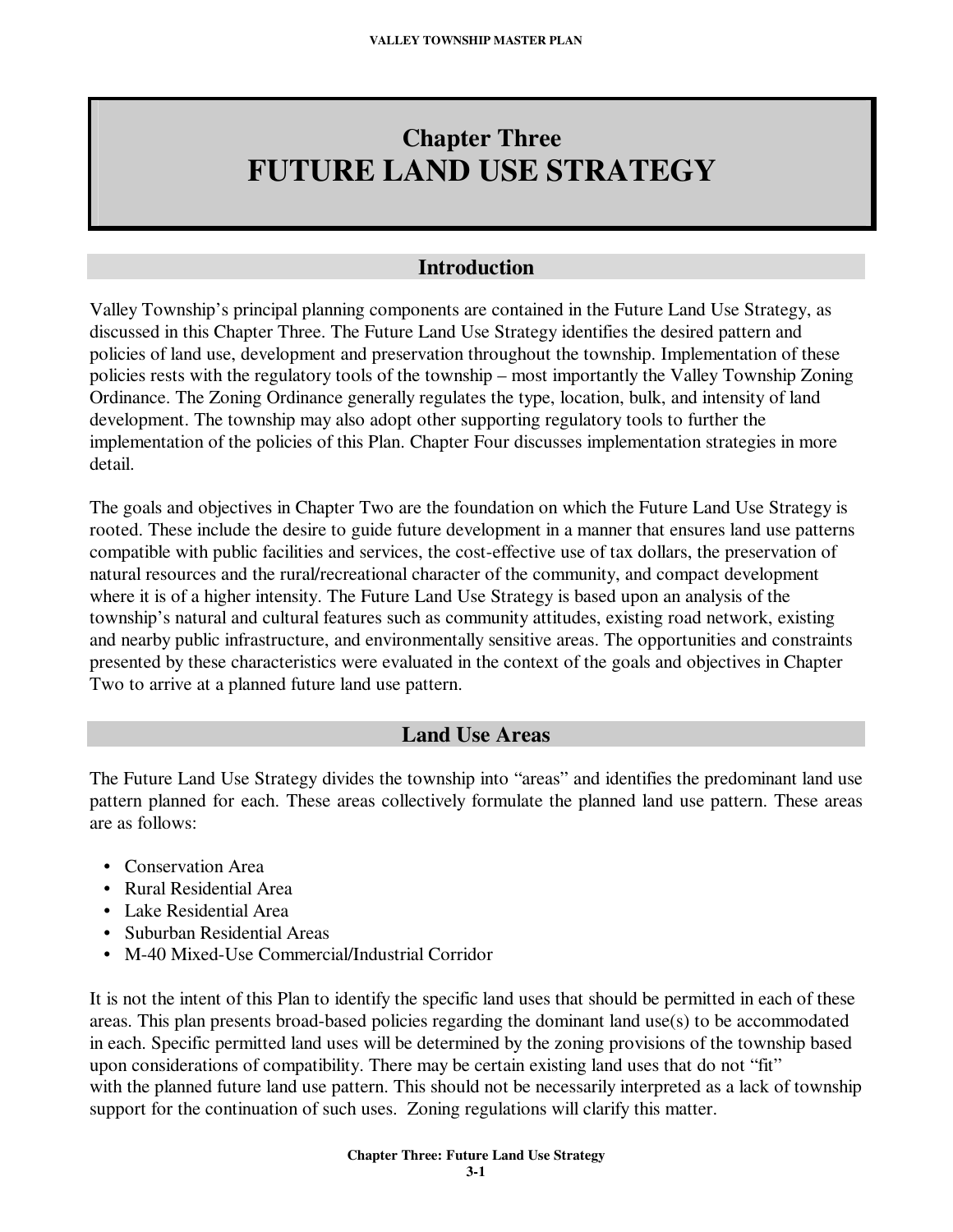The approximate borders of these areas are illustrated on the Future Land Use Map at the end of this chapter. The map depicts the boundaries in more detail than the explanatory text in this chapter. The boundaries are described as approximate. There is frequently room for discretion at the exact interface between the boundaries of two planning areas and appropriate uses at these points of interface. However, the approximate boundaries presented in this plan have been considered carefully. Significant departures are strongly discouraged except for unique circumstances and only when the public health, safety and welfare will not be undermined. It is also important to understand that neither the Future Land Use Map nor the explanatory text is intended to stand on its own. Both the policy discussions and map are inseparable and must be viewed as one.

### **Conservation Area**

The Conservation Area comprises the majority of the township not otherwise located in the northeast corner of the township or in close proximity to Allegan Lake. The Conservation Area is comprised predominantly of the Allegan State Game Area and its abundant wetlands and woodlands, and dispersed residences on acreage also frequently characterized by woodlands and wetlands. All of the Conservation Area is located within the legal boundaries of the game area and the dispersed residences are on privately-owned parcels. The majority of the land in this Area is more distant from the principal thoroughfares of the community.

The Area is intended to encourage the preservation of the abundant woodland and wetland environments of the township; provide opportunities for low-density residential development that encourages the preservation of the community's overall rural/recreational character, natural resources, and open spaces; and protect the integrity of the state game area including its economic and recreational attributes.

The Conservation Area recognizes that the state game area has played an important role in the history and character of Valley Township, contributes to the economic stability of the township, supports important environmental habitats and wildlife, and contributes to the resource-rich and outdoor recreational feel of the community and the desirable atmosphere within which to live and enjoy one's leisure time.

Development densities in the Conservation Area are to be comparatively low. Low development densities in the Conservation Area are supported by a number of factors including: 1) the lack of public sewer and water in this Area; 2) the township's interest in minimizing land use conflicts between the state game area operations and residences, and the loss of useable state recreation lands due to residential encroachment; 3) the township's commitment to managing growth, providing cost effective public services, and limiting urban development densities to specific and compact portions of the community; and 4) the township's commitment to protecting its natural resources.

This plan recognizes the existence of Aspen Acres in the Conservation Area. The plan recognizes the viability and desirably of this settlement area which was platted many years ago and is based on lot sizes that are not feasible for non-sewered building sites unless multiple lots are combined. Aspen Acres is surrounded by the Allegan State Game Area except on its east side and is afforded access by non-paved roads. The nearest fire station is more than five miles away. The inclusion of Aspen Acres in the Conservation Area is based on the premise that future development in Aspen Acres will follow the same policies that apply to the privately-owned parcels in the Conservation Area, which emphasize overall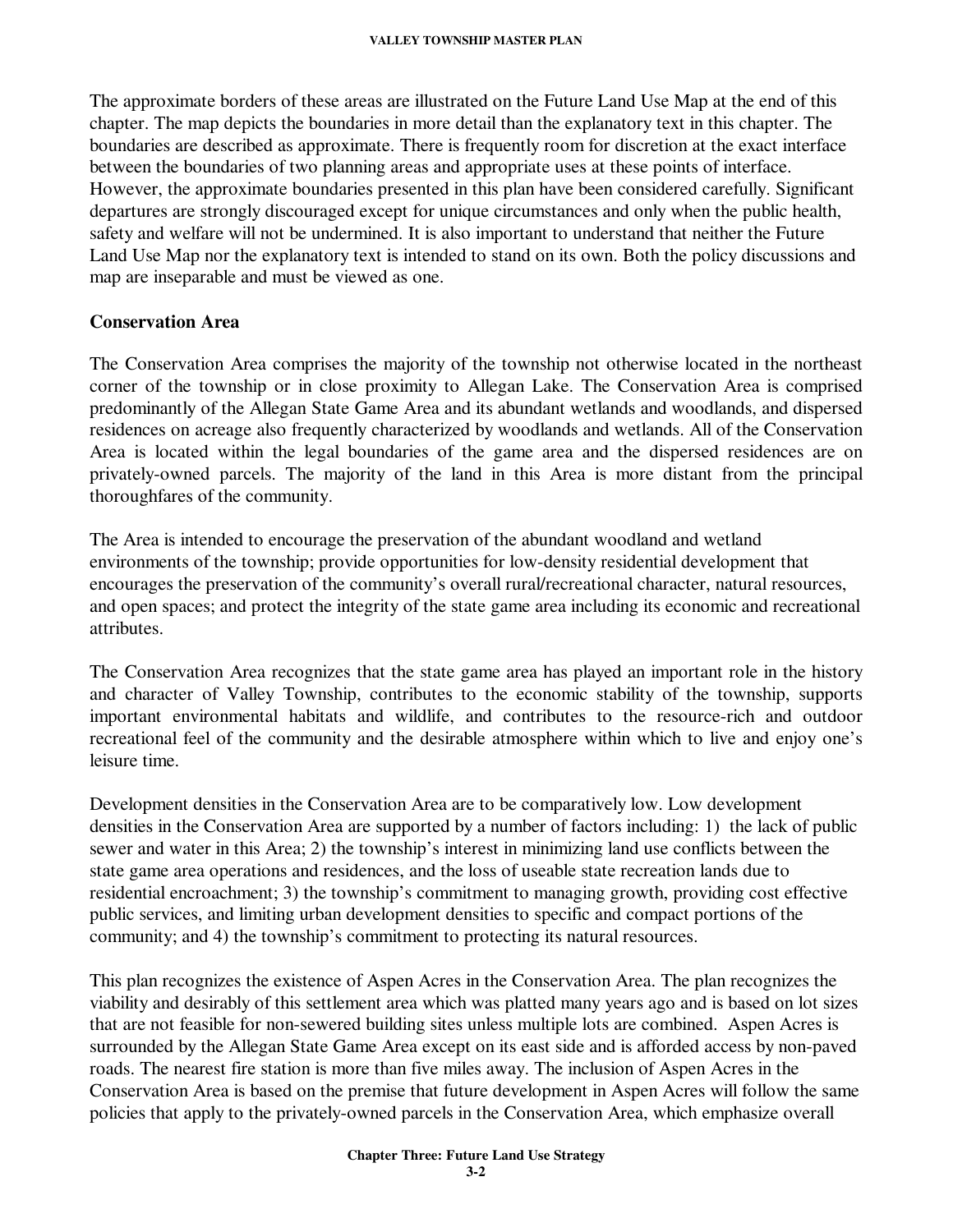low development densities. In recognition of the existing status of Aspen Acres, somewhat less stringent development standards may be reasonable.

Valley Township supports DNR management efforts in the existing Allegan State Game Area that aim to preserve the natural amenities and environmental features and provide recreational opportunities. The township also supports DNR acquisitions of private parcels within the State Game Area that are not a part of established neighborhoods in an effort to improve the integrity of the facility and avoid or otherwise resolve potential land use conflicts.

Potential new residents in this Area should recognize that hunting and outdoor recreational activities associated with the state game area are a primary component of the Conservation Area and will continue on a long term basis. Valley Township does not consider such activities as nuisances when carried out responsibly. The township supports the long term continuation and protection of the Game Area and associated recreational opportunities. Local developers and real estate agents should disclose this information to prospective buyers of land.

In addition to the above, key policies of the Conservation Area are:

- 1. The primary use of land shall be limited to the Allegan State Game Area, similar public conservation-based land uses, and single family residences.
- 2. Secondary uses shall be limited to those that are uniquely compatible with the environmental and/or rural character of the Area such as, but not necessarily limited to, kennels, stables, and campgrounds. However, all secondary uses shall be subject to a comprehensive review to determine if the proposed use is appropriate on the subject site (based on, in part, compatibility with surrounding land uses, road infrastructure, and public services).
- 3. All land uses that will unreasonably impact natural habitats, wetlands, woodlands, and native flora and fauna associated with the Allegan State Game Area shall be discouraged. Such uses include, but are not necessarily limited to, mineral extraction operations, golf courses, and landfills.
- 4. Maximum development densities shall generally not exceed approximately one dwelling per two acres. Densities in Aspen Acres may be somewhat higher in recognition of its existing platted status. In no case shall development be authorized on a site on which the site's area, soils, or other characteristics do not support the issuance of public health permits for potable water and sewage disposal.
- 5. The reliance on private "community sewer systems", established as part of and to only serve a new subdivision (or similar development), shall not serve as a basis for development patterns and densities contrary to the density policies presented in (4) above.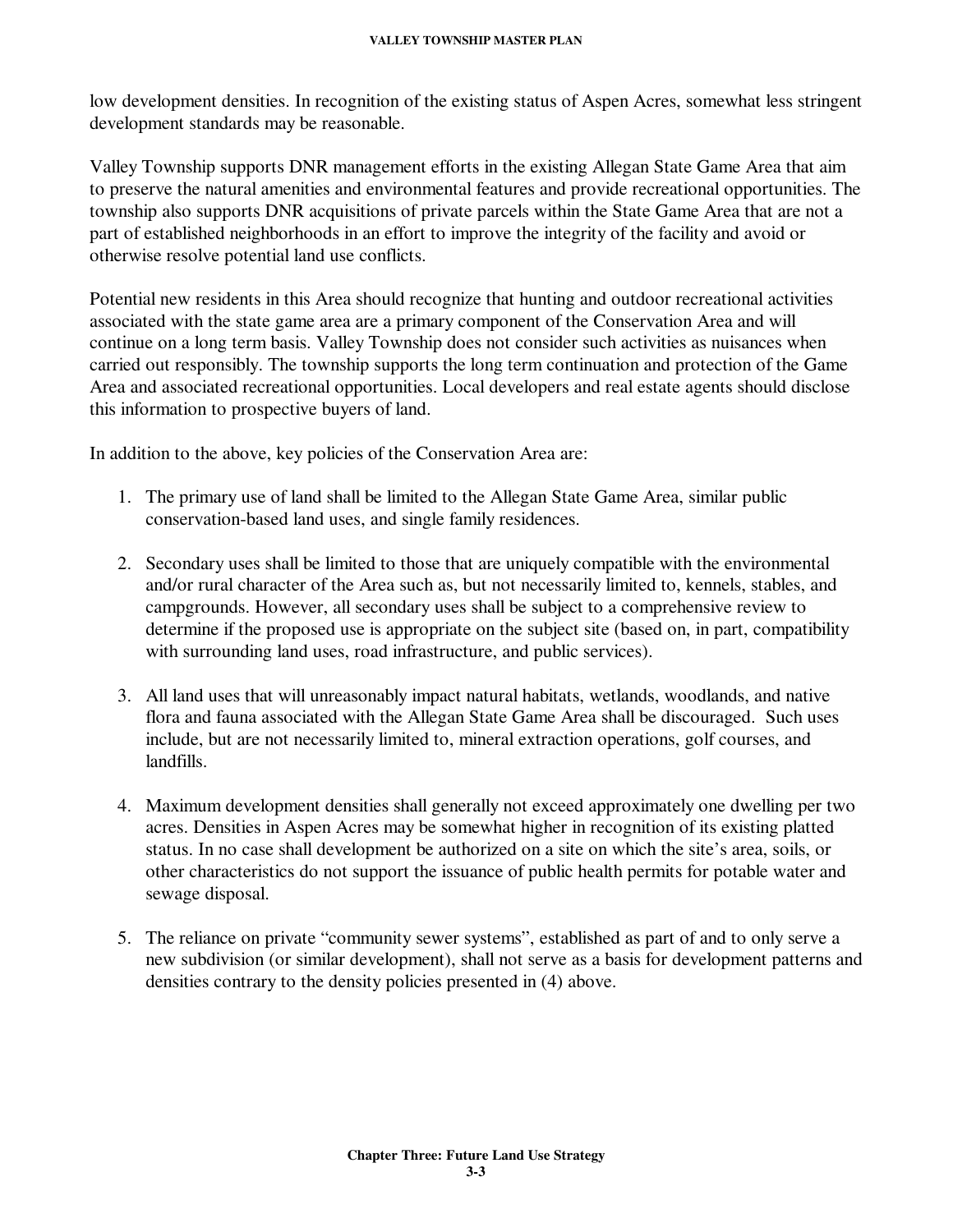### **Rural Residential Area**

The Rural Residential Area comprises the northeast corner of the township except for the M-40 corridor. The Rural Residential Area is comprised predominantly of vacant land, farmland, and low density residential development. The Rural Residential Area is intended to provide opportunities for farming and low-density residential development that encourages the preservation of the community's overall rural character, natural resources, and open spaces. The presence of farming in the township has dwindled. While this Plan encourages farming in the community, it none-the-less recognizes the challenges facing the farming community and provides reasonable opportunities for new residences as an alternative land use.

It is intended that development densities in the Rural Residential Area be comparatively low. Low densities are supported by a number of factors including: 1) the lack of public sewer and water in this Area; 2) the township's commitment to managing growth, providing cost effective public services, and limiting urban development densities to specific and compact portions of the community; 3) the township's commitment to protecting its natural resources and rural character; and 4) the presence of a market for low-density rural home sites.

Potential new residents in this Area should recognize that the traditional noises, odors and other features often associated with responsible farm operations may occur periodically or frequently on a long term basis. Valley Township does not consider such activities and operations as nuisances. Rather, the township supports the long term continuation of responsible farming operations. Local developers and real estate agents should disclose this information to prospective buyers of land.

Open Space Developments: Residential development of appropriate density and design in the Rural Residential Area can facilitate the opportunity for rural lifestyles that minimize the loss of the township's rural/recreational character and important environmental resources and habitats. Residential development patterns that incorporate the preservation of natural resources, open spaces, rural character, and traffic safety are strongly encouraged. To this end, the Rural Residential Area supports opportunities for what is frequently referred to as "clustering" or "open space developments." This form of development provides for the clustering of smaller lots than what is normally required, on only a portion of the development parcel, so that the balance of the parcel can be retained as permanent open space and for the preservation of important environmental resources. These "open space" areas can be reserved by the use of conservation easements, deed restrictions, or similar tools. A critical component of clustering shall be the inclusion of new interior roads to serve the new lots, rather than stripping new dwellings along existing road frontages.

More traditional strip residential development along the township's major roads is illustrated in Example A. This is the easiest form of development but it impacts public safety due to the many driveways directly accessing the road and it can significantly undermine the rural character of the township. Example B, illustrating the use of clustering, improves public safety along the road, and more effectively preserves the existing character of the community, and its open spaces and environmental resources and habitats.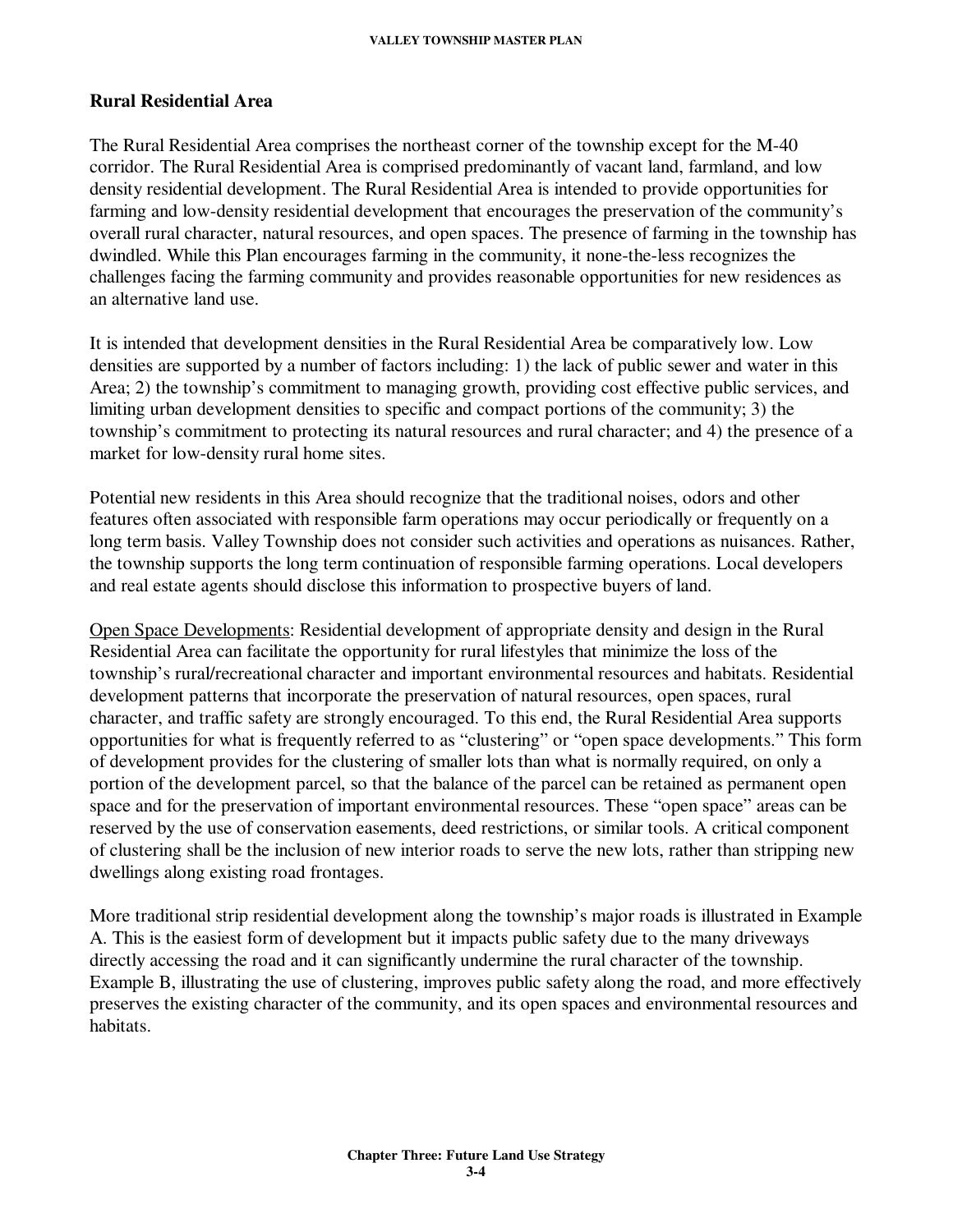

In addition to the above, key policies of the Rural Residential Area are:

- 1. The primary uses of land shall generally be limited to single family residences and farming.
- 2. Secondary uses shall be limited to those that directly support and enhance residential areas such as schools, religious institutions, and recreation facilities, or uses that are compatible with the rural character of the Area such as kennels, stables, and golf courses. However, all secondary uses shall be subject to a comprehensive review to determine if the proposed use is appropriate on the subject site based on, in part, compatibility with surrounding land uses, road infrastructure, and public services.
- 3. Maximum development densities shall generally not exceed approximately one dwelling per two acres. Modest density bonuses may be an important tool to encourage developments that incorporate substantive measures to protect important open spaces and environmental areas, and minimize traffic hazards and congestion along existing public roads, through "open space developments". (See "Open Space Developments" on page 3-4). In no case shall residential development be authorized on a site on which the site's area, soils, or other characteristics do not support the issuance of public health permits for potable water and sewage disposal.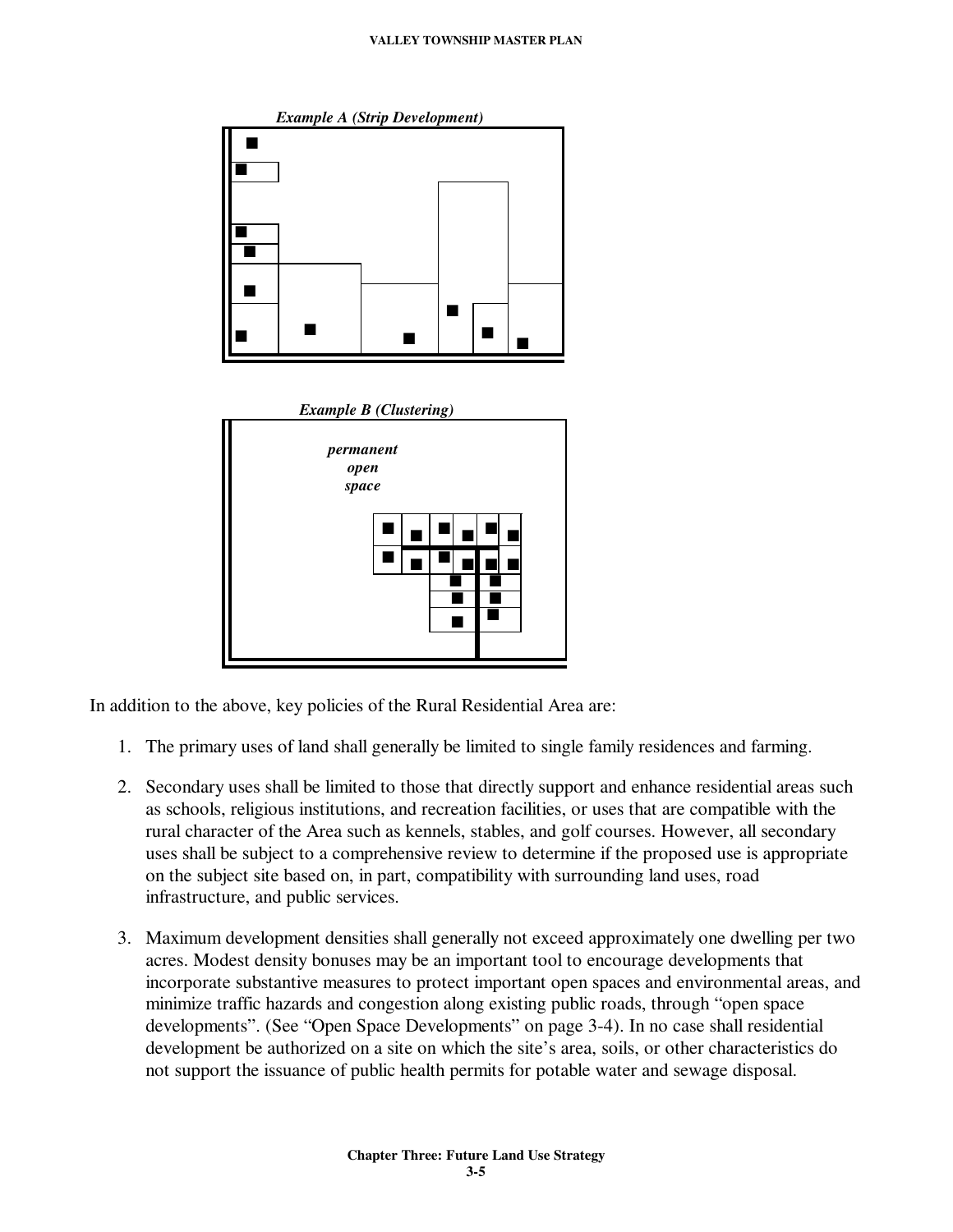4. The reliance on private "community sewer systems", established as part of and to only serve a new subdivision (or similar development), shall not serve as a basis for development patterns and densities contrary to the density policies presented in (3) above.

### **Lake Residential Area**

The Lake Residential Area generally extends along Lake Allegan, north to Allegan Dam Road and south to Monroe Road, but excluding existing properties in the Allegan State Game Area under public ownership. The Lake Residential Area also encircles Round Lake. The Lake Residential Area is established in recognition of the existing lake-area residential development that has occurred along and near these lakes, and the township's interest in protecting the character, stability and property values of these residential areas. Lake Allegan is the defining feature of Valley Township and the majority of residential development in the community is located around the lake. However, the Plan recognizes the extremely fragile environment of its lake resources, the environmental, recreational, and aesthetic role the lakes play, and the particular challenges the lake presents for land use management. Past and future development along the lake will continue to place pressure on Lake Allegan. It is widely recognized that development along the shores of a lake increase the potential for degradation of its character and water quality due to shoreline erosion, septic field leaching (where sanitary sewer is not available), sediment discharge, and excess use of surface waters by water craft. While the Lake Residential Area is largely built-out, Lake Allegan is still vulnerable to infill and redevelopment efforts and continued disturbances to its environmental character and integrity.

In addition to the above, key policies of the Lake Residential Area are:

- 1. The primary use of land shall generally be limited to seasonal and year-round single family residences.
- 2. Secondary uses shall be limited to those that directly support and enhance desirable residential areas such as schools, religious institutions, and recreation facilities. However, all secondary uses shall be subject to a comprehensive review to determine if the proposed use is appropriate on the subject site based on, in part, compatibility with surrounding land uses, road infrastructure, and public services.
- 3. Maximum development densities shall not exceed approximately one dwelling per acre, and in no case shall residential development be authorized on a site on which the site's area, soils, or other characteristics do not support the issuance of public health permits for potable water and sewage disposal.
- 4. The development of any remaining vacant land for subdivision or similar development forms will be based upon a plan that encourages compatibility with surrounding properties and development patterns.
- 5. All new development and redevelopment shall incorporate measures that protect the environmental integrity of Lake Allegan and Round Lake including, but not limited to, lake setbacks, preservation of native shoreline vegetation, proper yard waste disposal (leaves, grass cuttings, etc.), effective and well maintained septic systems, and effective management of storm water to minimize pollutants and debris entering the lake.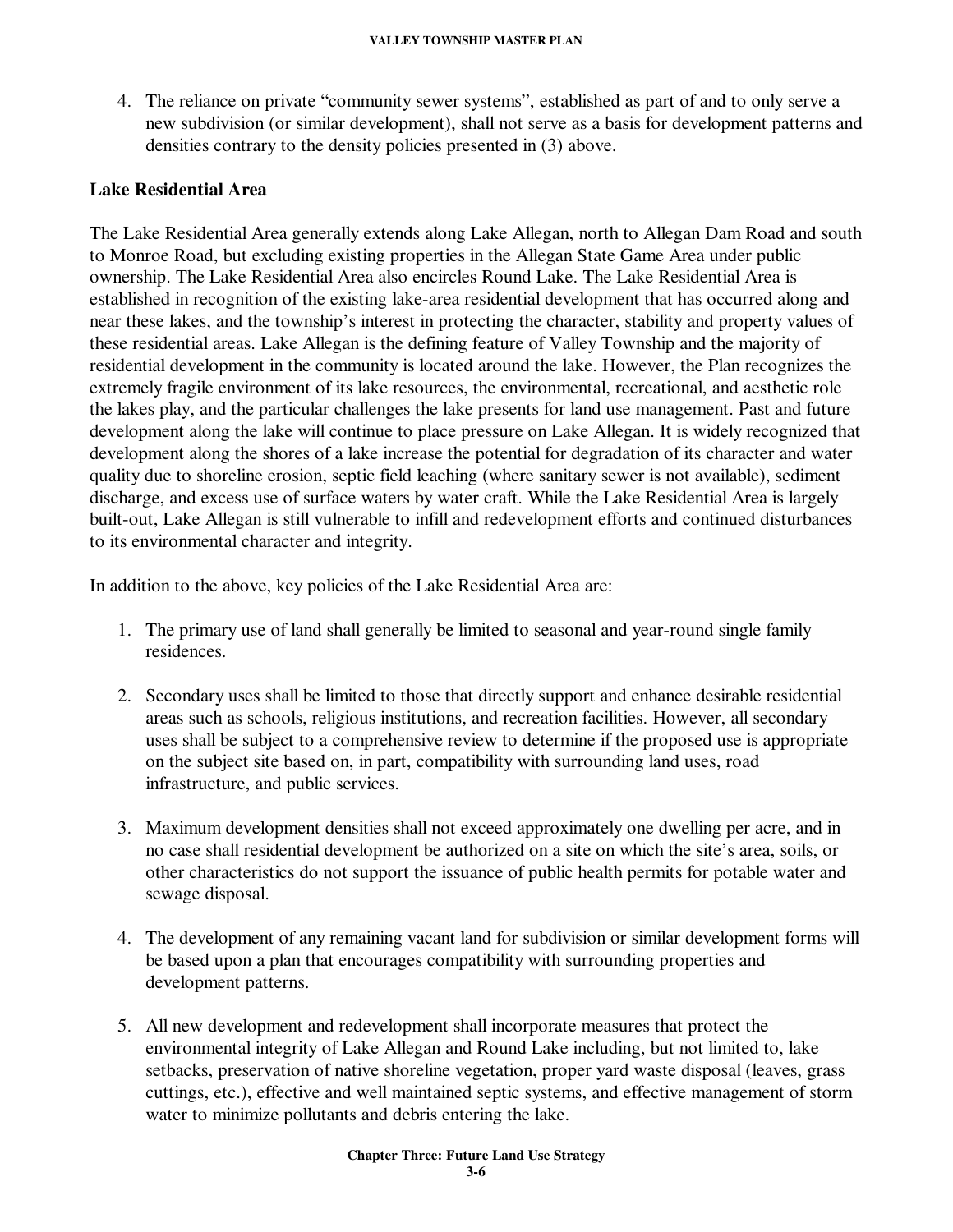- 6. The use of a waterfront lot as common open space for waterfront access for dwelling units located away from the waterfront, and commonly referred to as keyhole or funnel development, will be discouraged. Such development shall be subject to comprehensive review procedures and standards to minimize disturbances to neighboring land uses and the overuse of any portions of Lake Allegan and Round Lake.
- 7. Land and water activities at the end of local roads which terminate at Lake Allegan should be monitored so as not to undermine public health, including water safety.

### **The M-40/M-89 Mixed Use Corridor**

As this corridor is intended for both Residential and Commercial/Industrial use, the development of lands must be considered carefully so as to not infringe on each other. Special attention needs to be given to ensure the health, safety, and welfare of all. To this end, the Planning Commission shall take into consideration: landscaping, buffer zones, lighting, parking, fencing, driveways, and parking lots and roads, to better serve everyone on the corridor.

### **Suburban Residential Area**

The Suburban/Urban Residential Area provides for residential development of a more suburban and urban character than planned elsewhere in the township, including comparatively higher density living arrangements. These higher density development opportunities should ensure healthy living environments including sufficient open space and safe pedestrian and vehicle circulation.

The M-40/M-89 Suburban Residential Area extends along M-40/M-89. This Area is designated as the primary location in the township for the accommodation of new suburban/urban residential development. This area is characterized by numerous conditions that support its appropriateness for such development including improved access via M-40/M-89 and proximity to the compact development pattern and urban services of Allegan, including nearest opportunities for the potential extension of public sewer and water.

In addition to the above, key policies of the Suburban Residential Area are:

- 1. The primary use of land shall generally be limited to single family residences, including opportunities for higher density, small-lot, single family dwelling subdivisions.
- 2. Secondary uses shall be limited to non-single family living arrangements such as duplex subdivisions, apartments, manufactured housing communities, retirement centers, and similar living arrangements, and for uses that directly support and enhance desirable residential areas such as schools and religious institutions. All secondary uses shall be subject to a comprehensive review to determine if the proposed use is appropriate on the subject site based on, in part, compatibility with surrounding land uses, road infrastructure, and public services.
- 3. Maximum development densities shall generally not exceed approximately one dwelling per three-quarter acres in the absence of sanitary sewer, and in no case shall residential development be authorized on a site on which the site's area, soils, or other characteristics do not support the issuance of public health permits for potable water and sewage disposal.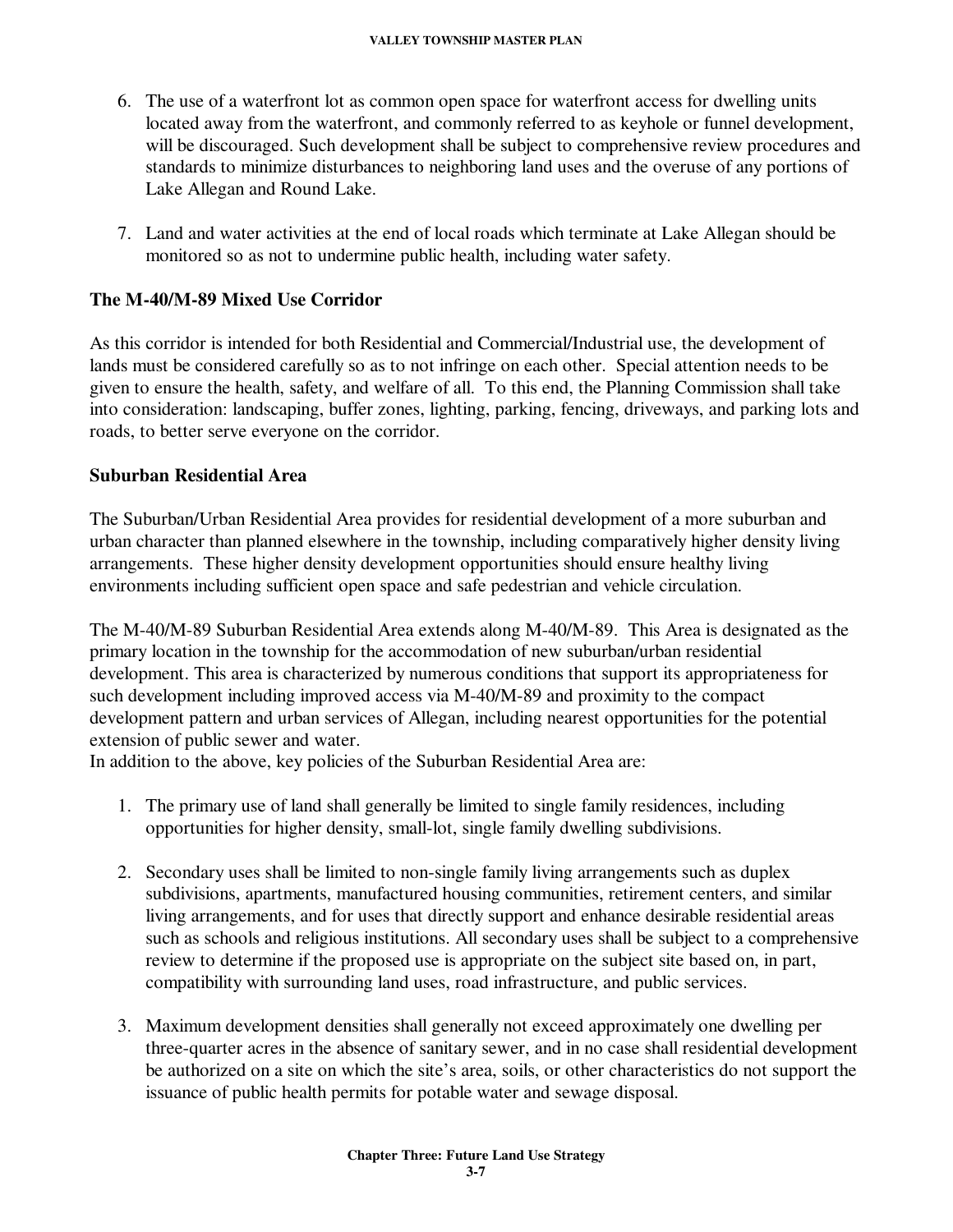- 4. Development densities of two or more dwellings per acre may be reasonable but only after special review proceedings to determine if the project is appropriate on the proposed property. Minimum guidelines that shall be considered are:
	- a. Infrastructure and services shall be capable of meeting the public services needs of the new development, including sewage disposal and potable water.
	- b. Environmental impacts shall be limited.
	- c. Negative impacts upon existing residential development and/or neighborhoods shall be minimized by appropriate design measures.
	- d. Developments involving densities of three or more dwellings per acre shall be of such size, or developed in phases, to ensure that the desired character of the community is preserved and public health, safety and welfare will be maintained.
- 5. As development densities increase, so too shall the emphasis on the effective preservation of a site's special natural resources such as woodlands and wetlands, and the provision of conveniently located open space for outdoor leisure and/or recreation. To this end, the accommodation of higher density living arrangements through "open space developments" shall be encouraged.

### **Commercial/Industrial Area**

This area extends the length of the M-40/M-89 Corridor. Commercial and Industrial development typically requires an increased level of road infrastructure, access, public services and visibility. These factors directly impact the identification of future commercial/industrial areas along with other concerns including minimizing conflicts between existing and proposed land uses and encouraging compact development.

This corridor is considered most appropriate for accommodating such development for the above reasons in addition to the presence of several existing commercial and industrial uses. No commercial or industrial development shall occur unless public sewer and water are available, or adequate measures are provided for on-site sewage disposal and potable water. In recognition that market conditions and/or other factors may not support commercial or industrial development presently or in the near future, residential development within the Corridor is considered a reasonable alternative land use. However, prospective residents should be aware that future development in the Corridor, and adjacent to dwelling sites, may be of a commercial or industrial character. Again, local developers and real estate agents should disclose this information to prospective buyers of land. To the extent that residential development may occur in this Corridor, the policies of the Suburban Residential Area shall prevail.

In light of the potential mixed-use development of the M-40-M-89 highway, special care must be exercised during all phases of the review and approval of specific development proposals. This will ensure that the arrangement of such uses and the interface between them enhances their compatibility and the viability of each.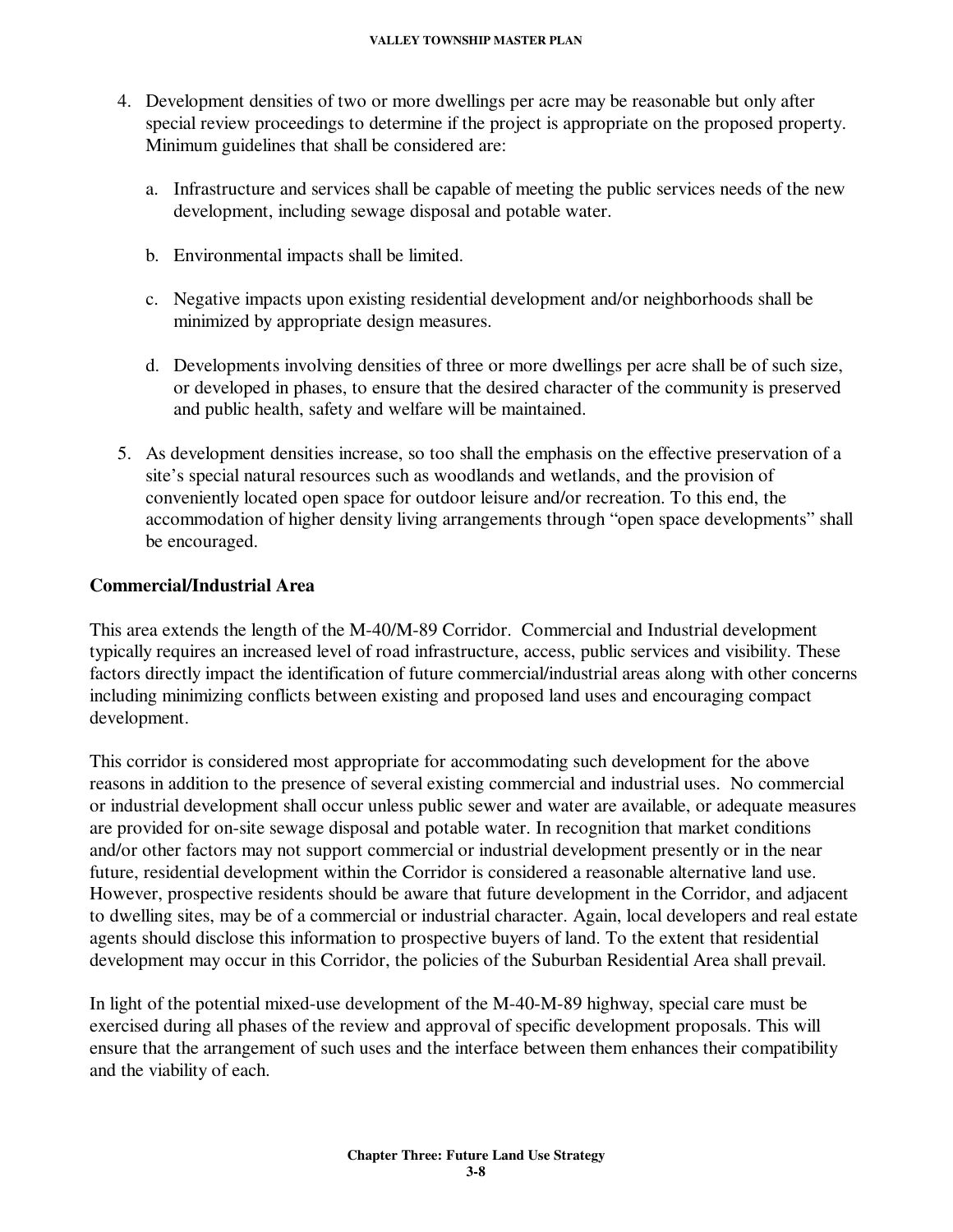In addition to the above, key policies of the M-40 Mixed-Use Commercial/Industrial Corridor are:

- 1. The primary uses of land shall generally be:
	- a. Commercial services that address day-to-day needs of the local population, seasonal visitors to the township, and the highway traveler. Large commercial developments or facilities that rely on more regional markets shall be discouraged.
	- b. Industrial uses that are of a low intensive character such as the assembly of premanufactured products and communication and information technologies. Manufacturing operations that involve the manipulation of raw materials to produce new products, and which typically require levels of public services unavailable in the township, shall be discouraged.
- 2. Secondary uses shall be limited to uses that provide important consumer or other commercial services benefits but which may not address day-to-day needs and/or may undermine the overall intended character of these commercial areas if not reviewed before hand to determine if a particular proposal is appropriate on the specific lot. Such uses may include, but not necessarily be limited to, auto repair, mini-storage, and drive-through establishments, and industrial uses of a somewhat higher intensity such as trucking terminals and warehousing. Criteria for such uses shall include, in part, compatibility with surrounding land uses, road infrastructure, and public services.
- 3. Site layout, principal buildings and accessory facilities shall be of a character and design that encourages compatibility with adjacent and nearby land uses and the desired rural character of the area. Such compatibility shall be based on, in part, appropriate signage; building height, size, and bulk; and landscaping/screening.
- 4. New commercial and industrial uses that are to be adjacent to residential property shall be permitted only when adequate buffer yards and screening are provided to minimize negative impacts.

# **Conservation of Natural Resources**

Valley Township is characterized by large areas that require a strong conservation effort. These include abundant forests and wetlands, the Kalamazoo River, and Lake Allegan. These resources can present severe limitations to development and provide important environmental benefits including habitats for wildlife, flood control, groundwater recharge and discharge, and surface water purification. In addition, they provide special opportunities for recreation and contribute to the township's overall rural character.

In light of the significance of these resources, the Plan strongly supports their protection. Preservation shall take precedence over the unnecessary disturbance and/or destruction of these resources by residential, commercial, or industrial development. The presence of such resources in areas designated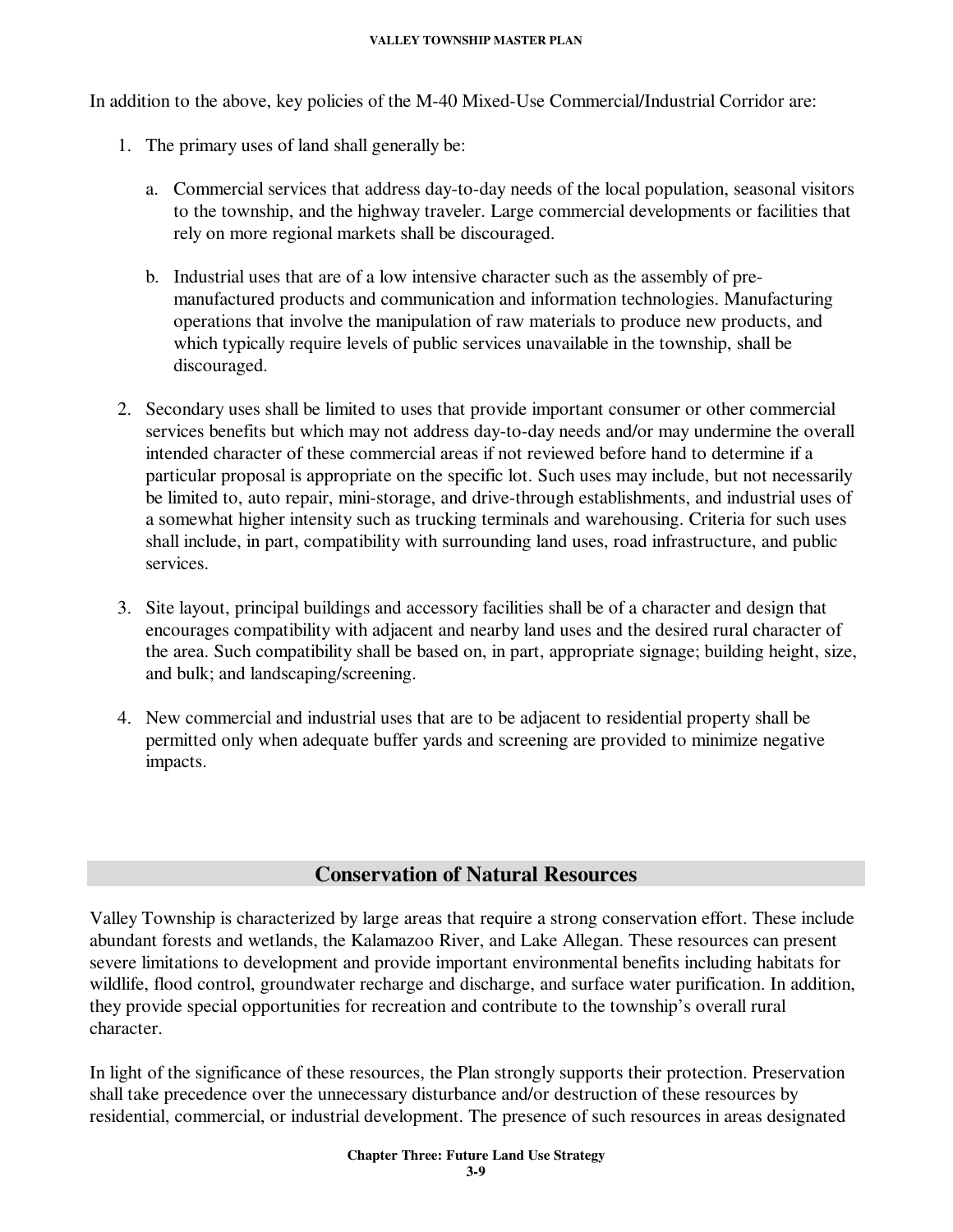for development shall be recognized in industrial development. The presence of such resources in areas designated for development shall be recognized in the deliberation of rezoning, site plan, and similar zoning requests. Land uses requiring state and/or federal permits (especially for wetland or flood plain alterations) shall not receive final township approval until satisfactory evidence has been submitted verifying the acquisition of all necessary permits. Where a portion of a parcel contains environmentally sensitive areas, development shall be directed elsewhere on the site where practical.

# **Phased Zoning**

This plan recommends the rezoning of land to a more intensive zoning district be done in a phased or incremental manner. For example, while the plan may identify township locations that are appropriate to accommodate commercial or suburban residential development, the plan does not recommend "across the board" or immediate rezoning of such land. The plan recommends that rezoning to more intensive districts occur incrementally over time to ensure the township is capable of:

1) meeting the increased public service demands;

2) managing township-wide growth and development;

3) adequately reviewing rezoning requests as they apply to the specific subject property;

4) insuring rezoning is in response to a demonstrated need and

5) minimizing unnecessary hardships upon landowners as a result of property assessments and/or resulting nonconforming uses and structures.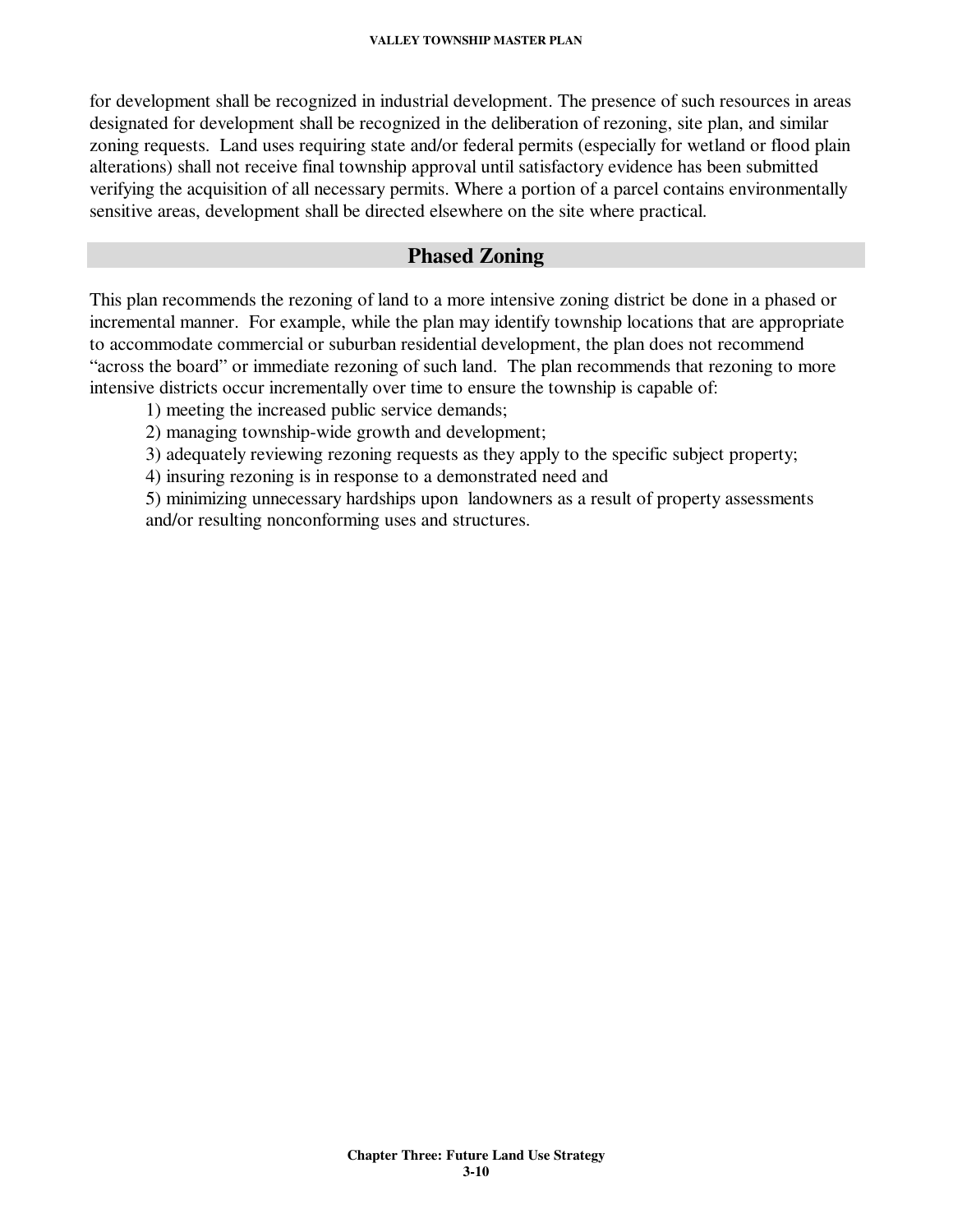# **Chapter Four PUBLIC FACILITIES and SERVICES STRATEGY**

### **Introduction**

Special attention should be directed to the manner in which public facility and service improvements occur in the Township. A key principle of the Future Land Use Strategy is that no new development should occur in the Township unless public services are adequate to meet the needs of that new development, and it is important that future public facility and service improvements be coordinated with the planned pattern of future land use. At the same time, it is important that reasonable levels of public facilities and services be provided to enhance the quality of life. Valley Township is a quiet rural community and the land use policies of this Plan do not suggest substantial growth. Current conditions and this Plan's policies do not suggest the need for substantial improvements to public facilities and services. Still, sound community planning supports foresight not only in the area of land use, but associated public facilities and services as well.

### **Roads**

Roads and road access have a direct impact on day-to-day life in a community. Most of the residents of Valley Township rely on vehicular transportation to get to and from their place of employment, to carry out daily errands and shopping, and the provision of emergency services such as police, fire, and ambulance service. The additional residential development anticipated in this Plan, despite its overall low density, will result in higher traffic levels. This increased traffic may lessen the level of service along some of the Township's roads and exacerbate existing problem areas. This is particularly true of the Township's unpaved road segments. Conversely, it must be recognized that road improvements (such as the paving of gravel roads) may well attract new development which, in turn, will place additional demands on the road network.

Suggested road improvements are as follows:

- Blacktop  $118<sup>th</sup>$  Avenue between  $43<sup>rd</sup>$  and Monroe to improve safety.
- Resurface  $121<sup>st</sup>$  Ave. between  $40<sup>th</sup>$  Street and M-40 and upgrade to all-season status, in recognition of the growth in the area.
- Improve  $44<sup>th</sup>$  from  $118<sup>th</sup>$  to  $117<sup>th</sup>$ , and  $117<sup>th</sup>$ , from  $42<sup>nd</sup>$  to  $44<sup>th</sup>$  (in recognition of the presence of Aspen Acres, current traffic levels, and recent and anticipated growth.
- Pave  $42<sup>nd</sup>$  Street, from  $112<sup>th</sup>$  Avenue to Allegan Dam Road, in recognition that this road facilitates travel across the township and there is an increasing usage of this road by people commuting to and from the Hamilton and Holland areas (especially by residents living in the Township's southern tier, in addition to residents in Cheshire and Lee Townships).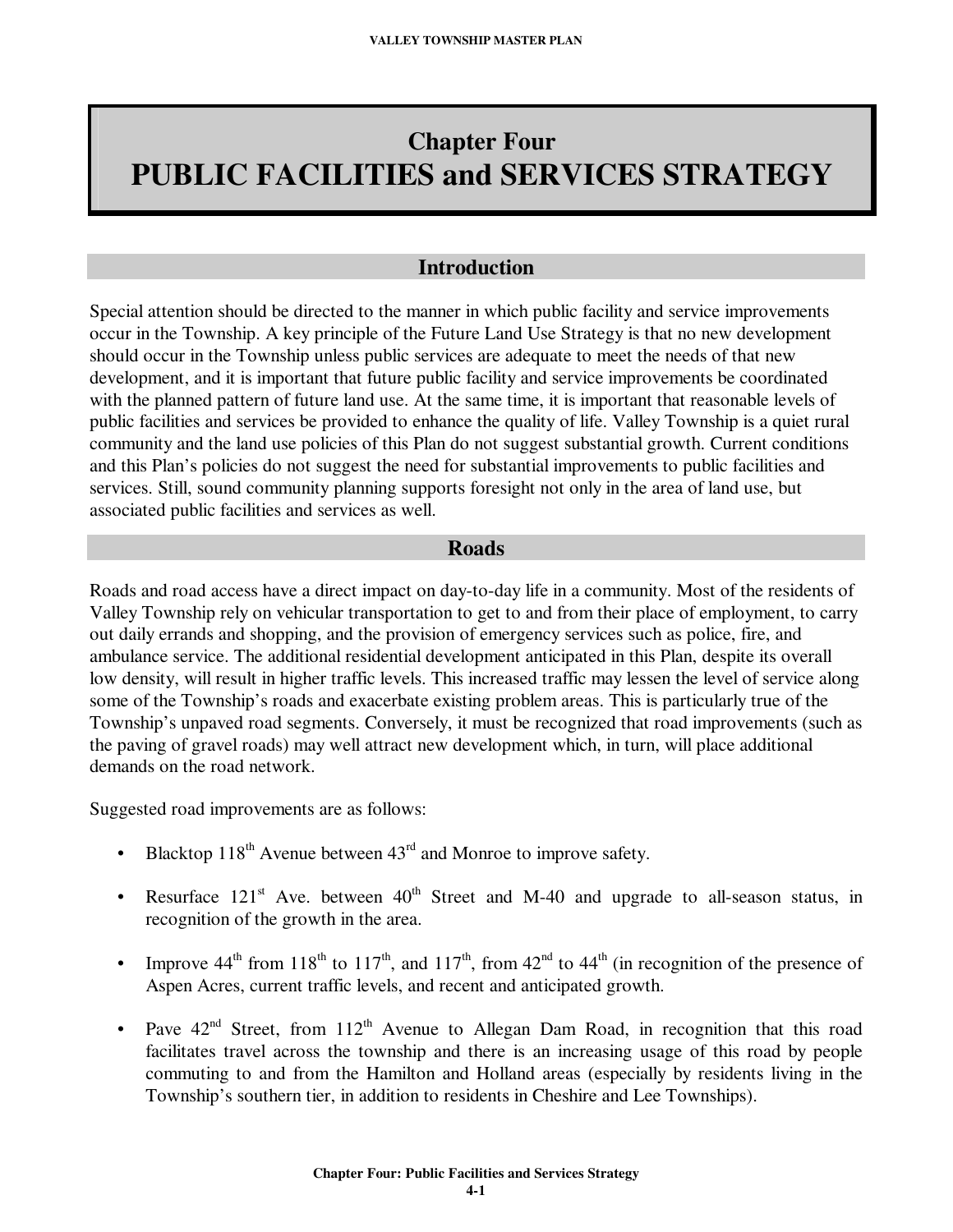In addition, it is also important to note that, in general, population along a given road should not be the sole criteria as to whether a road is ultimately paved. Surely, the efficient passage of motor vehicles through such areas helps all those who use such thoroughfares. This also becomes a distinct asset to the Township because it facilitates more efficient use by emergency vehicles, tourists, existing residents, and future home and business owners.

Otherwise, the roadway system within Valley Township adequately serves its current population. If population trends continue, some of the primary routes may need to be analyzed for improvements or expansion. Map 13 shows the various road classifications within Valley Township. M-40/M-89 is the only state highway serving the Township and all of the other primary roads connecting residential districts are paved county roads. Most of the roads within the Allegan State Game Area are local county roads, unpaved roads, trails, or are undefined.

### **The M-40/M-89 Corridor Needs Assessment Study**

A needs assessment study was conducted by the West Michigan Regional Planning Commission (WMRPC) in 1998 to identify local issues and concerns about the state highway M-40/M-89. The data collected included traffic volumes, accidents, physical data concerning the roadway (such as the number of lanes, width, right-of-way, etc.), and local land use regulations. The study area was limited to the portion of M-40/M-89 within Allegan County, from the I-196 expressway in Holland to the vicinity of US-131 at the City of Plainwell. The M-40/M-89 corridor study area was then broken down into five sub areas. The portion of M-40/M-89 that passes through Valley Township's northeast corner was included within Sub Area 2 of the study.

### *Sub Area 2*

This portion of the study begins at the intersection of  $M$ -40 and 130<sup>th</sup> Avenue, located approximately three miles southwest of Hamilton in Heath Township and ends at the eastern boundary of Valley Township. This segment of the corridor is 6.8 miles long and has one 11 foot wide lane in each direction. It is mainly characterized by gentle rolling terrain, comprised of mostly undeveloped, open space consisting of forests, wetlands, and agricultural land with some interspersed areas zoned as "rural estates". The Allegan State Game Area is the primary use along M-40/M-89 in this sub area, Table 4-1 shows the existing conditions and trends along M-40/M-89 in Sub Area 2.

### **Primary Concerns and Needs**

The roadway in this area has numerous curves resulting in limited sight distance. Accidents are frequently caused from slow moving trucks and farm vehicles, hence creating dangerous passing situations for drivers. In addition, the area between  $128<sup>th</sup>$  Avenue and M-89, and between M-89 and Allegan Dam Road, has many accidents involving animals, due to the proximity to the Allegan Sate Game Area. Out of the 130 total accidents in the years 1996 and 1997, 63 accidents were the result of a collision with an animal. There are also many roads that intersect with M-40/M-89 at an angle, creating dangerous sight lines and high accident potential.

Based on the Michigan Department of Transportation (MDOT) projections, traffic is expected to exceed the roadway capacity by the year 2015 along the road segment in Sub Area 2. Currently, the roadway is operating under capacity with traffic volumes ranging from 8,900 to 9,400 vehicles per day,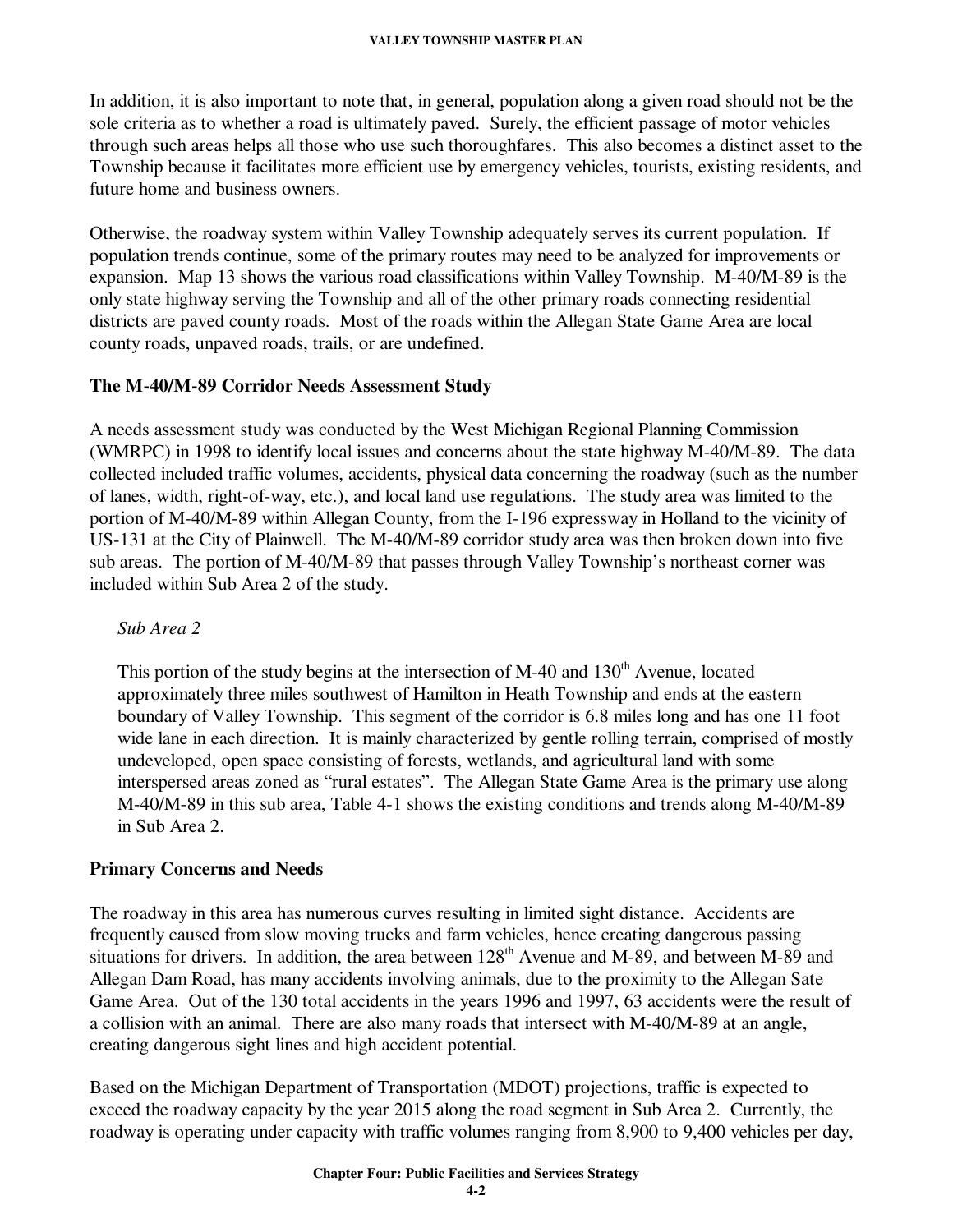when capacities could safely reach 10,900 to 12,250 vehicles per day. By the year 2015, traffic demand in this area is anticipated to increase to 11,400 to 12,700 vehicles per day.

There is considerable desire among government officials and businesses in Allegan County for road improvements to the M-40/M-89 corridor. The most likely are intersection improvements to facilitate safer turning with little speed change; some new passing lanes and elimination of sight line problems. MDOT is showing the most interest in projects where strong access controls are already adopted by local governments; otherwise, public investment in the highway can be quickly reduced by a saturation of new driveways.

### **TABLE 4-1**

### **EXISTING TRAFFIC TRENDS ALONG M-40/M-89**

| Average 24-hour traffic volumes | 8,900 west of M-89 junction,                    |
|---------------------------------|-------------------------------------------------|
|                                 | 9,400 east of junction (in 1996)                |
| AM peak hour volume             | 681 at junction M-40/89 (in 1996)               |
| PM peak hour volume             | 791 at junction M-40/89 (in 1996)               |
| 24-hour commercial volumes      | 1,157 west of junction M-89 $(13%)$             |
|                                 | 1,316 east of junction (14%) (in 1996)          |
| Capacity of road segment        | 10,925 west of junction M-89,                   |
|                                 | 12,200 east of junction                         |
| Posted speed limit              | $55$ mph                                        |
| Key congestion locations        | none                                            |
| Key accident/crash locations    | between 126th Ave. and M-89 in Heath Township,  |
|                                 | between M-89 and 121st Ave. in Valley Township. |
|                                 | Total number of accidents from                  |
| 01/01/96 to 12/31/97            | 130                                             |
| Predominant land use            | forests, State Game Area, rural estates         |
| Driveways along the road        | minimal due to lack of development              |
| Major traffic generators        | traffic from Fennville ITV (M-89)               |
| Pedestrian facilities           | none                                            |
| Setback requirements            | 50 feet from the road ROW                       |
| Access control ordinances       | none                                            |
| Constraints                     | numerous wetlands along the highway             |
|                                 |                                                 |

*Source: WMRPC Draft M-40/M-89 Corridor Needs Assessment Study, 1998.* 

### **Access Management**

Access management to any state or county road is defined as "a process that provides or manages access to land development, while simultaneously preserving the flow of traffic on the surrounding road system in terms of safety, capacity, and speed". The goal of access management is to achieve a safe and efficient flow of traffic along a roadway while preserving reasonable access to abutting properties.

### **1. Basic principles used to achieve the benefits of access management are:**

- a. Limit the number of conflict points.
- b. Separate conflict points.
- c. Separate turning volumes from through movements.
- d. Locate traffic signals to facilitate traffic movement.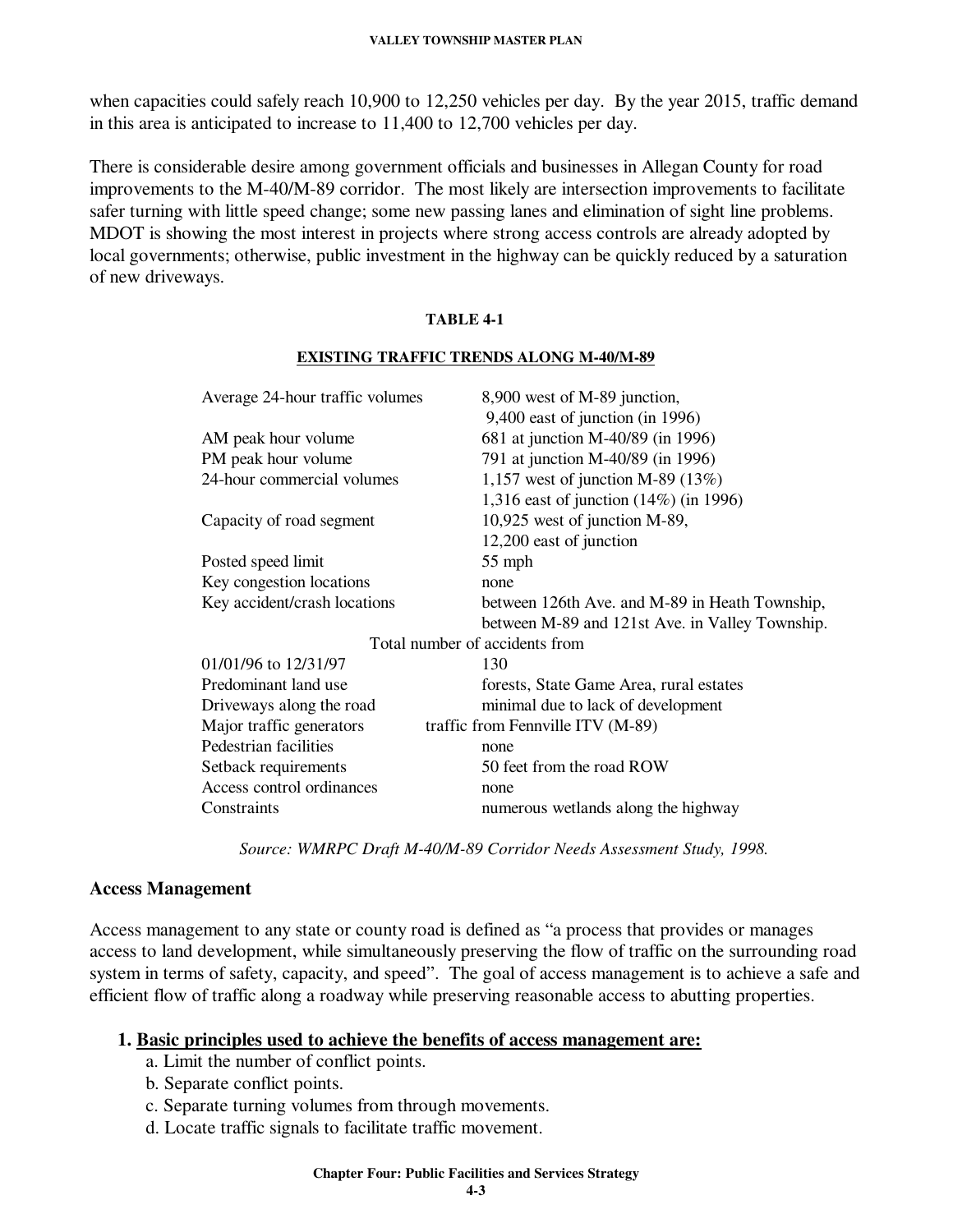- e. Maintain a hierarchy of roadways by function.
- f. Limit direct access on higher speed roads.

### **2. Practicing good access management can:**

- a. Reduce potential accidents
- b. Preserve roadway capacity and the useful life of roads.
- c. Decrease travel time and congestion.
- d. Improve access to properties.
- e. Coordinate land use and transportation decisions.
- f. Improve air quality
- g. Maintain travel efficiency and related economic prosperity.

### **Recreation**

Valley Township officials recognize that the well being of its residents is affected by the availability of recreational opportunities. The Township further recognizes that the type and availability of nearby recreational facilities are important. While demands for recreational opportunities increase with population growth, available land for recreational purposes decreases as the resulting growth consumes more of what was open space and potential outdoor recreation land.

The high and escalating prices of energy are putting the pressure on all of us to find ways to enjoy our leisure time locally. More and more vacationers will opt to stay in the area, or to cut their travel distance substantially in order to do the things Valley Township can provide in the area of recreation. We have an abundance of natural resources in our Township that our residents can use for their enjoyment. They do not have to leave the Township in order to find places to go camping, have a picnic, go swimming, boating, fishing, hiking or horseback riding. They can do it all right here. And more out-of-towners, who used to travel to points north for their weekends will find they can do the same kinds of activities here in Valley Township. We as planners need only make sure that such facilities are created and properly maintained so that they can be used by all in a safe and enjoyable manner.

Recreational opportunities are abundant in Valley Township within the Allegan State Game Area and nearby Allegan County parks. However, the State Game Area, with 14,400 acres is continuing to grow, and does not have playground facilities for smaller children. Nearly 30% of the population within Valley Township is under the age of 18. Therefore, recreational facilities for younger children as well as a ball field and possibly tennis courts located within a Township park would provide a needed land use.

The township's future recreation planning efforts should be guided by the following:

- 1. Periodic assessment of the degree that residents are satisfied with recreational opportunities and, as financial resources become available, undertake improvements that target identified needs.
- 2. Provision of incentives to encourage the setting aside of open space and recreation areas within future development projects.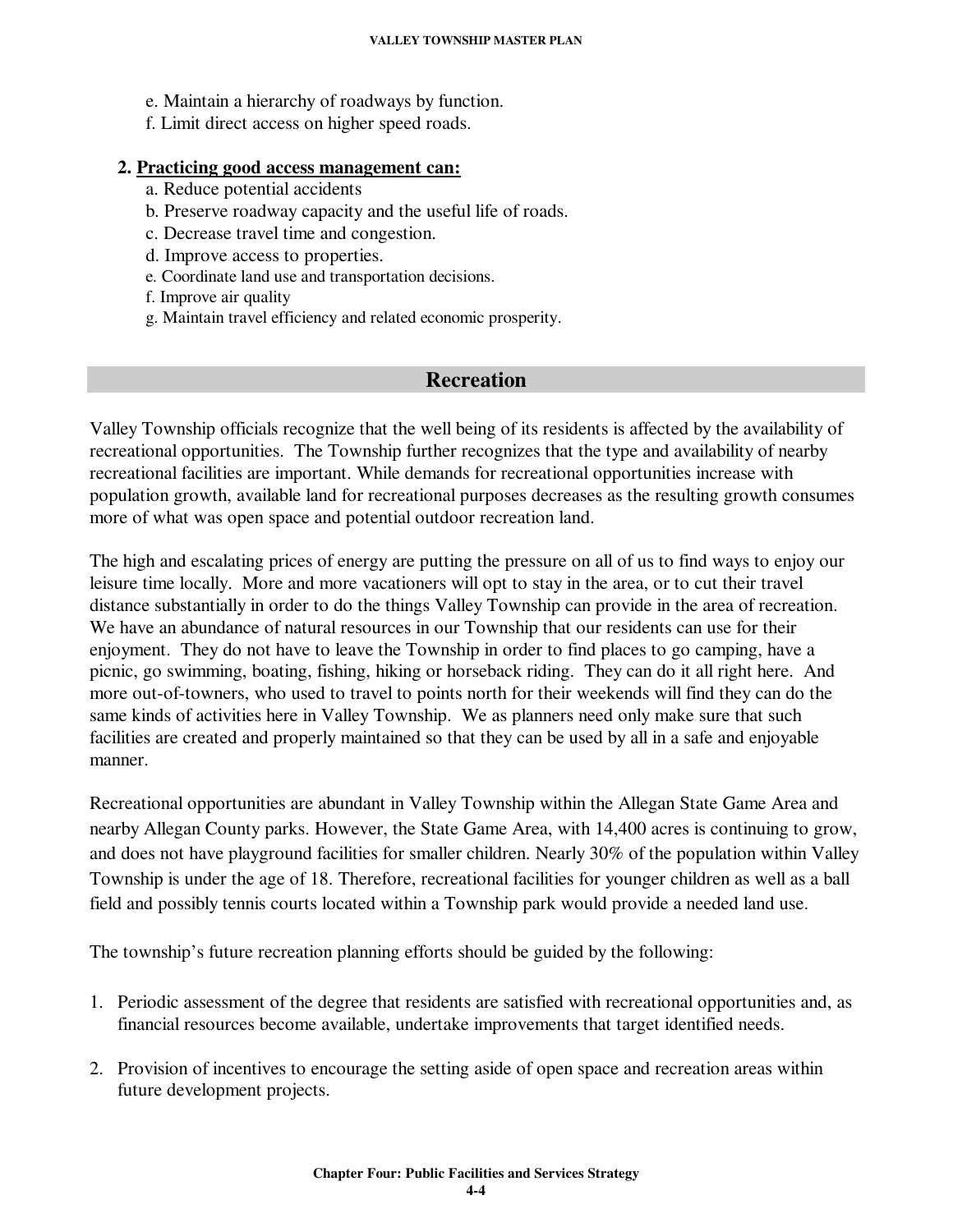- 3. Explore options for community recreation opportunities along Lake Allegan for residents and tourists. One option is the acquisition of State-owned land, such as the following:
	- a. Echo Point (across from the Gun Range). This area could be developed as a family park that would provide space for daytime camping, picnicking and ball playing, for example.
	- b. A triangle west of  $42<sup>nd</sup>$  Street and Monroe that is all woods but isolated from the rest of the DNR's holdings. Such an area could be developed to provide light commercial services restricted to those needed to support our tourist activities.
	- c. Land on Lake Allegan's west side that could be redeveloped as a family park, providing swimming and boating activities, and perhaps rustic camping areas.
	- d. Similar land on Lake Allegan's west side that was used as a WWII Prisoner of War camp.
	- e. Land on Lake Allegan's north side that could be developed into boat launching facilities.

A second option is a park site south of Lake Allegan and east of the Indian Shores residential subdivision. The land is currently owned by Valley Township. The site is located in Section 14, at the end of 39<sup>th</sup> Street. The proximity of Lake Allegan and surrounding residential neighborhoods would make this 10 acre open space a perfect location for a playground and picnic area. This land may also have potential for water based activities, such as, swimming and possibly for a boat launch or fishing pier.

### **Sewage Disposal**

Township residents rely on septic systems for sewage disposal. Improperly operating septic systems can contaminate potable groundwater resources, lakes and streams. This poses a public health threat. As land development densities increase, so do sewage disposal and potable water demands, and industrial and commercial uses frequently have greater sewage disposal and potable water needs than can often be met by traditional on-site facilities. This condition highlights the critical relationship between land use, development intensities, and on-site sewage disposal and potable water. The overall planned land use pattern does not suggest the need for public sewer other than to better facilitate comparably higher development densities in the planned M-40/M-89 Mixed Use Corridor. The introduction of public sewer or water does not appear to be a priority issue in Valley Township given, in part, its limited benefit. It is unlikely this condition will dramatically change in the near future unless Lake Allegan begins to show signs of degradation from septic systems.

All on-site sewage disposal and potable water facilities should be constructed and maintained in accordance with the requirements and standards of the Allegan County Public Health Department and other applicable local, county, state or federal agencies. Any future decision by the Township to provide sewer and/or water service should be based on an in-depth analysis of all available options, including services provided by cooperative agreements with neighboring municipalities. Introducing public sewer service into Lake Residential, Rural Residential and Conservation Areas for reasons other than to address a serious health risk is not considered prudent.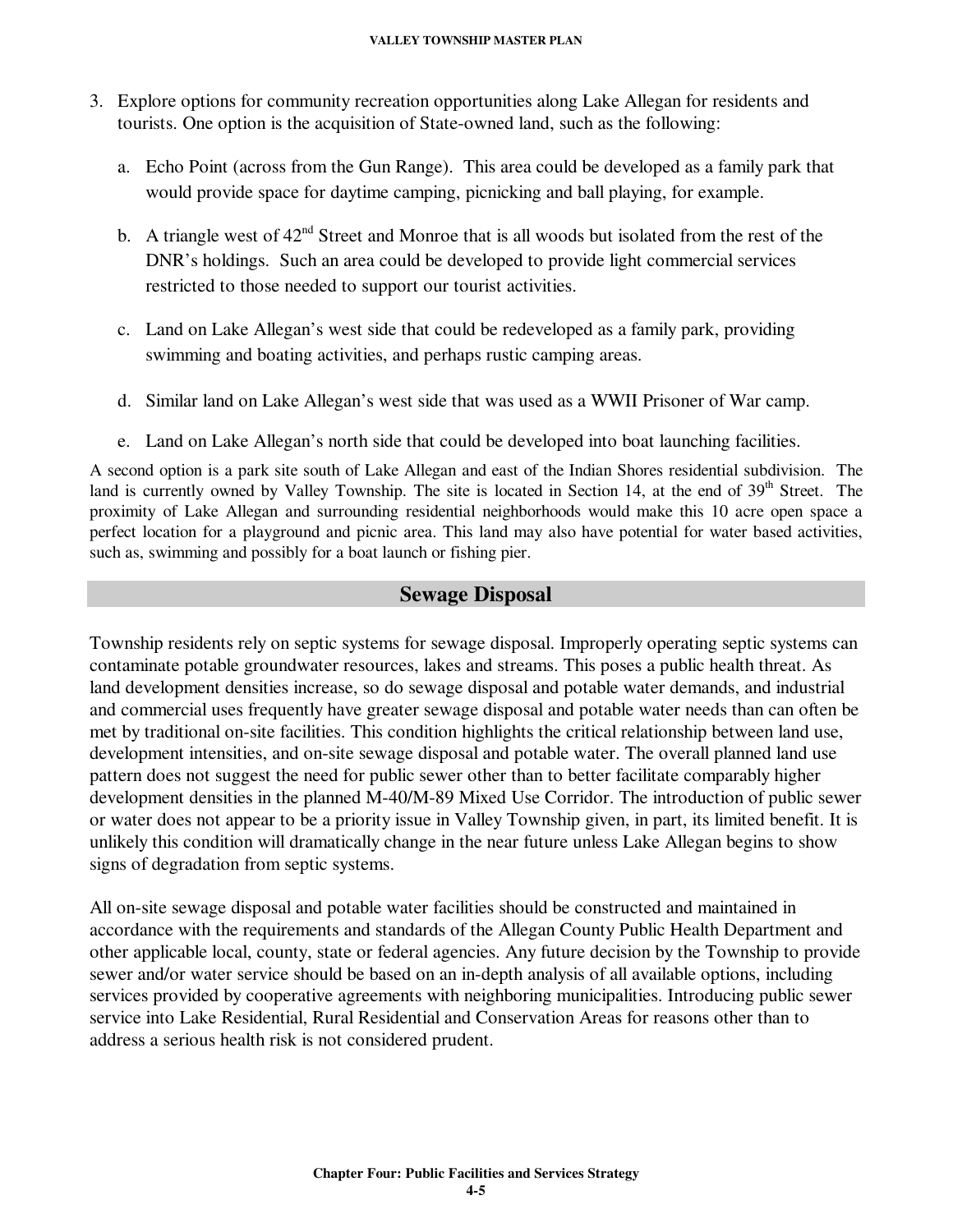### **Emergency Services**

As community growth and land development increases, so does the demand for emergency services. Commonly referenced standards regarding fire protection suggest a maximum service radius from a fire station in low density residential areas of approximately 3 miles, and approximately 3/4 to 2 mile service radius in commercial, industrial, and high density residential areas. The more outlying areas of the Township are not within these recommended ranges. The Township should require the provision of fire protection infrastructure (wells, water lines, etc.) for all new developments which are of such size and density that on-site infrastructure is considered critical. Commonly accepted standards for police protection levels do not exist and are frequently measured as a function of public satisfaction. The Township should continually monitor police and fire protection needs and service to prevent emergency services deficiencies and explore improving service levels. Considerations for expansion of services should include the benefits of expansion of joint services with neighboring municipalities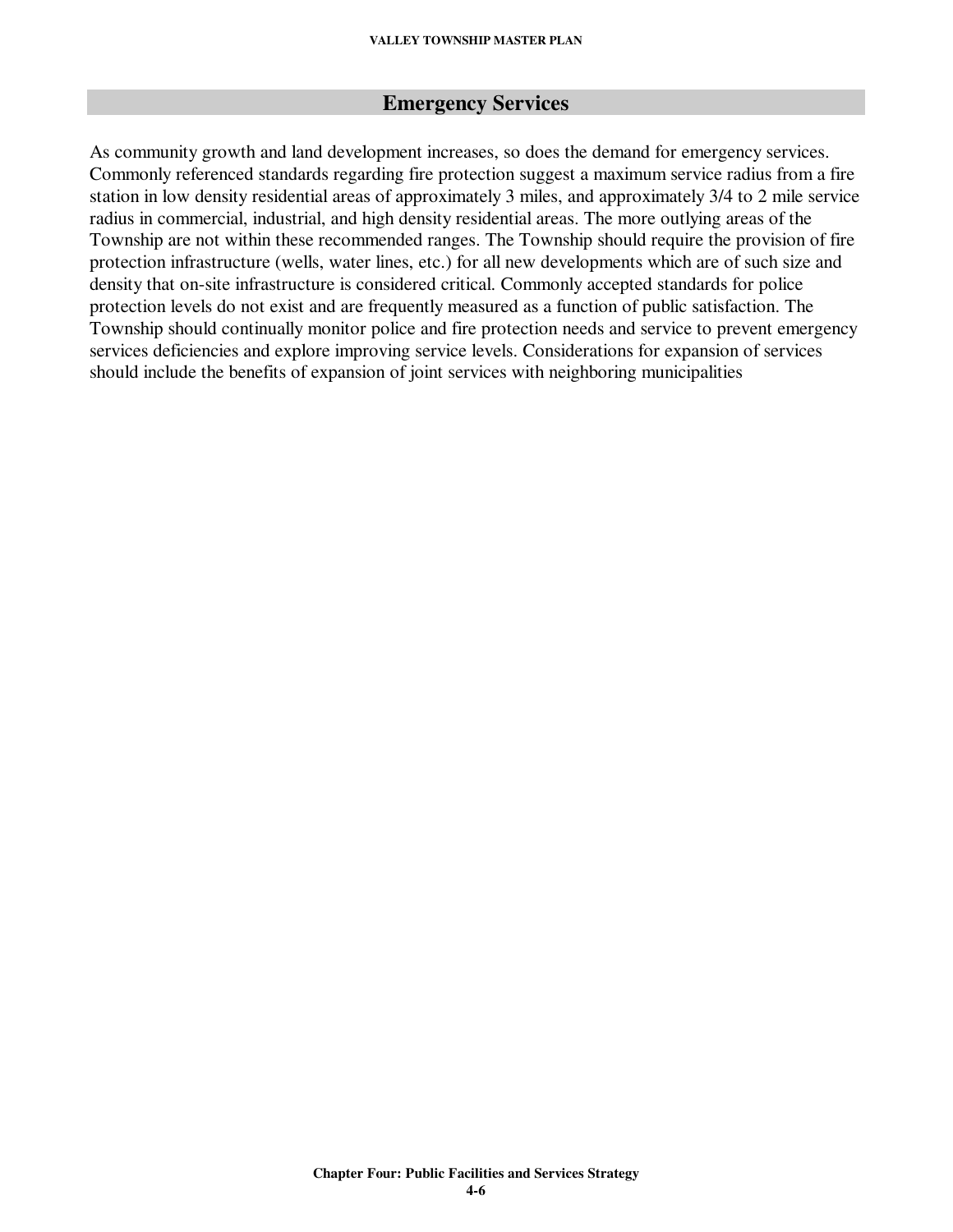# **Chapter Five IMPLEMENTATION AND MAINTENANCE**

# **Introduction**

This Master Plan establishes a strategy for growth, development and preservation in Valley Township. The plan is comprised of graphic and narrative policies intended to provide basic guidelines for making reasonable, realistic community decisions. It establishes policies and recommendations for the proper use of land and the provision of public services and facilities. The plan is intended to be used by local officials, by those considering private sector developments, and by all residents interested in the future of the township. The plan is a policy document. As a policy document, the plan's effectiveness is directly tied to the implementation of its policies through specific tools and actions.

The completion of the plan is one part of the planning process. Realization or implementation of the goals, objectives and policies of the plan can only be achieved by specific actions, over an extended period of time, and through the cooperative efforts of both the public and private sectors.

Implementation of the plan may be realized by actively:

- 1) Ensuring knowledge, understanding, and support of the plan by township residents, and the continued communication with and involvement of the citizenry.
- 2) Regulating the use and manner of development through up-to-date reasonable zoning controls, subdivision regulations, and building and housing codes, and other regulatory tools.
- 3) Providing a program of capital improvements and adequate, economical public facilities and services to accommodate desirable land development and redevelopment.

The purpose of this Chapter is to identify implementation tools and where applicable, specific actions to be pursued.

# **Public Support, Communication and Community Involvement**

Citizen participation and understanding of the general planning process and the specific goals, objectives and policies of the plan are critical to the success of the township's planning program. Understanding and support of the plan by local citizens can greatly enhance its implementation. This enhancement may be found in citizen support for bond proposals, special assessments, zoning decisions, and development proposals.

In order to organize public support most effectively, the township must emphasize the necessity of, and reasons for long-range planning and the development of the Master Plan. The Township must encourage citizen participation in on-going community planning efforts. Specific actions to be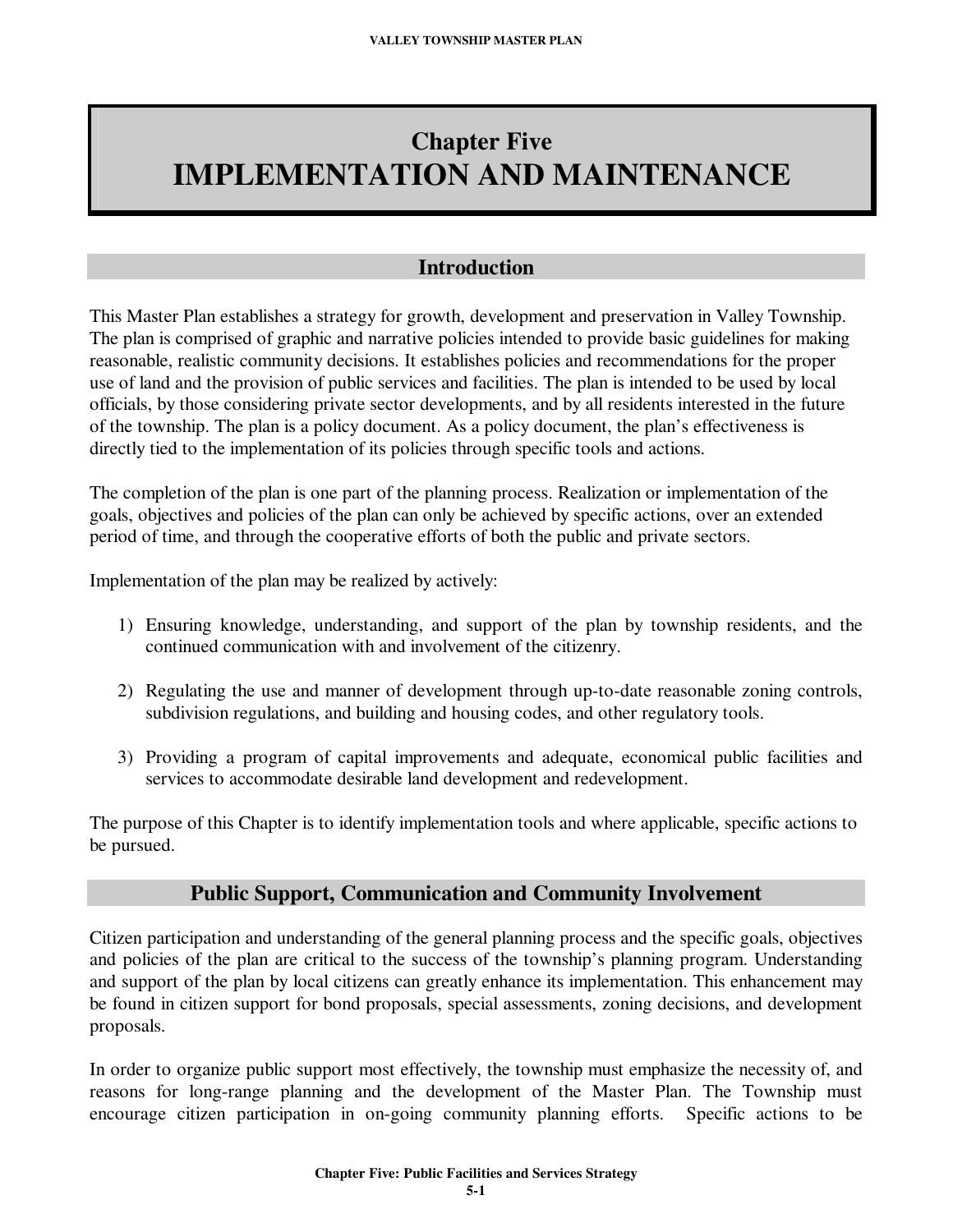undertaken to encourage public understanding and support of the township's planning program, and the continued communication with and involvement of the citizenry, are as follows.

- 1) Ensure that copies of this plan are readily available for viewing or purchase at the Township Hall, and post the Master Plan Map of the plan in the Township Hall where it is clearly visible.
- 2) Post a copy of the plan on the township's web site.
- 3) Post a regularly updated listing of current events pertaining to planning and zoning matters in the township.
- 4) Through public notices, a newsletter, Township Hall postings, and other means, apprise residents of meetings that will address development proposals as the projects move through each stage of review and deliberation.
- 5) Periodically hold special meetings for the specific purpose of discussing the township's planning efforts and providing residents with the opportunity to share concerns and suggestions.
- 6) Include in a township newsletter, articles that discuss the township's planning efforts and land use decisions currently under deliberation.
- 7) Post the township newsletter at the Township Hall for public viewing.
- 8) Encourage Neighborhood Watch programs in each neighborhood to promote cooperation and communication.

# **Land Development Codes**

### **Zoning Ordinance**

A zoning ordinance is the primary tool for implementing a Master Plan. A zoning ordinance regulates the use of land by dividing a community into districts and identifying the land uses permitted in each District and the District's site development standards such as minimum lot area, lot width, and building setbacks.

Zoning regulations for Michigan communities are adopted under the authority of the Michigan Zoning Enabling Act, P.A. 110 of 2006. The purpose of zoning, according to the Act, is to (in part): *"…regulate the use of land and structures; to meet the needs of the state's citizens for food, fiber, energy, and other natural resources, places of residence, recreation, industry, trade, service, and other uses of land; to insure that use of the land shall be situated in appropriate locations and relationships; to limit the overcrowding of land and congestion of population, transportation systems, and other public facilities…"* 

An important zoning tool regarding authorized uses in each district is the differentiation between *"uses permitted"* and *"special land uses":* 

Uses Permitted: Uses permitted are the primary uses and structures specified for which a particular district has been established. An example may be a dwelling in a residential district.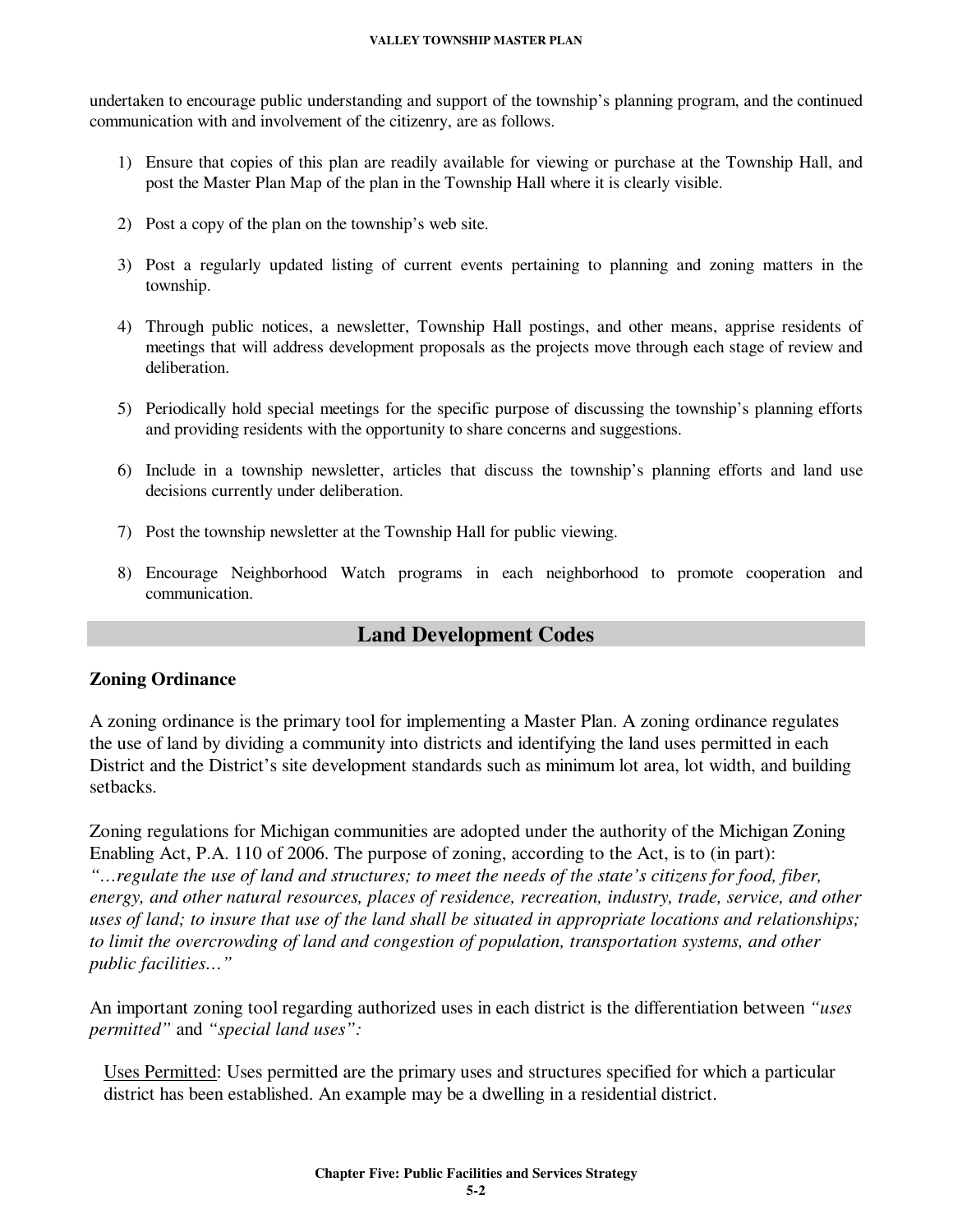Special Land Uses: Special land uses are uses and structures that have been generally accepted as reasonably compatible with the primary uses and structures within a district. However, because of their character, they may present potential injurious effects upon the primary uses and structures within the district or are otherwise unique in character. As a result, these uses require special consideration in relation to the welfare of adjacent properties and to the township as a whole. An example may be a school in a residential district.

Special land uses require a heightened level of scrutiny in their review and officials are afforded greater discretion in determining whether a particular special land use is appropriate on a particular site.

Another important tool is the requirement for the submittal of a site plan illustrating proposed alterations and improvements to a parcel. Such a plan assists local officials to determine if the development complies with all standards of the Zoning Ordinance and if it is designed to encourage compatibility with surrounding land uses.

Adoption of zoning regulations by the Township Board provides the legal basis for enforcement of zoning provisions. The ultimate effectiveness of the various ordinance requirements, however, is dependent upon the overall quality of ordinance administration and enforcement. If administrative procedures are lax, or if enforcement is handled in an inconsistent, sporadic manner, the result will be unsatisfactory. The Planning Commission, Township Board, and staff are responsible for carrying out zoning/development related functions including the review of development plans and site inspections, community/developer liaison, and other functions. Each of these functions can require a substantial investment of time. Adequate staff levels and/or consulting assistance are necessary to ensure that these essential day-to-day functions are met and appropriate development is facilitated.

Valley Township has had zoning in place for nearly 30 years, and has periodically updated its zoning provisions to address changing conditions and policies. With the adoption of this plan, the township's zoning ordinance should again be carefully reviewed to identify amendments that may be beneficial to provide the township with additional authority to regulate land uses in a more comprehensive manner; correct errors, omissions, and other inadequacies; implement the policies of the plan; and facilitate efficient day-to-day zoning administration. The following are minimum recommendations:

- 1) Review and update important terms and definitions.
- 2) Expand and clarify the provisions of the Zoning Ordinance pertaining to site plan approval including clear step-by-step procedures, approval standards, and application submittal requirements.
- 3) Expand and clarify the provisions of the Zoning Ordinance pertaining to special land uses including clear step-by-step procedures, approval standards, and application submittal requirements.
- 4) Expand the provisions addressing the ordinance amendments to provide clear step-by-step procedures and criteria for evaluating amendment petitions.
- 5) Expand the provisions addressing the Zoning Board of Appeals to provide clear step-by-step procedures regarding variances, administrative appeals and interpretations, and associated review and approval standards.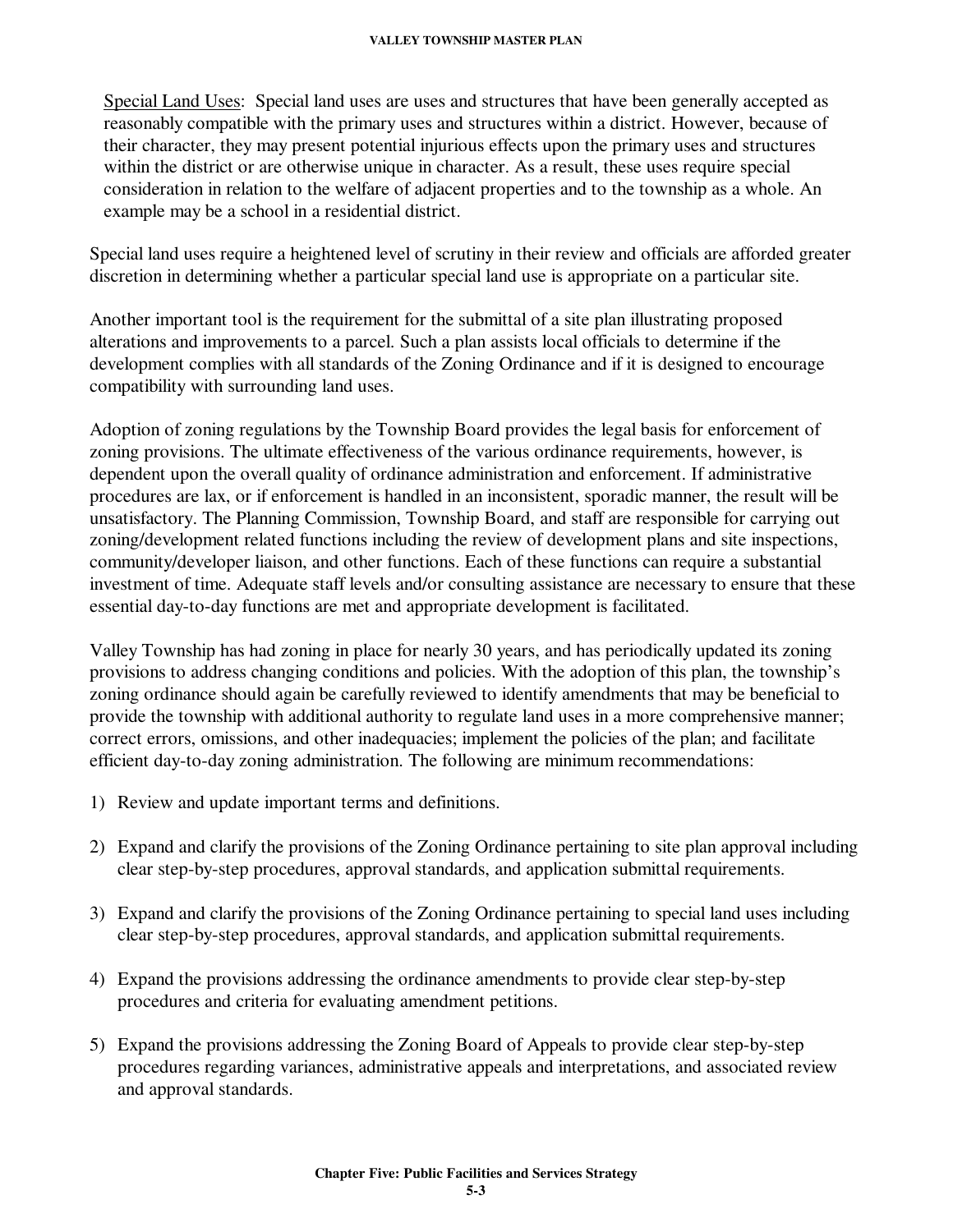- 6) Review and update district regulations to ensure coordination with the Master Plan as they pertain to, at a minimum, land uses permitted in each district by right and by special use, and development densities. As part of this review, consideration should be directed to:
	- a. advantages and disadvantages of establishing a separate district for the Allegan State Game Area;
	- b. incorporating provisions in the district regulations to ensure that non-residential development is of a scale and character that is sensitive to the predominant rural character of the community;
	- c. strengthening the purpose statements of each district to portray a clearer picture of the intent of each district thereby assisting in the evaluation of rezoning petitions, site plans, and related reviews and minimizing variable interpretations;
	- d. reviewing and, where applicable, revising site development standards of each district such as increasing the R-2 District's minimum 15,000 square foot lot area requirement in the absence of sewer;
	- e. reviewing the necessity to continue the AG District and/or the District's stringent regulations
- 7) Introduce regulations pertaining to condominium subdivisions to clarify review procedures, standards such as lot area and setbacks, and pertinent definitions.
- 8) Introduce new and/or expanded Chapters or Sections to address the following in a comprehensive and well organized manner:
	- a) landscaping and screening for commercial, industrial, and other non-residential uses;
	- b) environmental standards addressing noise, grading, storm water management, etc.
	- c) off-street parking requirements including circulation design and required number of spaces.
	- d) access management along thoroughfares, including the establishment of special lot width and/or driveway spacing requirements along key thoroughfares such as M-40, to encourage the efficient and safe flow of traffic;
	- e) standards applicable to all single family dwellings to ensure compatibility among dwellings while still allowing reasonable flexibility.
- 9) Review entire Zoning Ordinance to ensure compliance with the Michigan Zoning Enabling Act.

### **Subdivision Ordinance**

When a developer proposes to subdivide land, the developer is, in effect, planning a portion of the township. To ensure that such a development is in harmony with the Master Plan, the subdivision or resubdivision of residential and nonresidential land must be adequately reviewed. A subdivision ordinance establishes requirements and design standards for the development of plats including streets, blocks, lots, curbs, sidewalks, open spaces, easements, public utilities, and other associated subdivision improvements. The Land Division Act, P.A. 288 of 1967, as amended, provides the authority for municipalities to adopt local ordinances to administer the provisions of the Land Division Act including the platting of subdivisions.

With the implementation of a subdivision ordinance, there is added assurance that development will occur in an orderly manner and the public health, safety and welfare will be maintained. For example, subdivision regulations can help ensure developments are provided with adequate utilities and streets, and appropriately sized and shaped lots. Adopting a local ordinance addressing the creation of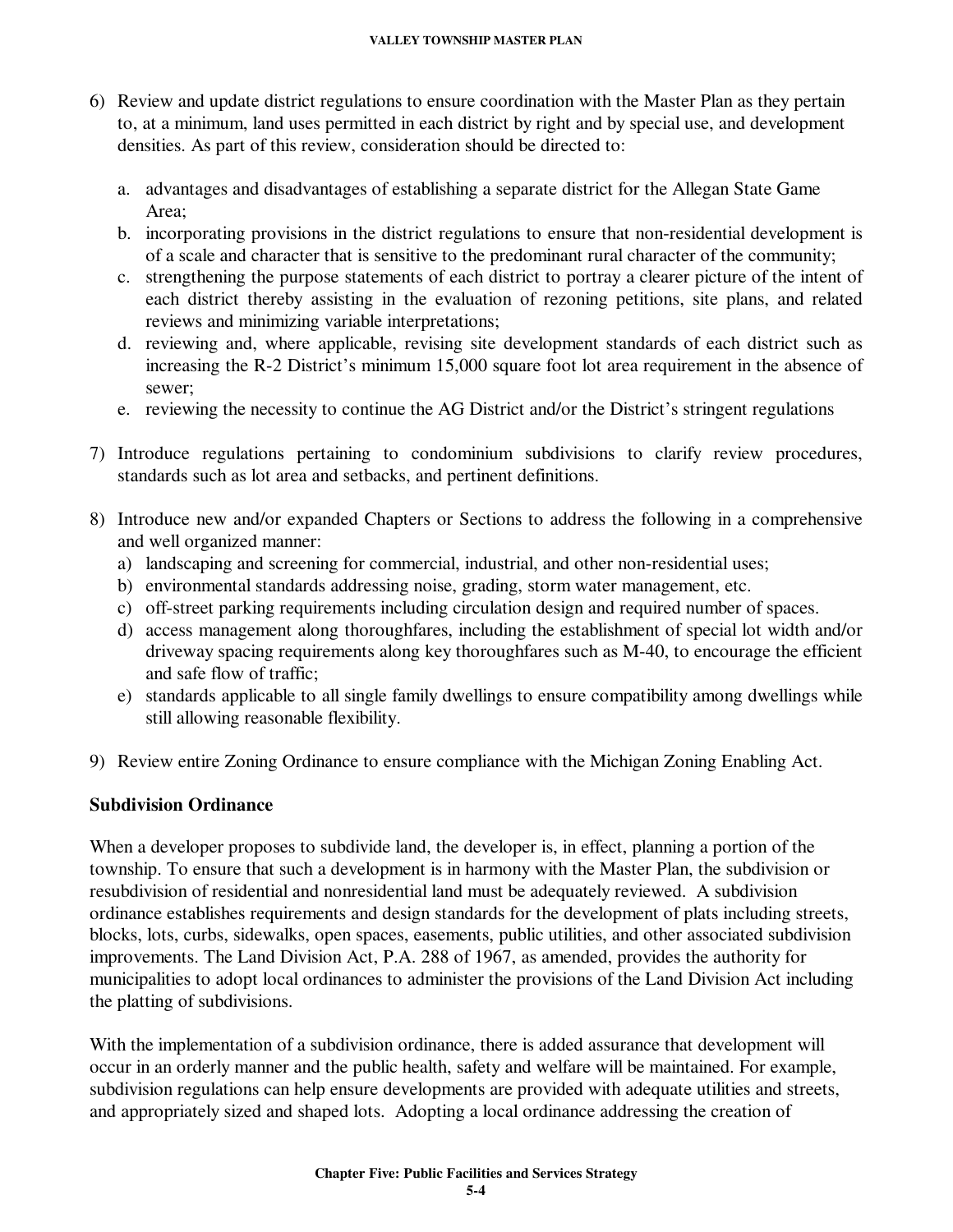subdivisions encourages a more orderly and comprehensive manner for review and approval of subdivision plats.

Of equal importance is the adoption of a "land division ordinance." While a subdivision ordinance addresses unified residential developments of multiple units (plats), most of the residential development in Valley Township has been incremental land divisions for the purpose of establishing a single home site. A land division ordinance assures that incremental divisions meet certain minimum zoning ordinance standards such as lot area and width. The Land Division Act referenced above also provides municipalities with the authority to adopt a land division ordinance. Such an ordinance can ensure consistency in review and approval practices.

### **Other Special Purpose Ordinances**

While zoning and subdivision regulations are the most frequently used tools for the regulation of land use and development, the control of land use activities can extend beyond their respective scopes. Special purpose rules and regulations can complement zoning and subdivision regulations and further the implementation of the Master Plan. Such ordinances may address matters pertaining to noise, public nuisances, outdoor assemblies, junk, and many other activities. Township officials should evaluate its current special purpose ordinances and determine what new ordinances, and/or amendments made to current ordinances, may be beneficial to further implement the plan.

### **Capital Improvements Programming**

The orderly programming of public improvements should be accomplished in conjunction with the Master Plan. The use of capital improvements programming can be an effective tool for implementing the plan. In its basic form, a Capital Improvements Program (CIP) is a complete list of all proposed public improvements planned for a six year period (the time span may vary), including costs, sources of funding, location, and priority. It is a schedule for implementing public capital improvements that acknowledges current and anticipated demands, and recognizes present and potential financial resources available to the community. The CIP is not intended to encourage the spending of additional public monies, but is simply a means by which an impartial evaluation of needs may be made.

The CIP outlines the projects that will replace or improve existing facilities, or that will be necessary to serve current and projected land use within a community. Advanced planning for pubic through the use of a CIP ensures more effective and economical capital expenditures, as well as the provision of public works in a timely manner. Few communities are fortunate enough to have available at any given time sufficient revenues to satisfy all demands for new or improved public facilities and services. Consequently, most are faced with the necessity of determining the relative priority of specific projects and establishing a program schedule for their initiation and completion.

This plan does not recommend significant increases in public services or infrastructure at this time, and includes no recommendations for the introduction of public sewer or water. However, as the township grows and increased demands for public services and infrastructure improvements surface, including recreation facilities and emergency services, the benefit of capital improvement programming may be particularly applicable in Valley Township.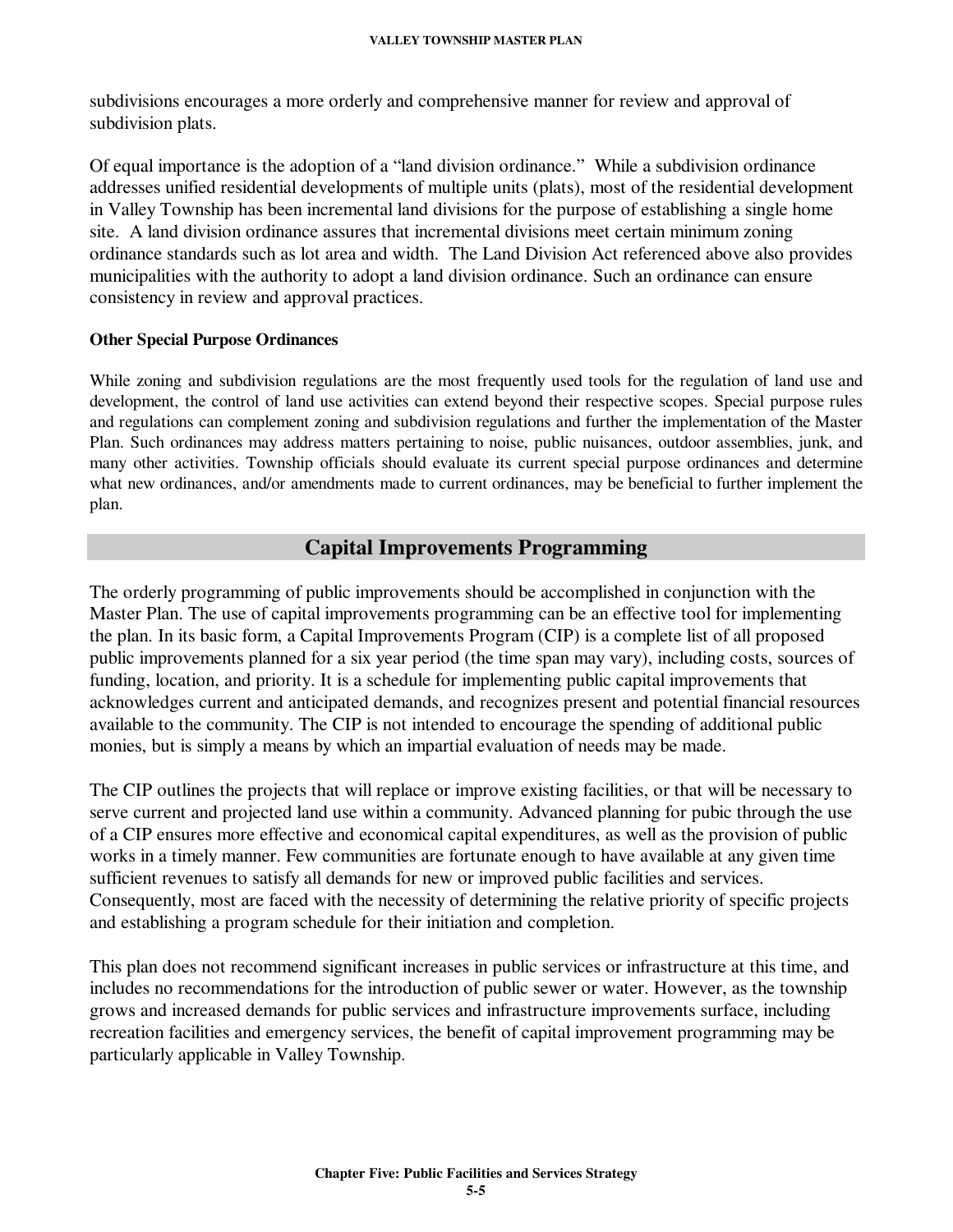### **Maintaining a Current Master Plan**

Successful implementation of desired policies requires the maintenance of the Master Plan. The plan should be updated periodically. The plan must be responsive to community changes if it is to be an effective community tool and relied upon for guidance. Periodic review of the plan should be undertaken by the Planning Commission, Township Board, and other officials to determine whether the plan continues to be sensitive to the needs of the community and continues to chart a realistic and desirable future. Community changes that may suggest amendments to the plan include, but need not be limited to, changing conditions involving available infrastructure and public services, growth trends, unanticipated and large-scale development, and changing community aspirations. The importance of maintaining a current plan is reflected in the Township Planning Act, requiring a Planning Commission to review its Master Plan at intervals not greater than five years to determine whether amendments or a wholly new plan is necessary. Important questions that should be asked during a review of the plan should include, at a minimum:

- 1) Does the plan present valid and current inventory data (Appendices)?
- 2) Does the discussion of planning issues and goals/objectives (Chapter Two) continue to be appropriate for the township today and, if not, what additions, deletions or other revisions should be considered.
- 3) Does the Future Land Use and Public Services Strategies (Chapters Three and Four) continue to reflect preferred strategies to address development, preservation and public services and, if not, what revisions should be considered.

Amendments to the plan, or the preparation of a wholly new plan, should follow the minimum procedures delineated in the Township Planning Act in addition to measures the township believes will enhance the planning process.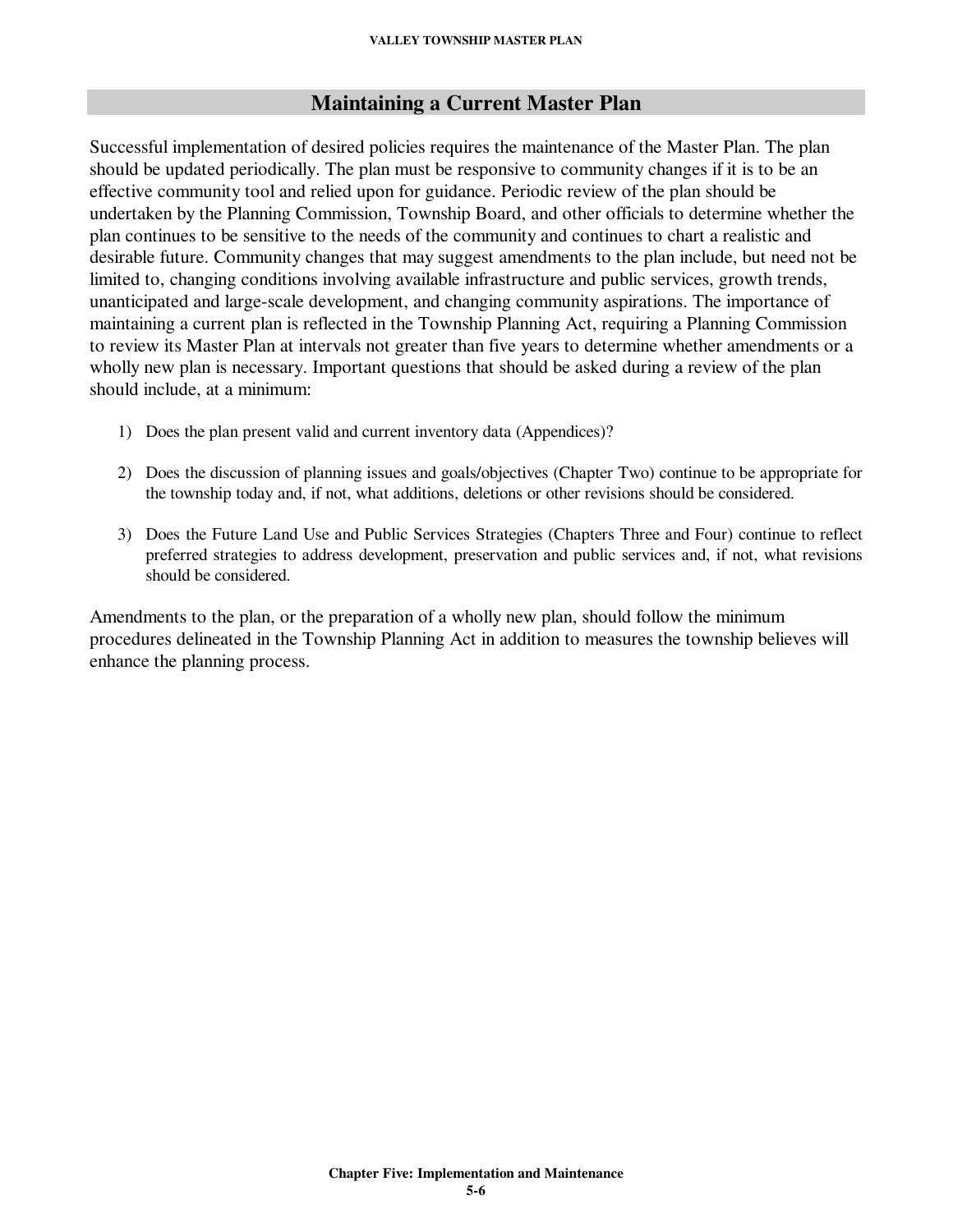# **Appendix A CULTURAL FEATURES**

### **A. HISTORY OF VALLEY TOWNSHIP**

The area known today as Valley Township was first surveyed in 1831, and the first known settlers arrived in approximately 1837. In 1850, the area was organized as Pine Plains and originally included the territories that are now known as Clyde and Lee Townships. Clyde and Lee were separated from Pine Plains in 1859, and the portion lying northwest of the Kalamazoo River was annexed to Pine Plains from Heath Township in 1871, giving Valley Township its present confines. The name of the township was changed from Pine Plains to Valley beginning January 1, 1898, as the name Pine Plains was suggestive of sandy soil and therefore, created little demand for sale of farmland. Two hundred and fifty years ago the first residents of what is now Valley Township were the Ottawa and Pottawatomi Indians. During that same period of time, wolves and bears roamed the area. The first "white" man to settle in this area was a man by the name of Bushon. He opened a trading post on the shore of the Kalamazoo River where Lake Allegan is now. As a result of this trading post, settlers came to this area via boats, horses and later by train.

The Pere Marquette Railroad went through Valley Township and there was a train station in Millgrove. There was a second railroad (a narrow gauge) that ran from Allegan to Mill Pond at Swan Creek. It serviced the lumber industry that helped rebuild Chicago after the "Great Fire" of 1871. A high percentage of the lumber that was used to rebuild Chicago came from the Allegan area. The Allegan Dam backed up the Kalamazoo River and eventually formed the current 1,600 acre Lake Allegan. The dam was originally built to produce electricity for this area. Construction of the dam began in 1928, but it did not start to produce electricity until 1935. This dam is still in use today.

Lake Allegan has become a major recreational area and a very desirable lake to build and remodel homes on. It has helped Valley Township to grow at a controlled rate. On the West shoreline of Lake Allegan, there are still foundations of buildings that once made up a P.O.W. camp that housed German prisoners during World War II. This camp was in use until the end of the war. It is interesting to note that the prisoners thought the camp was located on Lake Michigan and that they could escape by swimming to Chicago.

The Allegan State Game Area covers approximately 64% of the landmass in Valley Township. The open land that eventually became Valley Township was a result of the massive lumbering industry that helped to supply the lumber to rebuild Chicago. The Kalamazoo River supplied the power for this vast industry. Along with this large industrial base came the jobs that fueled the growth of Valley Township. Unfortunately, with all the jobs and growth came the chemicals and other pollutants that caused the Kalamazoo River and Lake Allegan to become polluted. Other industries up stream, along the Kalamazoo River caused most of the problems by uncontrolled dumping. Over the past several years, uncontrolled dumping was ended and massive cleanups have helped to clean up the river and lake. Future plans are in place to allow more people to use the waterway for recreational purposes.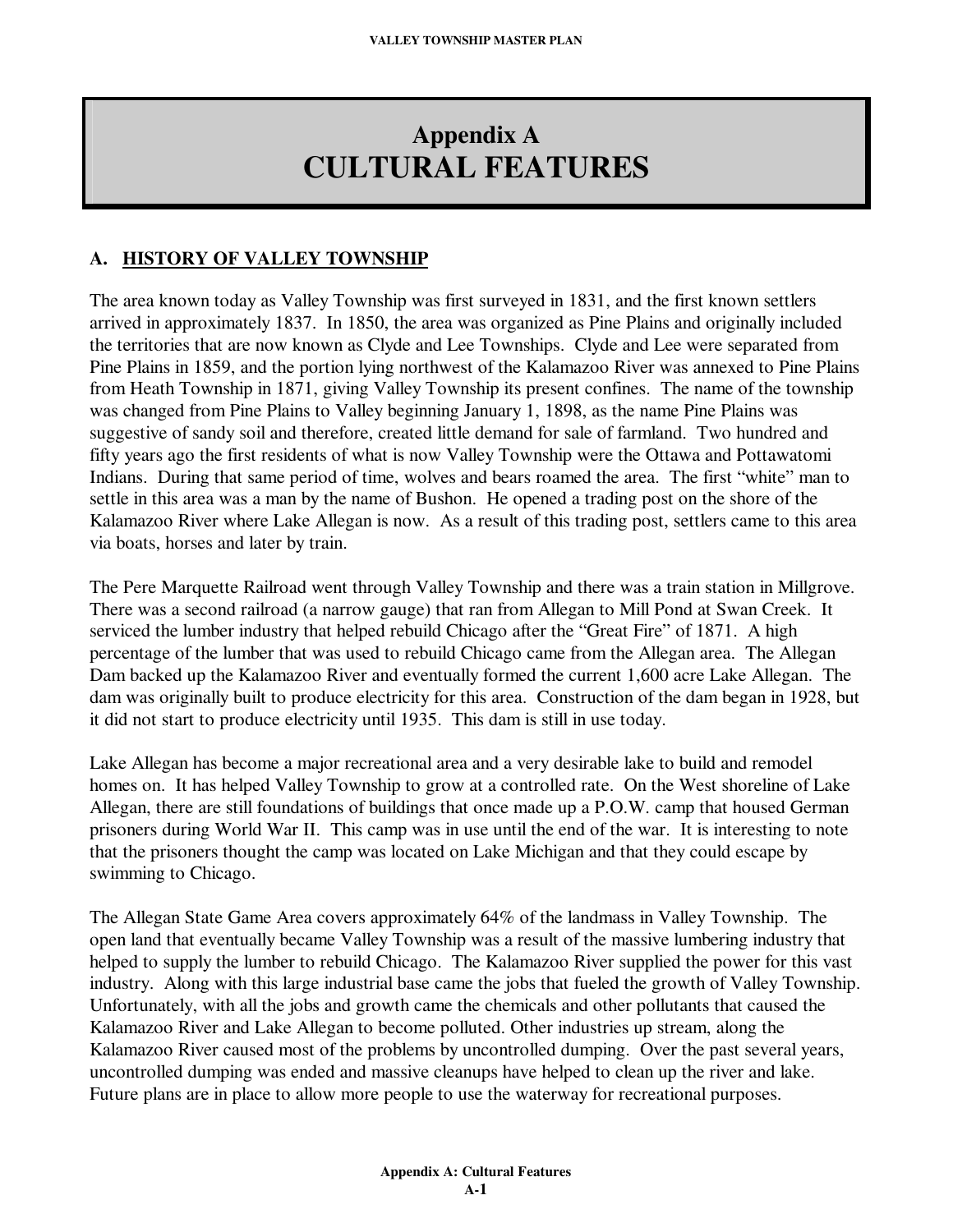The history of Valley Township has shown it has much to offer its residents and visitors. It offers vacationers and residents the opportunity to use Valley Township year round. Whether it is hunting, hiking, cross country skiing, fishing, boating, etc., it is available here.

### **B. LAND USE OVERVIEW**

Existing land use patterns are one of the essential components in determining the directions of future growth and development for a community. Where existing patterns of development and land use are appropriate, growth of the same type of use should be encouraged. Where existing land use is incompatible, such as single family residential land use adjacent to heavy industry, the conflict needs to be settled by adhering to The Master Plan and the future land use decisions should discourage the creation of or increase in any undesirable use.

### **1. RESIDENTIAL**

Rural estate and low density residential land use in Valley Township is 1,327 acres of land scattered throughout the Township, including single family homes, farm and large lot homes, mobile homes and other housing forms, and open space. However, most of the residential development is concentrated around Round and Allegan Lakes and the northeast quarter of the Township. This represents the need and desire for persons to live near transportation routes and near lakes. The densest areas of residential development are found around the eastern two-thirds of Lake Allegan, where several new plats and homes have been developed in the past several years. It is anticipated that these areas will continue to be developed, primarily with low density residential uses. There are not many dilapidated residential dwellings within the Township. There are a few older mobile homes on separate lots and older single family dwellings which are deteriorated, but they account for less than 10% of the overall housing stock. The recent construction of new residential dwellings in the Township, particularly those which are being concentrated around Lake Allegan, has resulted in an improvement in housing supply and conditions.

### **2. AGRICULTURE**

Agricultural land being cultivated to raise crops and to raise farm animal's accounts for slightly more than 3% of the land use in Valley Township. This use is predominant in portions of the northeast quarter of the Township and is found in other scattered locations. Some lands in the Township are best suited to agricultural production and are considered prime farmlands (see Map 12). In some areas, residential development has over taken agricultural land. Single family and farm homes and wood lots are scattered throughout the agricultural areas. It is not anticipated that agricultural land use will substantially increase in the future in the Township, as the demand for new residential development is growing.

### **3. COMMERCIAL AND INDUSTRIAL**

Commercial and industrial uses are less than one percent of Township land. There is a small concentration of commercial uses in the  $121<sup>st</sup>$  Avenue and highway M-40/M-89 areas, and a few others scattered in other portions of the Township. In addition, there are only a few industrial land uses, including some temporary sand and gravel mining operations. The City of Allegan is only two miles away, with a full compliment of commercial and industrial uses. Valley Township has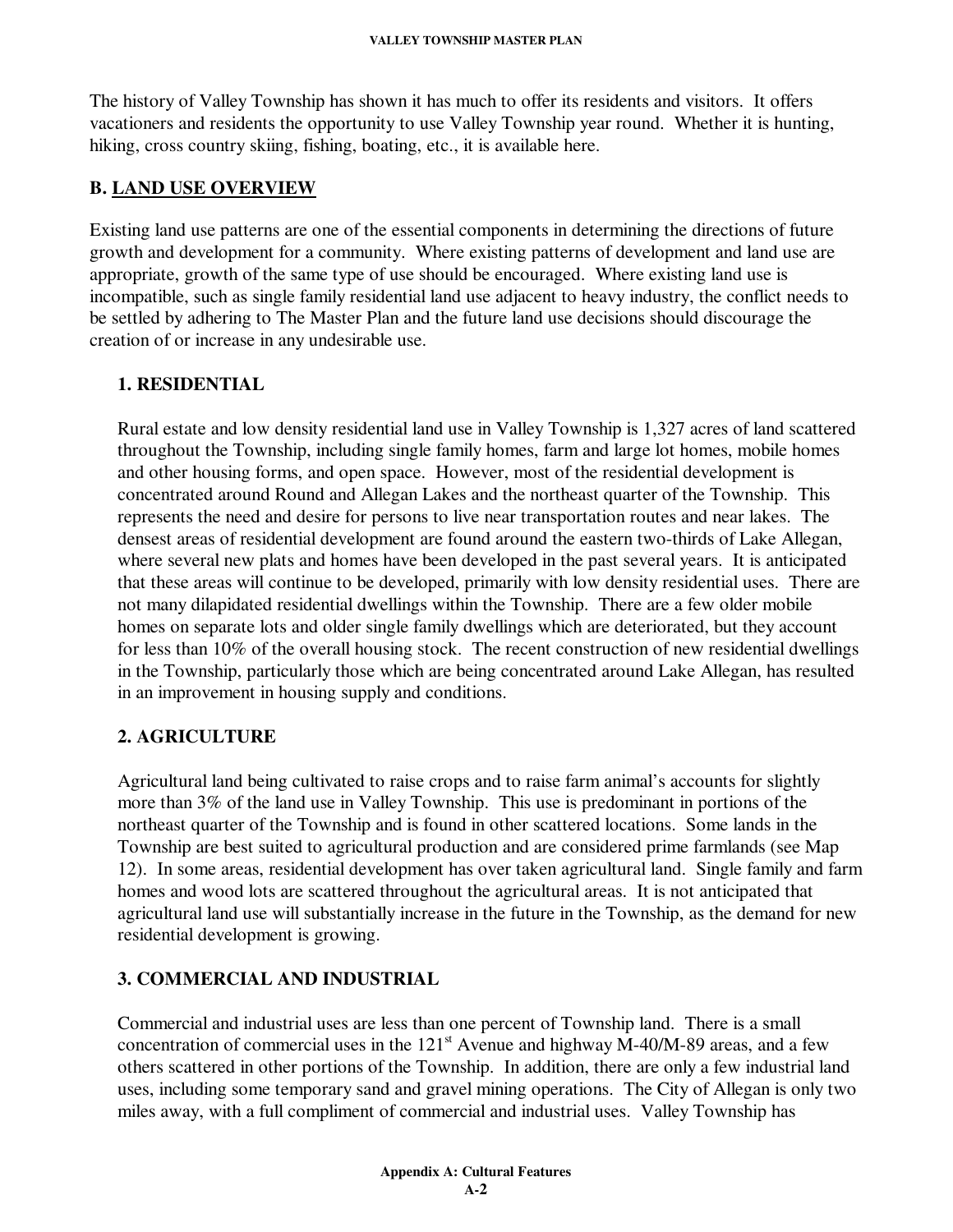no public sewer or water, fire department, police department, or adequate tax revenues to provide these services, nor adequate future room for residential development sufficient to support commercial development. The existing commercial uses in the Township do not provide services primarily to Township residents; instead they are oriented to M-40/M-89 corridor and have a history of marginal uses.

### **C. LAND USE AND ADJOINING JURISDICTIONS**

### **1. Existing, Zoned and Planned**

Intergovernmental coordination is important when determining individual community growth strategies. Many of Valley Township's residents work outside of the Township in surrounding cities and counties, and nearly all of their shopping is done elsewhere. Consequently, the growth and development patterns of an individual community can easily and directly impact the growth and development of adjoining and nearby communities. As a result of this pattern of living, a community does not exist unto itself but is intrinsically linked with the activities adjacent communities and others farther away. This dictates the need for communities to cooperate and coordinate community planning and public service endeavors if improvements to quality of life are to be realized.

### **2. Comparison of Zoning in Adjoining Townships**

Valley Township is bordered by Heath Township to the North, Allegan Township to the East, Cheshire Township to the South, and Clyde Township to the West. The Allegan State Game Area expands across Valley Township's borders into both Clyde and Heath Township, with a small portion extending into Allegan Township. Zoning designations at the borders of these townships are fairly consistent and do not create conflicts. This is evident on Map 14, which shows composite zoning districts for Valley Township and surrounding communities. The dark green area recognizes the Allegan State Game Area as a separate district.

Though more than half of Clyde Township is within the Allegan Sate Game Area, this land is zoned residential. However, residential units can not be constructed on the State owned land making this classification misleading. All other abutting jurisdictions have density requirements ranging from 12,000 square feet to 40 acres, primarily consisting of low density residential, rural estates and agricultural. See Appendix B for a general analysis of the zoning ordinances in Valley Township and surrounding communities and the primary uses within each district.

### **D. PUBLIC FACILITIES**

Adequate public facilities and physical services are essential in meeting the needs of Valley Township residents. As the Township matures and grows, public facilities must also grow to meet emerging needs. Facilities located in the Township include: the Valley Township Hall, located at 2054 North M-40; the Department of Natural Resources Waterways Construction Division Office at 4120 Allegan Dam Road; and the DNR Allegan State Game Area Headquarters at 4590 118<sup>th</sup> Avenue. Additional departments and services are located throughout the county.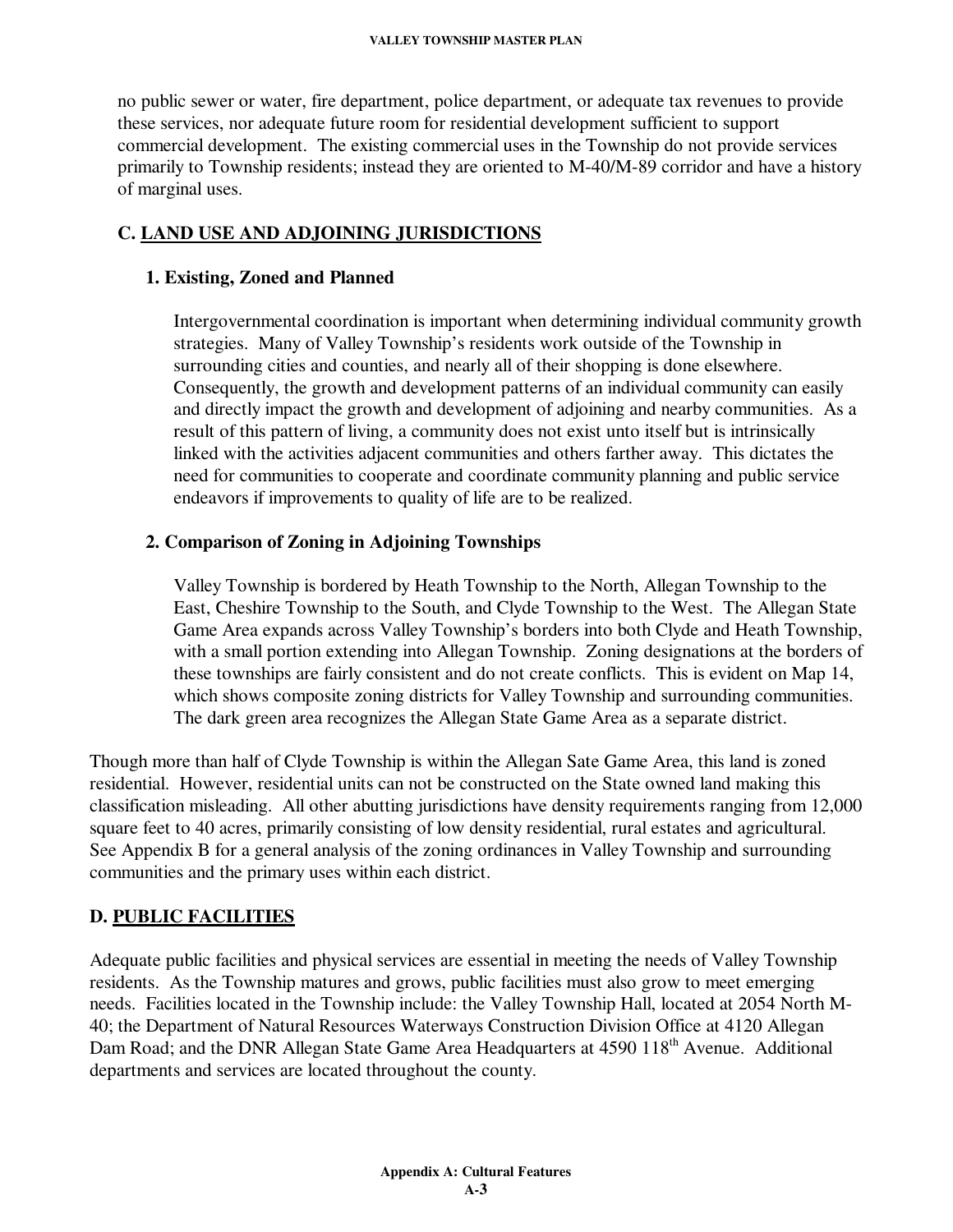### **E. FIRE PROTECTION**

Allegan County Central Dispatch is centrally located in Allegan County, where all 911 emergency calls are received. Valley Township is serviced by Hamilton Fire Department to the north, Clyde Township Fire Department in the center of the Township and Lee Township Fire Department in the southern portion on the Township. The DNR is also available to respond to forest fires. The Township also has mutual aid agreements with surrounding fire departments.

### **F. POLICE PROTECTION**

Police protection in Valley Township is served by the Allegan County Sheriff's Department, located in the City of Allegan. Additionally there are two State of Michigan police posts located in Allegan County that serve the County residents. These posts are located in the cities of South Haven and Wayland.

### **G. EMERGENCY MEDICAL SERVICES**

Valley Township is serviced by Allegan Emergency Medical Services.

### **H. ALLEGAN STATE GAME AREA**

The Allegan State Game Area was created by the Michigan Department of Natural Resources in 1964 by combining the Allegan State Forest, Swan Creek Wildlife Experiment Station, and the Fennville State Game Area into one unit. It is administered by the Department of Natural Resources Wildlife Division.

The Allegan State Game Area is the dominant land use in the Township, currently covering 62.5% of the Township and totaling over 14,400 acres. This land use is present throughout much of the Township, with the exception of the northeast quarter. The Game Area consists of primarily formerly cleared land that has been reforested. The land is used for camping, boating, canoeing, hunting, fishing, and other recreational activities. It is also used for wildlife and nature studies, and preservation. If recent acquisition trends of purchasing in holdings continue, this area will total 14, 800 acres in the near future. It is developed and maintained by the Michigan Department of Natural Resources and represents the primary recreational resource for the Township. The State Game Area has expanded by approximately 200 acres in the past decade from the Department of Natural Resources actively acquiring lands encircled by already existing state land. The Allegan State Game Area is the primary publicly owned recreational facility within Allegan County (see Map 5a). The DNR Wildlife Division has identified the Allegan State Game Area as a priority Game Area.

# **I. PARKS AND RECREATION FACILITIES**

The Allegan County park system consists of five parks totaling about 467 acres and ranging in size from four acres to 320 acres. All of the parks are located on water, one on Lake Michigan, one on a creek, and three on inland lakes. The parks include: Littlejohn Lake Park in Allegan Township, Gun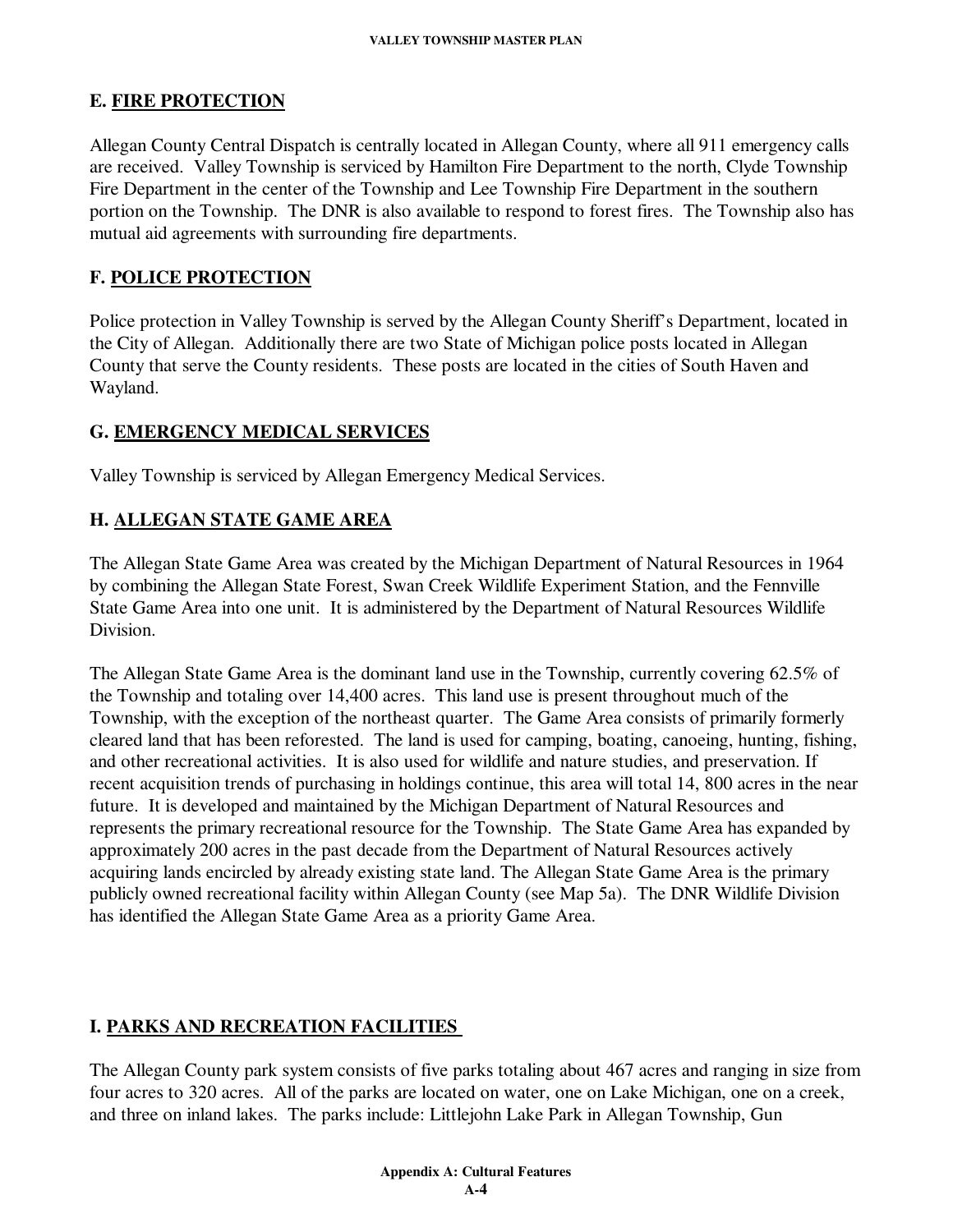Lake Park in Wayland Township, Silver Creek Park in Heath Township, and West Side Park in Ganges Township.

Other parks and recreational facilities in the County include Saugatuck Dunes State Park, Allegan State Game Area, several local parks and facilities, and a number of public fishing and boat launching sites. Recreational activities within the County consist of golfing, camping, skiing, snowmobiling, bicycling, horseback riding, canoeing, hiking, nature study, and trails for off road vehicles.

Local recreational facilities include:

- a. Hiking Trails (see map #17)
- b. Cross-Country Ski Trails (see map #18)
- c. Bike Trails (see map #18)
- d. Snowmobile Trails
- e. Horse Riding Trails (see map #19)
- f. Hunting
- g. Fishing
- h. Boating
- i. Gun Range
- j. Camping

Allegan County has established a Heritage Trail that has an important presence in Valley Township. One of the Trail's features is an information stop at the site of the World War II Prisoner-of-War Camp on the west end of Lake Allegan. Valley Township is now a sponsor for the sign at Echo Point. This gesture will hopefully serve to open the door for future improvements by the County and DNR that aid tourism in our Township.

# **J. SCHOOLS**

There are no school buildings currently in existence within Valley Township. Most students living in the Township attend Allegan Public Schools. Students that live west of  $44^{\text{th}}$  Street and neighborhoods surrounding Round Lake attend Fennville Public Schools.

# **K. RECYCLING AND HAZARDOUS WASTE REMOVAL**

Valley Township currently participates in Allegan County's Resource Recovery Program, where the County manages the recycling program within the Township. The program encourages commercial and industrial source separation and recycling efforts, as well as improving local public and yard waste collection and composting operations. Valley Township residents can recycle household waste at a drop off station in the Township Hall parking lot. In addition to these efforts, the County operates monitored depots where residents can deliver appliances, tires, household batteries, polystyrene, box board, cardboard, junk mail, magazines and phone books. Valley Township residents should contact the Township office for current disposal information.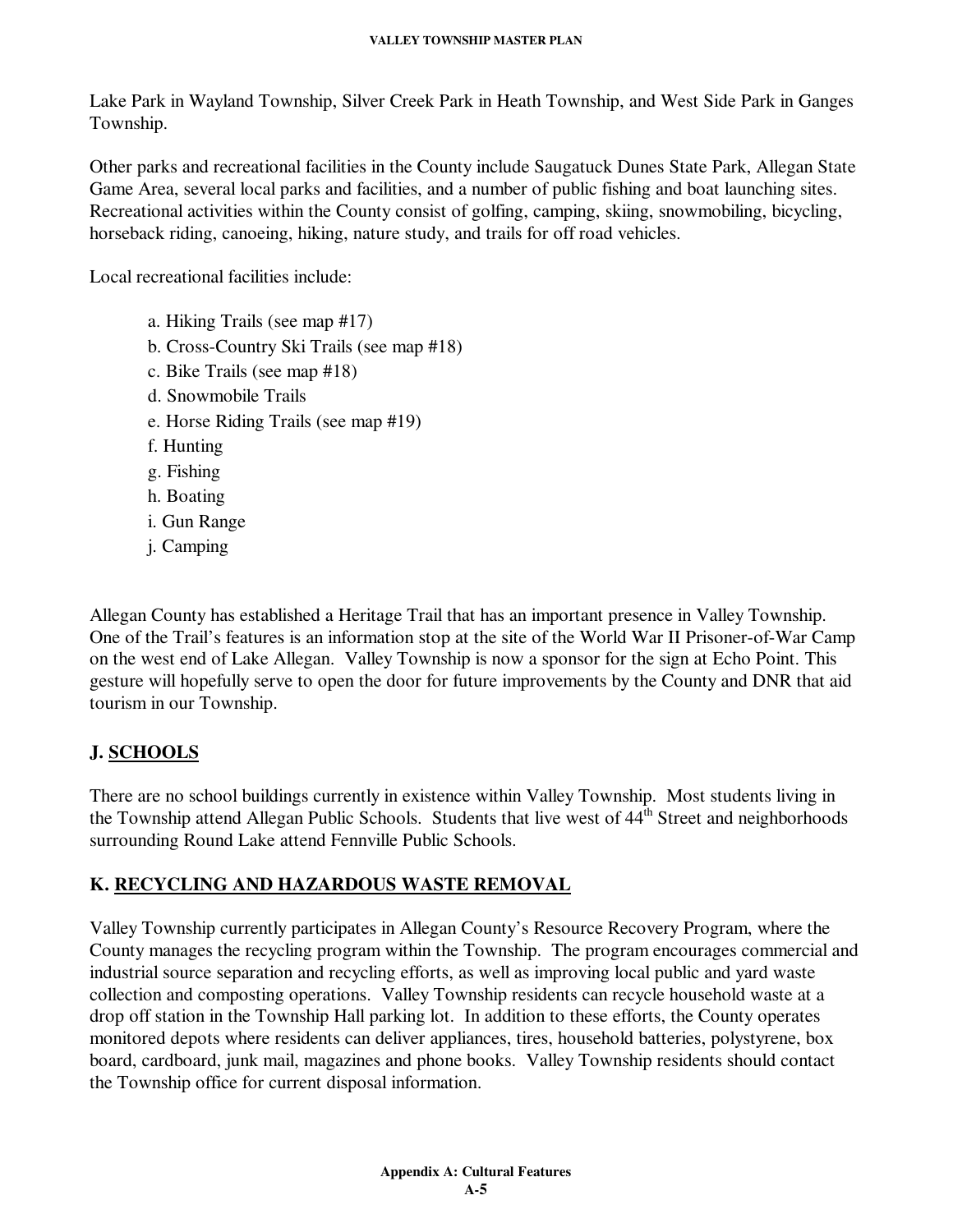# **Appendix B DEMOGRAPHICS AND RESIDENTIAL DEVELOPMENT TRENDS**

### **A. HISTORICAL POPULATION GROWTH TRENDS**

Historic population growth trends were analyzed for Valley Township and five other surrounding communities, including the county, from the years 1960 to 2000. Comparisons of population changes were made between these communities and the Township since they are each affected by many of the same regional economic and social trends, which impact population characteristics, such as, unemployment levels and household size. In addition, many Valley Township residents are employed in these communities and others throughout the region. Several interesting trends were discovered during the analysis, some of which are indicative of situations that have been experienced throughout the state and the nation.

The historic population information for the communities was obtained from the U.S. Bureau of the Census and is presented in Table 5. The statistics reveal that between 1960 and 1970, all of the analyzed communities experienced substantial population growth with the exception of the City of Allegan, which showed a decline and Clyde Township which had no change. Of note, Valley Township enjoyed the largest percentage increase of its population of all the communities analyzed. This period was represented by continuing population growth from the post World War II baby boom era, growth in most sectors of the economy, business expansion, and high employment throughout the country.

A substantial amount of new housing development took place in the more rural and suburban areas of the county, as many younger families sought to relocate away from the urban areas to escape rising cost of living, traffic congestion, and crime. At the same time, many older households chose to remain in or relocate to the urban areas to be closer to medical facilities, pharmacies, churches, and other similar services they utilize. However, the net effect often resulted in a loss in the urban population and an increase in the rural and suburban population. The City of Allegan's population decline during this time period is thought to have been related to this situation along with other population shifts within the community.

Between 1970 and 1980, all of the analyzed communities experienced substantial population growth including the City of Allegan and Clyde Township. Once again, Valley Township displayed the highest percentage increase in its population for this period of all communities analyzed. This overall growth demonstrates the economic resiliency of the region, given the nationwide economic recession promulgated by the international oil embargo, which impacted the entire country during the middle of the decade.

Valley Township experienced the largest percentage population growth of all the communities analyzed during the 1980's. From 1990 to 2000, Valley's population continued to grow at an even higher rate, to a population of 1,831. Valley's growth rate of nearly 60% again surpassed all other communities analyzed from this region. It was much higher than the overall Allegan County growth rate, which was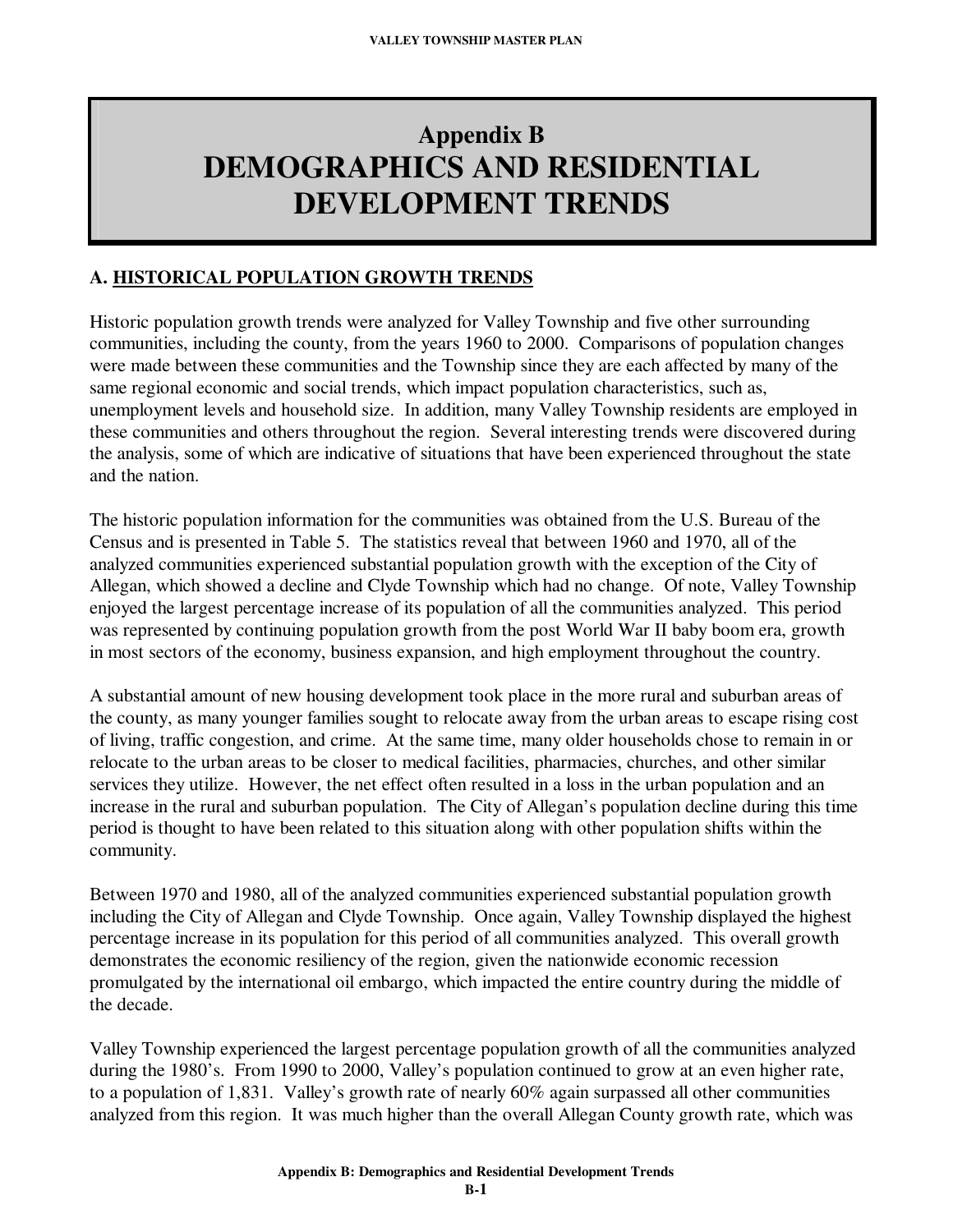16.7%. Valley Township's growth of 686 persons outpaced all of the other townships surrounding it, with the exception of Heath Township, which gained 803 residents in this ten year period.

### **B. BUILDING TRENDS**

Communities surrounding Valley Township have experienced moderate building activity since 1988. Table 6 shows the number of residential building permits issued by surrounding townships, the City of Allegan, and the entire County. Valley Township did not retain accurate building permit records during this period. Based on the 2000 Census results released in March of 2001, the 686 new residents of Valley Township probably represent between 171 and 228 new dwellings between 1990 and 2000. Some of those were site constructed and some were manufactured homes.

It will be very important for the Township and every community to plan for the needs of this aging society through housing, medical care, transportation, business and other services. A community that fails to address this situation and plan future development accordingly will experience a decline in its elderly population as these individuals are forced to relocate to other communities that can better accommodate their needs. These changing needs are best met by coordinating services and facilities with abutting jurisdictions and the County, due to the small population, tax base and services provided by Valley Township.

Naturally, as population increases in Valley Township, the demand for additional housing, jobs, schools, medical services, recreational services, retail and other business services will increase. It will be important to make careful decisions about whether the land uses associated with services and businesses should best be provided for in Valley Township, or whether a location in a nearby community is more in the public interest.

# **C. POPULATION GROWTH PROJECTIONS**

Table B-1 provides population projections for Valley Township, surrounding communities, the City of Allegan, and the County through the year 2020. The statistics were calculated utilizing a straight-line projection method.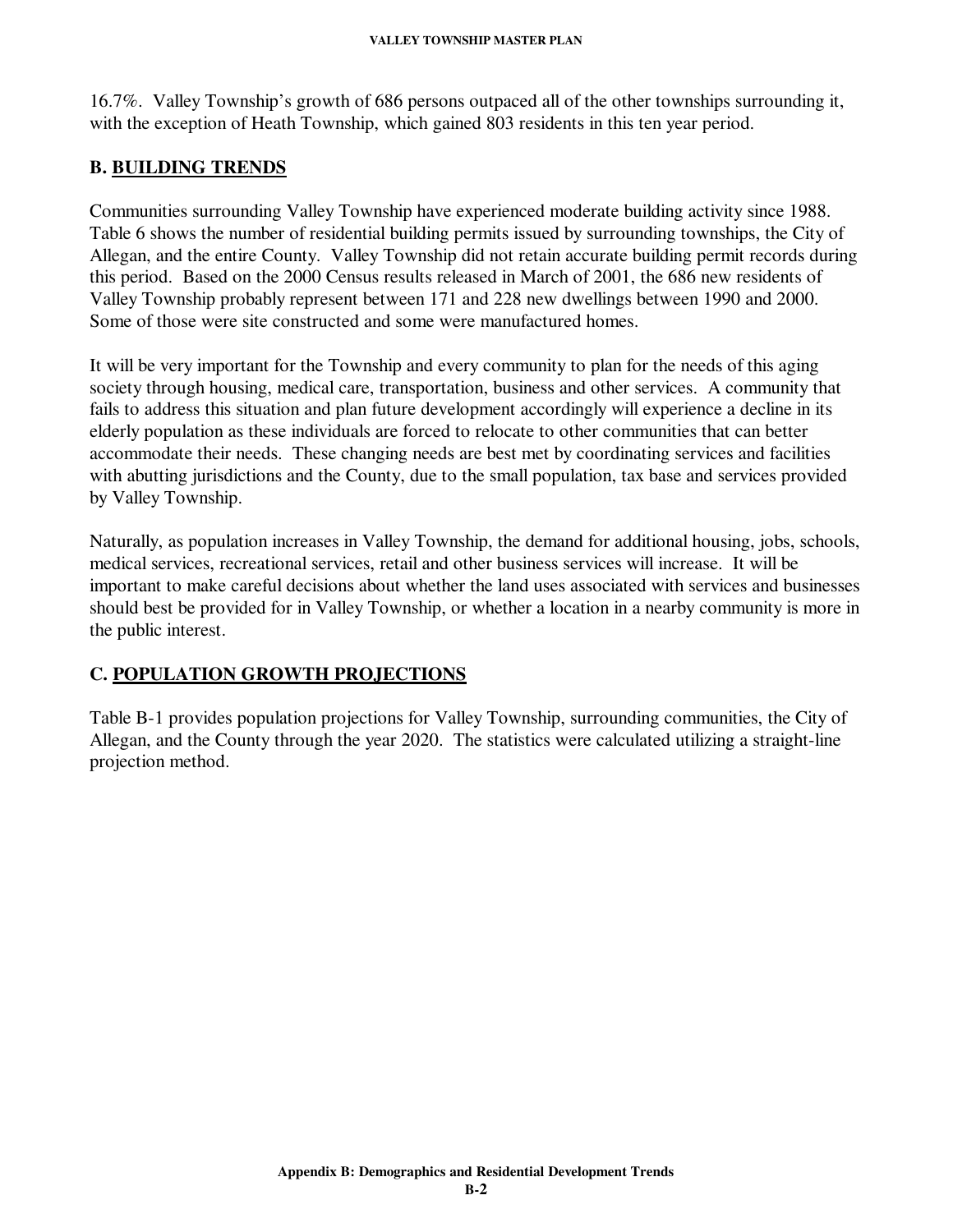# **TABLE B-1**

# PROJECTED POPULATION FOR VALLEY TOWNSHIP & SURROUNDING **COMMUNITIES**

### 2000-2020

| <b>JURISDICTION</b>    | 1980<br>Populatio<br>n | 1990<br><b>Populatio</b><br>n | 2000<br><b>Populatio</b><br>n | 2010<br><b>Projectio</b><br>n | 2020<br><b>Projectio</b><br>n | <b>Total</b><br>Change<br>2000-<br>2020 | %<br>Change<br>$2000 -$<br>2020 |
|------------------------|------------------------|-------------------------------|-------------------------------|-------------------------------|-------------------------------|-----------------------------------------|---------------------------------|
| <b>Valley Township</b> | 906                    | 1,145                         | 1,831                         | 2,621                         | 3,752                         | 1,921                                   | 104.9%                          |
| Allegan<br>Township    | 3,464                  | 3,976                         | 4,050                         | 4,387                         | 4,752                         | 702                                     | 17.3%                           |
| Cheshire<br>Township   | 1,797                  | 1,967                         | 2,335                         | 2,664                         | 3,039                         | 704                                     | 30.1%                           |
| Clyde Township         | 2.099                  | 2.001                         | 2.104                         | 2.109                         | 2,114                         | 10                                      | 0.5%                            |
| <b>Heath Township</b>  | 1,962                  | 2,297                         | 3,100                         | 3,907                         | 4,923                         | 1,823                                   | 58.8%                           |
| City of Allegan        | 4,576                  | 4,547                         | 4,838                         | 4,977                         | 5,121                         | 283                                     | 5.8%                            |
| County of<br>Allegan   | 81,555                 | 90,509                        | 105,665                       | 120,312                       | 136,990                       | 31,325                                  | 29.6%                           |

Source: US Census Bureau

Straight line projection based on 1980-2000 population data, Planning & Zoning Center, Inc.

Data reported in Table B-1 indicate that all of the analyzed communities are forecasted to enjoy moderate, positive population growth for the entire period analyzed, except for Valley and Heath Townships, which will experience huge percentage population increase if trends of the last two decades continue. These projections provide an estimate of the future of the township, based solely on the past. A more sophisticated projection would take into account available land and economic factors. However, certain economic factors are difficult to foresee, for example, the economic condition of the U.S. automotive industry impacts numerous related manufacturing suppliers and service industries, including some of those in Allegan County. When auto sales decline, they create some questions as to the future economic health of many companies in Michigan.

Population growth for the Township during the next twenty years will primarily be driven by the demand for new housing by persons working outside the Township. The current industrial and business base in the Township is very small, not well located, and is not likely to expand in the short term. Valley Township had an average of 2.8 persons per household in 1980 and 2.79 in 1990.

Projections made by the Planning and Zoning Center indicate that Valley Township will likely experience continued population growth through the year 2020. The projections show a large increase of 104.9% or 1,921 persons from 2000 to 2020. This is double our current population.

### **D. ANALYSIS OF HOUSING DATA**

Information pertaining to housing was not maintained by the U.S. Census Bureau for Valley Township in 1960 and 1970. Selected housing data was available for Valley Township by the U.S. Census Bureau in 1980. Therefore, housing data for the overall County of Allegan was analyzed for the period encompassing 1970 through 1990, and in Valley Township from 1980 to 1990. General housing data was maintained for Valley Township by the U.S. Census Bureau after 1970 and is represented in Table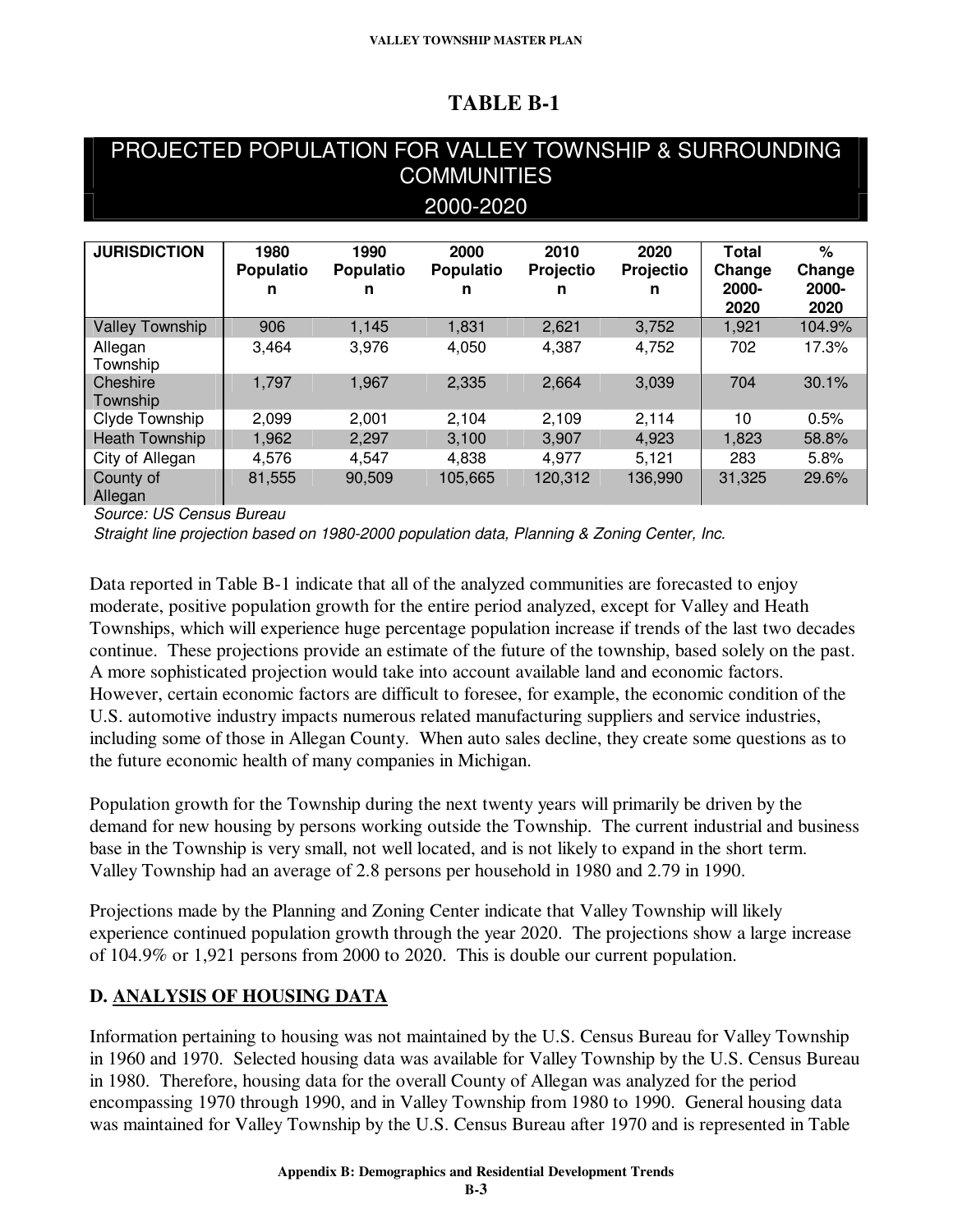B-2. Again, many of the trends which were experienced in the County prior to 1980 were applicable to the Township as well. These trends are reflected in the new information in Table B-2.

### **TABLE B-2**

### **HOUSING UNITS IN VALLEY TOWNSHIP 2000 U.S. CENSUS BUREAU**

| <b>Total Housing Units</b>                   | 776          |
|----------------------------------------------|--------------|
| <b>Units in Structure:</b>                   |              |
| <b>1 Unit Detached</b>                       | 568          |
| 1 Unit Attached                              | 5            |
| 2 Units                                      | 12           |
| <b>Mobile Homes</b>                          | 189          |
| <b>Medium Number of Rooms/Home</b>           | 5.7          |
| <b>Units Lacking Plumbing</b>                | 3            |
| <b>Occupied Housing Units</b>                | 679          |
| <b>Specified Owner Occupied Units</b>        | 368          |
| <b>Vacant Units</b>                          | 95           |
| <b>Medium Rental Payments Monthly</b>        | \$588.00     |
| <b>Number of Units Without Phone Service</b> | 30           |
| <b>Medium Value</b>                          | \$116,400.00 |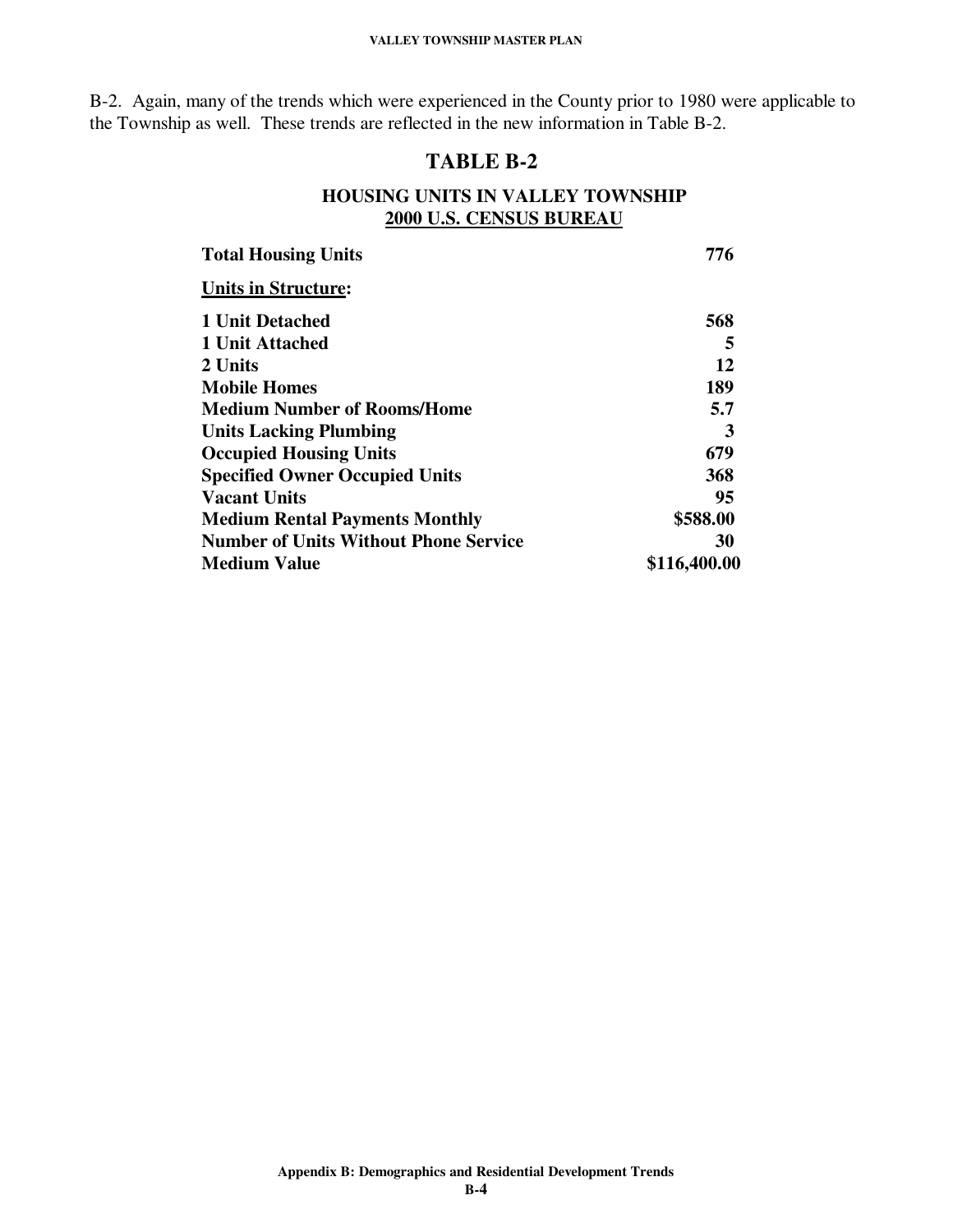# **Appendix C NATURAL FEATURES**

### **A. TOPOGRAPHY OF THE REGION**

Much of the topography within Valley Township and the surrounding communities were formed by glacial activity occurring about one million years ago. Elevations range from 775 feet above sea level in the northeast corner to 625 feet along the Kalamazoo River (see Map 3). The entire region has a rolling landscape with flat or gently rolling plains, wetlands and open waters. Hilly sections are interspersed across the Kalamazoo River valley. Erosion and the effects of human activity have modified the landscape over the last ten thousand years since the end of the glacial period.

### **B. DRAINS WITHIN ALLEGAN COUNTY**

All of Valley Township lies within the Kalamazoo River Basin and all watercourses in the Township drain directly into the Kalamazoo River, including Lake Allegan and Swan Creek. A network of County drains exists in the northeast corner of the Township to facilitate the removal of runoff from flat areas with poorly drained soils. The County drains within Valley Township are shown in Map 4.

### **C. WOODLANDS**

The forests and wooded areas of Valley Township are largely contained within the Allegan State Game Area with some scattered woodlands in the northeast corner of the Township (see Map 6). Woodlands in the Township consist of mature oak and pine forests as well as southern floodplain forests. The types of trees associated with these types of forests range from black and white oak, white pine, maple, flowering dogwood, sassafras, and mixed hardwoods. Mature trees represent a valuable resource in maintaining the aesthetic and unique character of Valley Township in addition to their importance to wildlife and the natural environment.

### **D. WATER RESOURCES**

Valley Township has an abundance of unique water resources including Lake Allegan, the Kalamazoo River, Round Lake, Swan Creek Pond, and the entire network of marshes, creeks, and wetlands. These resources are valuable for the overall environment and quality of life within Valley Township.

### **E. WETLANDS**

The wetlands in Valley Township lie within the Kalamazoo River watershed where they maintain floodwaters, recharge the groundwater, and also remove sediment and other pollutants (see Map 7). Wetlands also provide habitat for a wide array of plants and animals. Development should be prohibited within wetland areas to avoid destruction of sensitive ecological systems and should be limited in intensity and density in adjacent areas with a buffer of at least 100 feet in width. The Natural Resources and Environmental Protection Act, PA 451 of 1994, as amended, defines wetlands as areas that have evidence of the presence of water in the soils or on the surface for a significant period each year. This includes vegetation typical of wetlands and hydric soils. The presence of organic or hydric soils is sometimes useful in locating wetlands or other areas that present special planning considerations.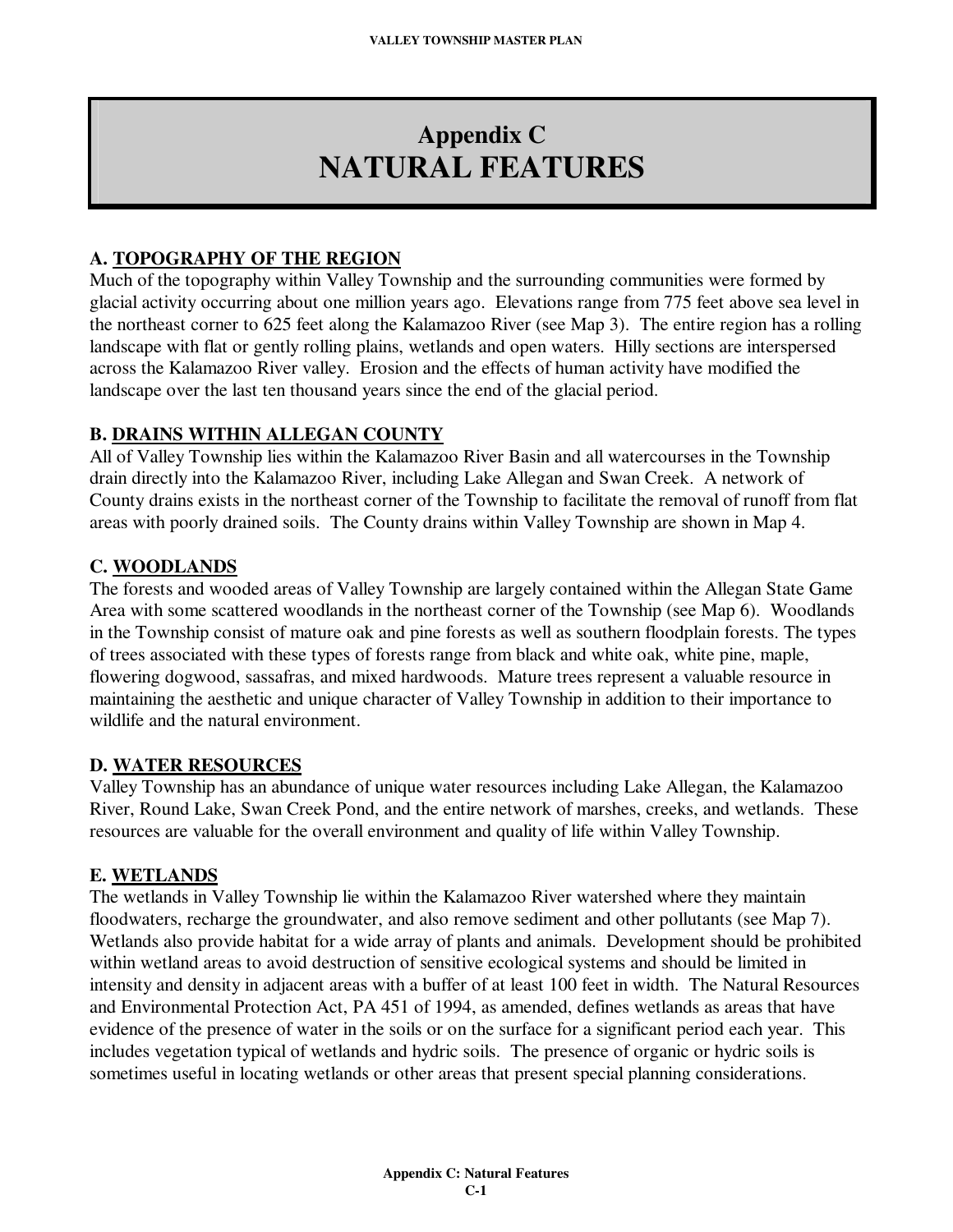### **F. LAKE SHORELINES**

Much of the shoreline along Lake Allegan and Round Lake has been developed for residential and recreational purposes. Dense development patterns occurring around lakes tend to promote erosion, sedimentation and septic leaching. Therefore, remaining open lands along those bodies of water should be managed and protected to ensure water quality. Proper environmental planning and regulations (such as adequate setbacks, increased minimum lot sizes, proper lakeside landscaping and septic system maintenance) will decrease the likelihood of environmental decline.

### **C. FLOODPLAINS**

Floodplains are those areas, usually along a river or lakeshore that become inundated with water following spring snowmelt and rains, or other times of the year when there is excessive rainfall. New construction should generally not be permitted within these areas and the land should remain or become permanent open space, park or recreational uses with very few structures. A permit is required from the Department of Environmental Quality (DEOJ) before building within a 100 year floodplain. New structures within these designated areas are usually required by lending institutions to have flood insurance.

### **H. GROUND WATER VULNERABILITY**

Groundwater is an unseen resource and is vulnerable to contamination and mismanagement, especially where surface soils are sandy or porous, as they are in most of Valley Township. Some of the most common forms of groundwater contamination are agricultural and household chemicals in the forms of fertilizers, additives and pesticides. Animal waste from feedlots also contributes to contamination. Household and commercial septic systems sometimes contaminate groundwater supplies due to inappropriate placement in soils which are sandy-textured with limited filtering abilities. The Allegan County Health Department has established standards for septic systems and permits for septic systems may not be granted if certain site characteristics are not met. Other common forms of groundwater contamination include improper disposal of industrial waste, landfills and use of salt to de-ice roadways. Over 90% of the soils in Valley Township are highly permeable (see Map 8) which allow poorly filtered contaminates to travel more quickly into the groundwater. With water and sewer connections currently unavailable in Valley Township, groundwater is the primary source of potable water. Proper management of potential contaminates is crucial for Valley Township to have an unpolluted drinking water supply.

### **I. THE KALAMAZOO WATERSHED**

The Kalamazoo River Watershed contains 2,020 square miles of land 1.3 million acres. Approximately 400,000 people live in the watershed, with the most concentrated in the metropolitan areas of Kalamazoo and Battle Creek. Population centers within Allegan County include (1990 Census figures in parentheses): Allegan City (4,547), Otsego (3,937), Plainwell (4,057), and Douglas/Saugatuck (1,040). Valley Township completely lies within the Kalamazoo Watershed, see Map 9. A watershed is more than a boundary drawn on a map. It is defined as a ridge or stretch of high land dividing an area drained by different rivers or river systems. A watershed is the water resource (such as a stream, river, lake, or aquifer) and all the land encompassing the resource. To protect these resources, it is important to address the land areas within the watershed because as water drains off the land or leaches down into the groundwater, it carries with it the effects of human activities throughout the watershed.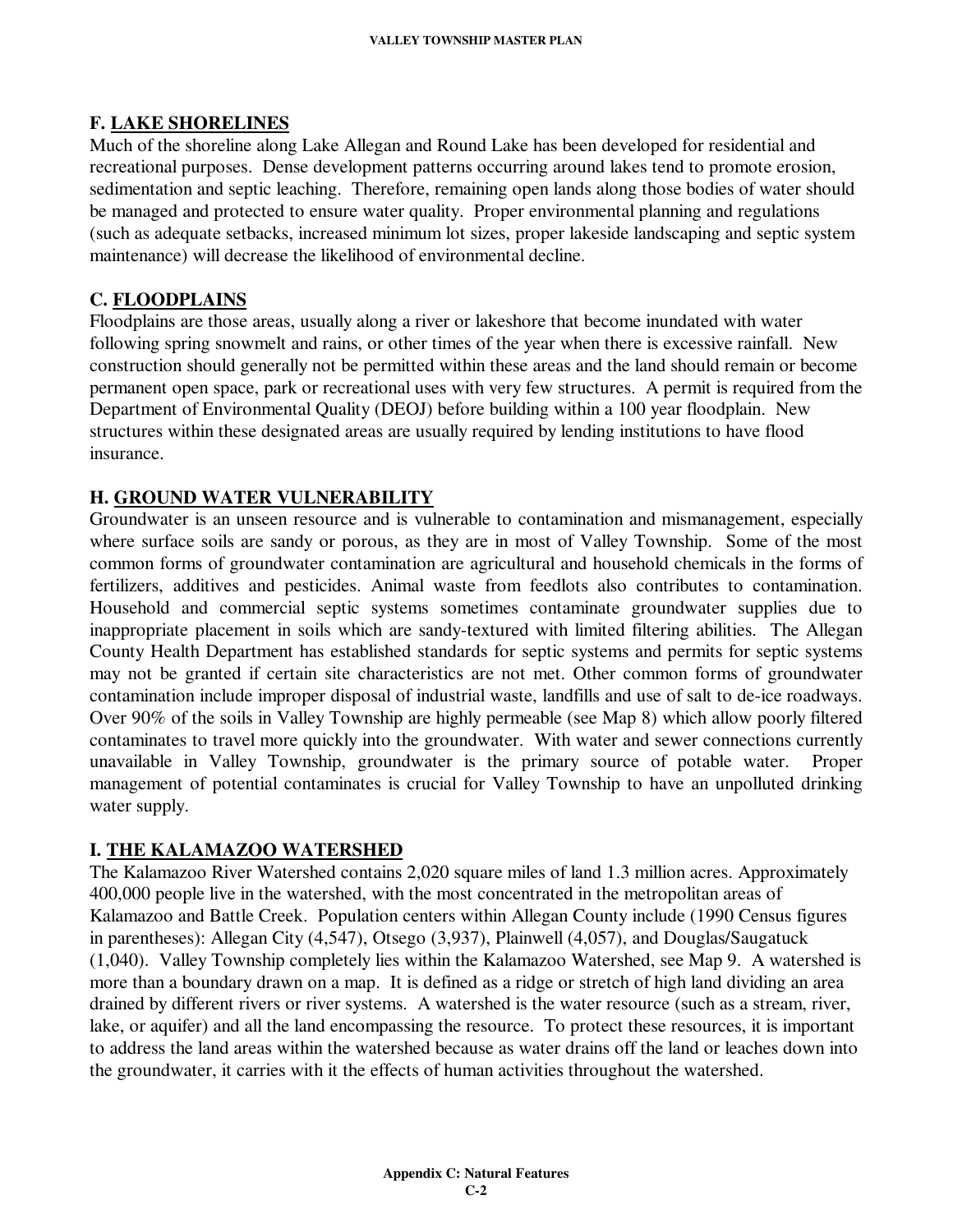### **J. CONCERNS OF THE KALAMAZOO RIVER WATERSHED**

Some concerns for the Kalamazoo River Watershed include habitat loss and degradation, non point source pollution, and PCB contamination. Habitat loss and degradation has occurred partially from erosion of the river causing sedimentation and different sources of pollution. Non point source pollution is largely the runoff of contaminants to lakes, streams, rivers, and wetlands when it rains or when snow melts. Common non point sources of pollution are livestock operations, farm fields, urban and suburban streets, lawns, parking lots, industrial, commercial, construction and household activities. Water quality in the Kalamazoo River is significantly affected by runoff from all of these sources.

Major pollutants of the Kalamazoo River are polychlorinated biphenyls or PCB's. These pollutants are a class of man-made chemicals that were widely used in industrial processes earlier in this century. The sources of these pollutants no longer exist upstream. Due to large amounts of contaminates in the Kalamazoo River, the river was designated a "Superfund" in 1990. The site known as the Allied Paper, Inc. /Portage Creek/Kalamazoo River Superfund Site is the largest in the state of Michigan and one of the largest sites in the country. Cleanup has begun upstream in several locations (including Kalamazoo's Bryant Mill Pond, one of the most contaminated areas) by the Michigan Department of Environmental Quality (MDEQ) and the Environmental Protection Agency (EPA).

Much of the Kalamazoo River is a remarkably wild and natural river. Its many assets should be enjoyed and respected. All pollutants have significant impacts on lakes and streams. Cooperative efforts between residents, businesses, local, county, and state governments are needed to protect water resources within the Township and Allegan County for future generations.

### **K. CALKINS BRIDGE DAM**

The Calkins Bridge Dam, locally known as Allegan Dam, is located northwest of Lake Allegan on the Kalamazoo River. The dam was constructed between 1929 and 1931 and put into service in 1936. Calkins Bridge Dam is currently owned by Consumers Energy. The dam is licensed through the Federal Energy Regulatory Commission until 2010. The structural height of the dam is thirty feet covering approximately 1,600 acres of surface area (both land and water). Concrete improvements have been made to rehabilitate the emergency spillway and new spill gates were installed to increase the structural safety of the dam. The dam has over 1,550 square miles of drainage area. Calkins Bridge Dam is Consumers Energy's smallest hydroelectric generating unit in Michigan, producing 2,550 kilowatts.

The Calkins Bridge Dam is also used for recreational purposes. Fish congregate in the tail waters below the dam attracting Steelhead, Brown Trout, Salmon, Walleye, Bass and Catfish. Area residents and visitors use the dam as a river access for fishing. Dams prevent flooding but allow vegetation to clog river backwaters. This may adversely affect fish that live in those areas. Chemicals or oils mixing with the water running through the turbines may also affect animals downstream. The Calkins Bridge Dam is a "run of river project" meaning the dam operates with the natural hydrology of the river; therefore, the pond fluctuates only two-tenths of a foot or less.

### **L. SOILS**

Each soil type has unique characteristics which can present either opportunities or limitations for development. A soils map was created using the aerial photographs in the Soil Survey of Allegan County, Michigan, produced in 1987 by the United States Department of Agriculture, Soil Conservation Service. These soil categories were established based on how well suited the soils are for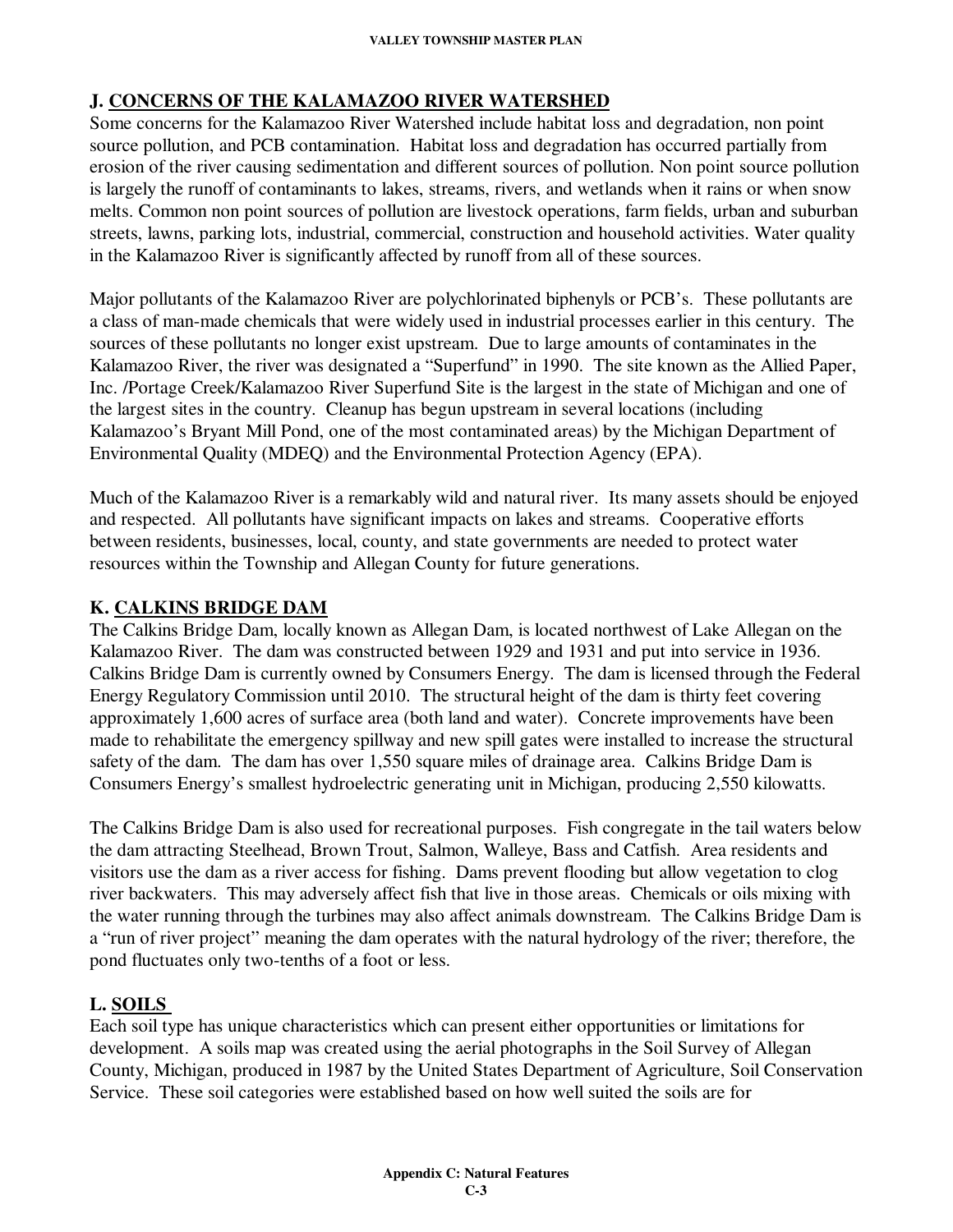building-site development and sanitary facilities. The slope and filtering capacity are also major factors for determining the suitability of soils in Valley Township.

Soils analysis does not take into account the land within the Allegan State game Area since that land can not be developed. The best soils for building site development within Valley Township are in the areas surrounding Allegan and Round Lakes and in portions of the northeast quarter of the Township. The worst soils are in portions of Sections 1, 2, 3, 11, 33, and 35*.* In much of the Township, existing development is consistent with the quality of the soils. Care should be taken when developing land in areas that have been identified as having poor soils due to slope or wetness, which may not be sufficiently improved to accommodate the development.

### **M. HYDRIC SOILS**

Hydric soils create limitations for development. These types of soils are very poorly drained, saturate easily and retain large quantities of water. When hydric soils are artificially drained, they are often suitable for farmland use. Most hydric soils are found near waterways and correspond to present or former wetlands. Hydric soils exist in Valley Township along the Kalamazoo River to the north of Lake Allegan. Concentrations are also located in the northeast corner in Sections 1, 2, 3, 11, 12, and along the southern border in Sections 31, 35, and 36 (see Map 11). Residential, commercial and industrial development in areas containing hydric soils should be carefully scrutinized.